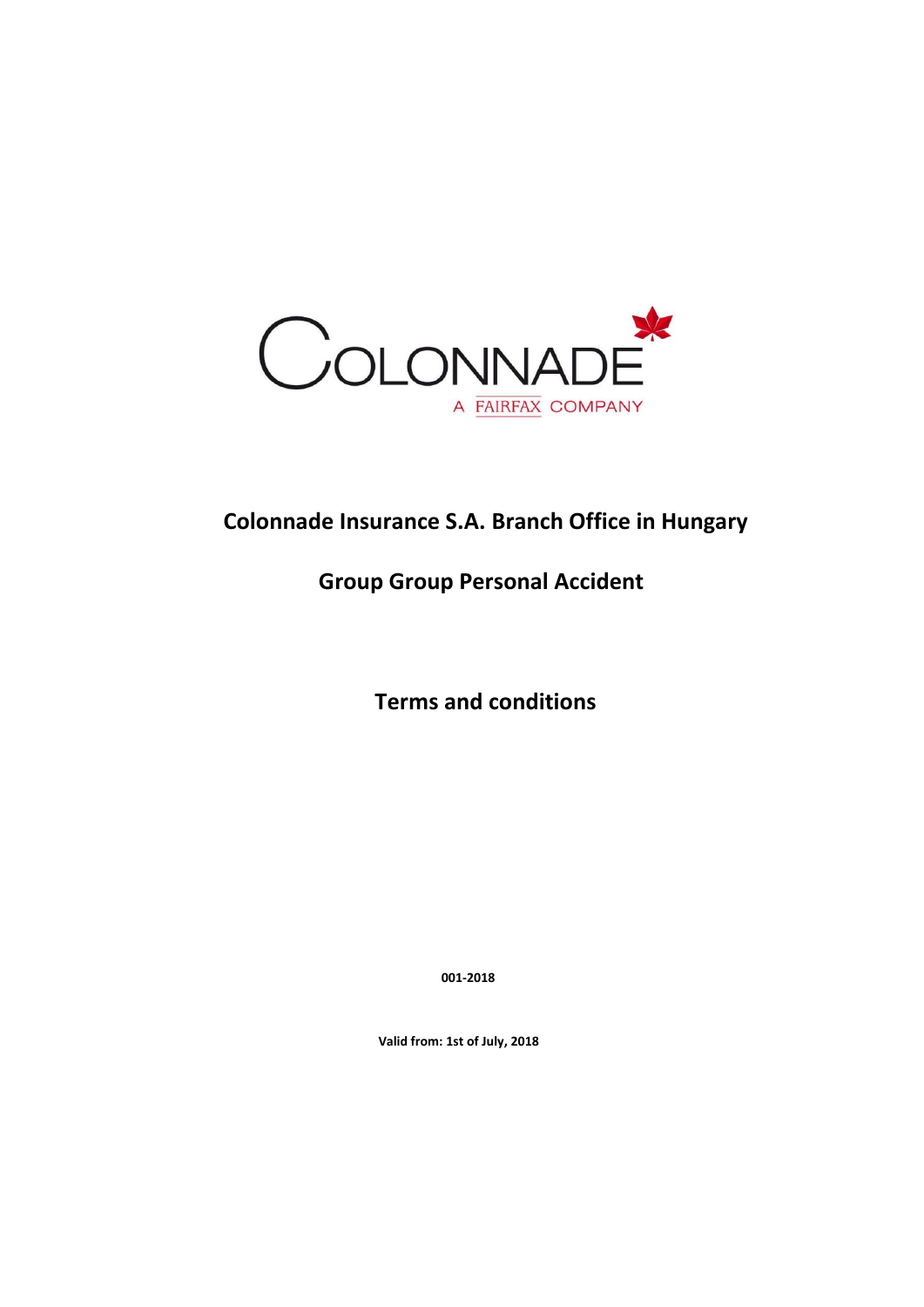

### **General Policy Definitions applicable to all Sections**

Certain words in this policy have a specific meaning. They have this specific meaning wherever they appear in the policy, schedule, payment tables or endorsements and are shown in *italic print*.

### *Accident*

A sudden and unexpected event caused by visible and external means.

### *Any One Accident Limit*

The maximum amount the *Insurer* will pay in the aggregate under this and any other personal accident insurance issued by the *Insurer* in the *Policyholder's* name in respect of all *Insured Persons* suffering *Accidental Bodily Injury* in the same *Accident* or series of *Accidents* contributed to, caused by, or consequent upon the same original event.

### *Annual Salary*

The total gross basic annual salary excluding payments for overtime, commission or bonus payable by the *Policyholder* to the *Insured Person* at the date *Bodily Injury* is sustained. For weekly paid *Insured Persons Annual Salary* will be calculated by taking the average gross basic weekly salary of the *Insured Person* for the thirteen weeks prior to sustaining *Bodily Injury* and multiplying this amount by fifty-two.

### *Associated Company*

A company or organisation of the *Policyholder* whose name has been advised to and accepted by the *Insurer.*

### *Beneficiary*

In case of death of the *Insured Person*, the *Beneficiary* is*,* unless otherwise confirmed in writing by the *Insured Person,* a legal heir according to the laws of Hungary. For all other benefits, the *Beneficiary* is the *Insured Person.*

### *Bodily Injury*

Injury to the body caused by an *Accident* which occurs during the *Period of Insurance* and not by any gradual cause. It does not include:

- *Sickness,* unless this results from injury to the body;
- post-traumatic stress disorder; or
- a psychological or psychiatric illness or condition except incurable insanity where such condition is a direct consequence of an *Accident*.

### *Carrier*

Any licensed operator of a land, sea or air vehicle for the transportation of fare paying passengers.

# *Child*

Any child of the *Insured Person* who is unmarried and under 19 years of age or 25 years of age if in full-time education.

# *Competent Supervisory Authority*

# *National Bank of Hungary (Magyar Nemzeti Bank)*

# *Daily Wage*

For monthly paid *Employees* this will be calculated by dividing the *Insured Persons Annual Salary* by three hundred and sixty-five.

# *Daily Net Wage*

For monthly paid *Employees* this will be calculated by dividing the *Insured Persons Annual Salary* by three hundred and sixty-five and by deducting the amount of personal income tax and other contributions to be paid by the *Insured* under the relevant law.

# *Daily Gross Wage*

For monthly paid *Employees* this will be calculated by dividing the *Insured Persons Annual Salary* by three hundred and sixty-five.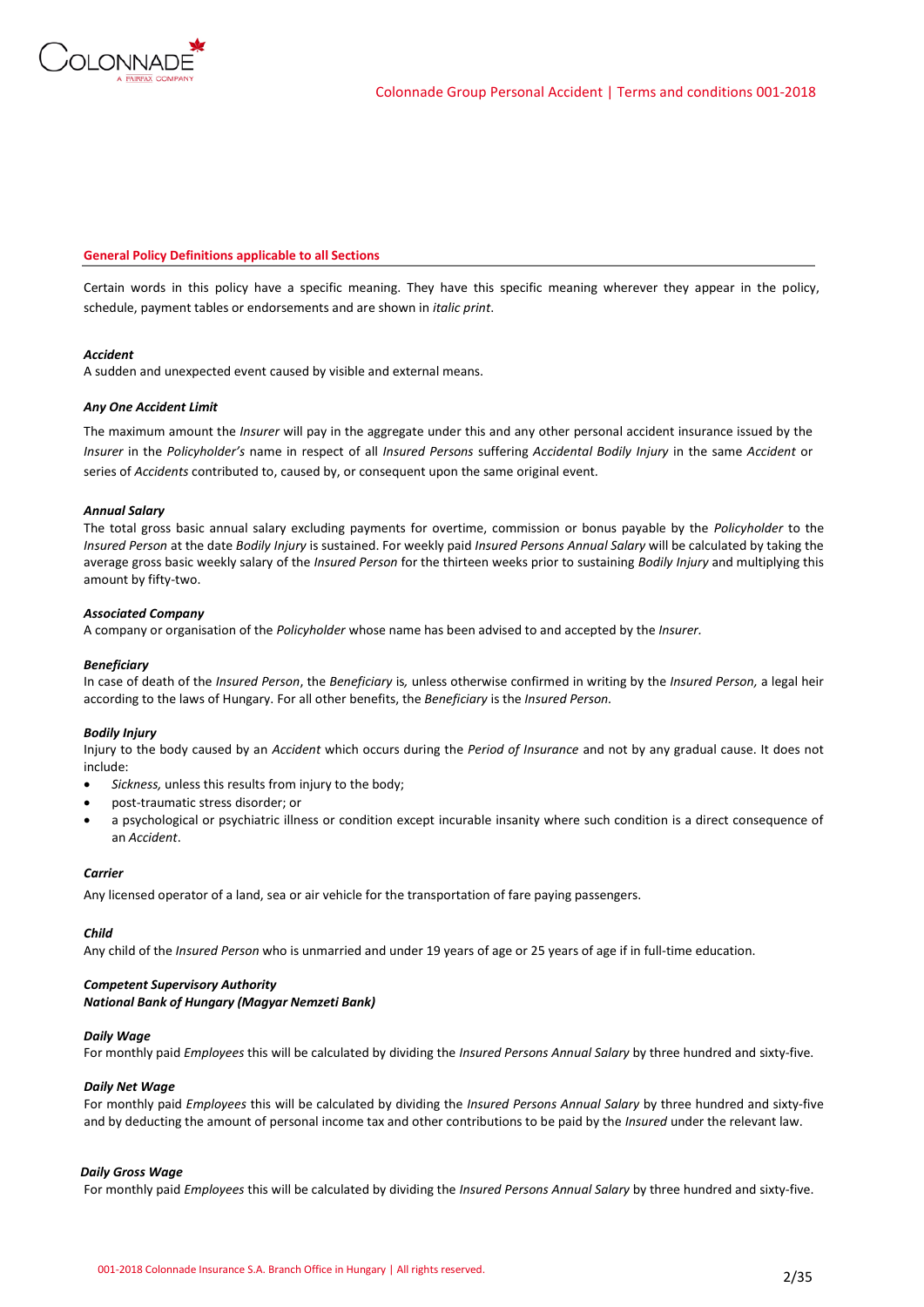

### *Deductible*

An amount shown on the *Schedule* as a percentage or a fixed amount, which will be deducted from each claim payment for a specific benefit*.*

### *Employee*

Any person employed by the *Policyholder***.**

### *Insured Person*

Any person shown in the *Schedule* as being an *Insured Person*. Cover applies until the end of the *Period of Insurance* or the date upon which the *Insured Person* ceases being an *Employee* of the *Policyholder,* whichever occurs first unless otherwise agreed in writing by the *Insurer.*

### *Insurer*

Insurer means Colonnade Insurance S.A. Branch Office in Hungary (H-(1139 Budapest, Váci út 99.; Company registration number: Registry Court 01-17-000514; Phone number: +36 1 460 1400; Mailing address: 1426 Budapest, Pf. 153.) Founder of Colonnade Insurance S.A. Branch Office in Hungary: Colonnade Insurance S.A. (1, rue Jean Piret, L-2350 Luxembourg), registered by Registre de Commerce et des Sociétés, Luxemburg, register number: B 61605, licence issued by Grand-Duche de Luxemburg, Minister des Finances, Commissariat aux Assurances (L-1840 Luxemburg, Bureaux: 7, Boulevard Joseph II.) licence number: S 068/15.

### *Insurance Act*

Act LXXXVIII on Insurers and Insurance Activity of 2014 and any amendments

### *Medical Expenses*

The *Usual and reasonable costs* of medical, surgical or other remedial attention or treatment given or prescribed by a *Medical Practitioner* and all hospital, nursing home and ambulance charges. Dental expenses are not covered.

### *Medical Practitioner*

Any suitably qualified and registered Medical Practitioner other than:

- a) an *Insured Person,*
- b) a member of the immediate family of an *Insured Person,*
- c) an *Employee.*

### *Motor Vehicle Travel*

While an *Insured Person* is getting in and out of, travelling in, loading or unloading, carrying out emergency road-side repairs to and re-fuelling a motor vehicle owned, hired by or leased to the *Policyholder*, or any vehicle temporarily replacing it.

#### *Operative Time*

The period of time during the *Period of Insurance* during which the *Policyholder* or an *Insured Person* is covered by this policy (as outlined in the *Schedule* and described later in this policy wording).

#### *Partner*

Is a person under age 80 who permanently living in the same household with the *Insured Person.* but not legally related to.

*Period of Insurance* The period shown in the *Schedule*, unless otherwise agreed in writing by the parties.

### *Permanent Country of Residence*

A country in which an *Insured Person* resides or has resided for a period of 6 months or longer in the previous 12 months.

### *Policyholder*

The insured company, organisation or individual shown in the *Schedule*.

### *Schedule*

The document showing details of the cover the *Policyholder* has bought.

### *Spouse*

The *Insured* Person's wife or husband who is at least 18 years old.

### *Scheduled Flight*

A flight which originates or ends at an internationally recognised airport according to the published schedule of an airline.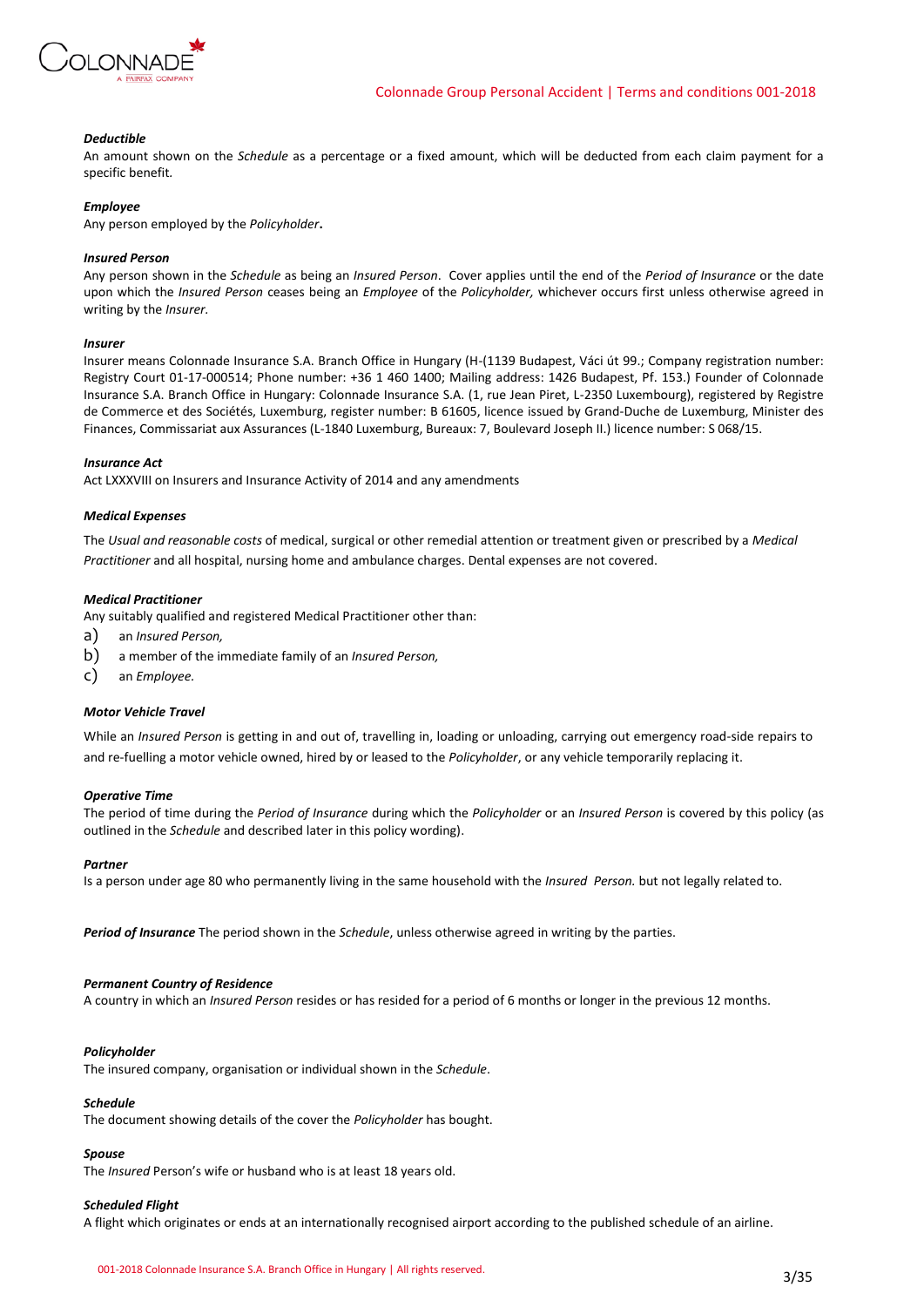

### *Scheduled Flight Accumulation Limit*

The maximum amount the *Insurer* will pay in the aggregate under this and any other personal accident insurance issued by the *Insurer* in the *Policyholder'*s name in respect of all *Insured Persons* suffering *Bodily Injury* in the same *Scheduled Flight Accident*  or series of *Scheduled Flight Accidents* contributed to, caused by, or consequent upon the same original event.

#### *Sickness*

Any fortuitous bodily illness or sickness, diagnosed during the *Period of Insurance,* but excluding any illness or sickness which arises out of a condition or defect for which medical treatment was advised, sought out, or should have reasonably been sought out, or received within 12 months before the date coverage began.

### *Sum Insured*

The maximum amount of cover up to which the *Policyholder* or an *Insured Person* can claim.

#### *Terrorism*

An act, including threats of or actual force or violence by, of any person or group of persons, whether acting alone or on behalf of or in connection with any organisation or Government, committed for political, religious, ideological or ethical purposes or reasons including the intention to influence any government and/or to put the public or any section of the public in fear.

### *Usual and reasonable costs*

Fees and charges where they are incurred, but not to include charges that would not have been paid if no insurance existed and excluding charges for medical treatment that is not medically necessary either within the *Period of Insurance* or during the *Trip*  (whichever ends first).

### *War*

Any activity arising out of, or attempt to participate in, the use of military force between nations, civil war, revolution and invasion., insurrection, use of military power or usurpation of government or military power, intentional use of military force to intercept, prevent, or mitigate any known or suspected act of *Terrorism.*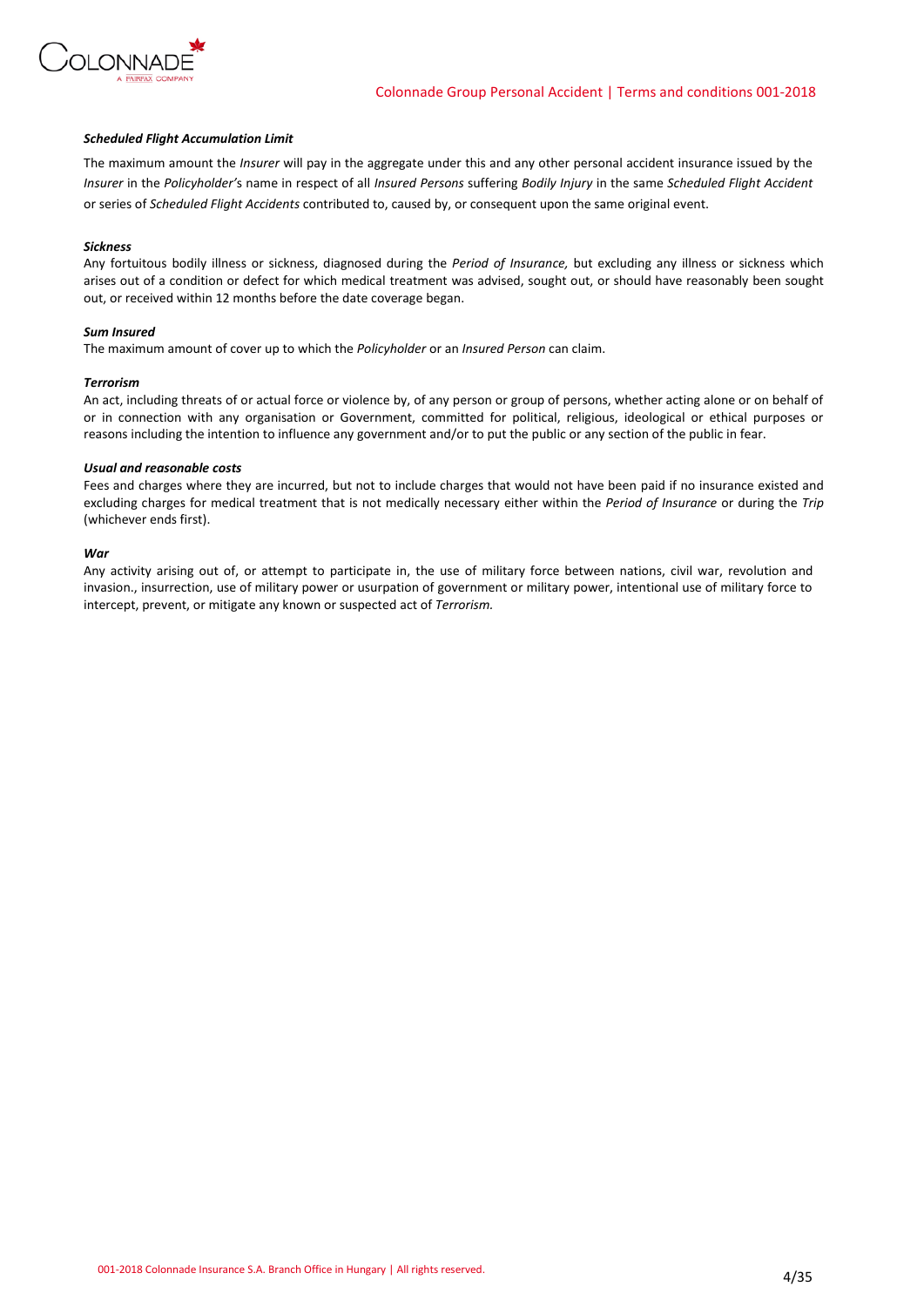

### **General Policy Conditions**

### *Premium*

The *Policyholder* is liable to pay the *Premium* stated in the *Schedule* by the *Premium Due Date* as stated in the *Schedule,* unless otherwise agreed in writing by the *Policyholder* and the *Insurer*. Should the *Policyholder* fail to settle the insurance *Premium* on or before the due date, the *Insurer* shall be entitled to request payment in writing, by granting a 30-day grace period and also warning the *Policyholder* to the consequences of non-payment. The insurance contract shall terminate retroactively with effect of the original due date if the grace period expires without the *Policyholder* settling the insurance *Premium*, unless the *Insurer* takes legal action as to the enforcement of its claim before court without delay. In such case the *Policyholder* shall be entitled to request the *Insurer* to reactivate the insurance coverage within one hundred and twenty days from the date of termination of the insurance contract. The *Insurer* may reactivate the insurance coverage under the terms and conditions of the terminated contract on condition that the formerly due insurance premium is paid. Should the *Policyholder* fail to pay the due insurance *Premium* (premium installment) and the *Insurer* fail to send its request of payment as stated above, the contract shall terminate at the end of the insurance period.

### *Start of risk assumption*

The *Insurer* starts assume liability within the *Period of Insurance*, when the *Insurance Premium* is paid by the *Policyholder*, unless otherwise agreed in writing by the *Policyholder* and the *Insurer.*

#### *Period of Insurance, Renewal*

The policy under these conditions is for an indefinite term. Within this, one period means one calendar year starting the effective date as shown in the Schedule as agreed by the by the *Policyholder* and *Insurer.*

If the *Insurer* or the *Policyholder* do not make a written declaration 30 days before the anniversary stating the opposite, the *period of insurance* will be automatically renewed with the last known number of the insured persons and sums insured. The *Policyholder* should inform the *Insurer* if the number of employees has changed.

An *Insured Person* cannot cancel this policy.

#### *Data Protection*

#### The *Policyholder*

- 1) confirms that the *Policyholder* provides all personal data of *Insured Persons* needed for the purpose of administering the cover under this policy (as defined by the Insurance Act) with the consent of the *Insured Persons* to whom the personal data refers;
- 2) acknowledges that the *Insurer* will process such personal data only for the purpose of administering the insurance provided under this policy and claims made under this policy for as long as any claim may be asserted against the *Insurer*.

#### *Associated companies*

If relevant, and subject to the *Insurer'*s prior written consent, this policy will cover *Associated Companies* as long as a list of these companies has been provided to and accepted by the *Insurer*. If the business activities of the *Policyholder* changes from those advised to the *Insurer*, the *Policyholder* must tell the *Insurer* immediately.

### *Change in Risk*

The *Policyholder* must tell the *Insurer* immediately of any significant changes its business activities during the *Period of Insurance,* including any acquisition, establishment or disposal of companies or operations. The policy will cover such changes only with the prior written consent of the *Insurer.*

#### *Failure to comply with policy conditions*

Where the *Policyholder* or an *Insured Person* does not comply with any obligation to act in a certain way specified in this policy, payment of the *Policyholder* or an *Insured Person's* recovery under any claim may be affected.

001-2018 Colonnade Insurance S.A. Branch Office in Hungary | All rights reserved. 5/35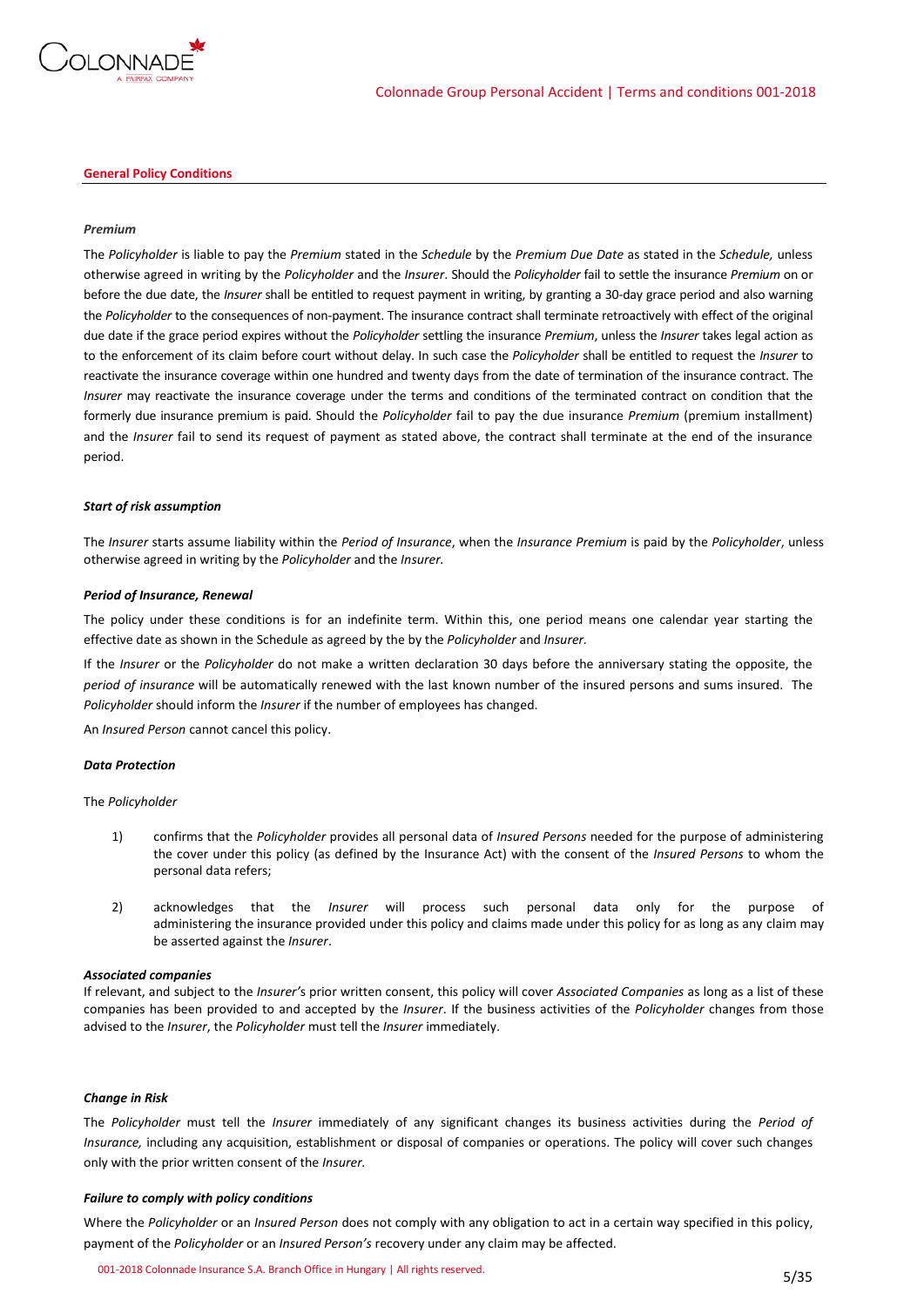

### *Fraud*

Any fraud, deliberate dishonesty, or hiding information connected with a claim, will make this policy invalid. If the *Insured Person* hides any information connected with a claim, the *Insurer* may invalidate the claim.

### *Law and Jurisdiction*

This policy is a contract of insurance between the *Policyholder* and the *Insurer*. It will be governed by the laws of Hungary and will be subject to the exclusive jurisdiction of Hungarian Courts.

### *Notices*

Any notice served by the *Policyholder* or an *Insured Person* under this policy must be sent to the following address unless otherwise agreed in writing by the *Insurer:*

### The Accident and Health Manager

### **Colonnade Insurance S.A. Branch office in Hungary**

1139 Budapest Váci út 99. Hungary

Any notice served by the *Insurer* shall be sent to the *Policyholder's* address as stated in the *Schedule*

### *Other Interests*

No person other than the *Policyholder, Insured Person* or *Beneficiary* is entitled to make a claim under this policy.

### *Reasonable Care*

The *Policyholder* and each *Insured Person* must take all reasonable steps to avoid and/or minimise any loss or damage and must also make every reasonable effort to recover any property covered by this policy which has been lost or stolen.

### *Incorrect Information*

In the event that important facts or information disclosed are shown to be incorrect, the *Insurer* may be exempted from its obligations under this policy.

### *Sanctions Exclusion*

The Insurer shall not be deemed to provide cover and the Insurer shall not be liable to pay any claim or provide any benefit hereunder to the extent that the provision of such cover, payment of such claim or provision of such benefit would expose the Insurer, its parent company or its ultimate controlling entity to any sanction, prohibition or restriction under United Nations resolutions or the trade or economic sanctions, laws or regulations.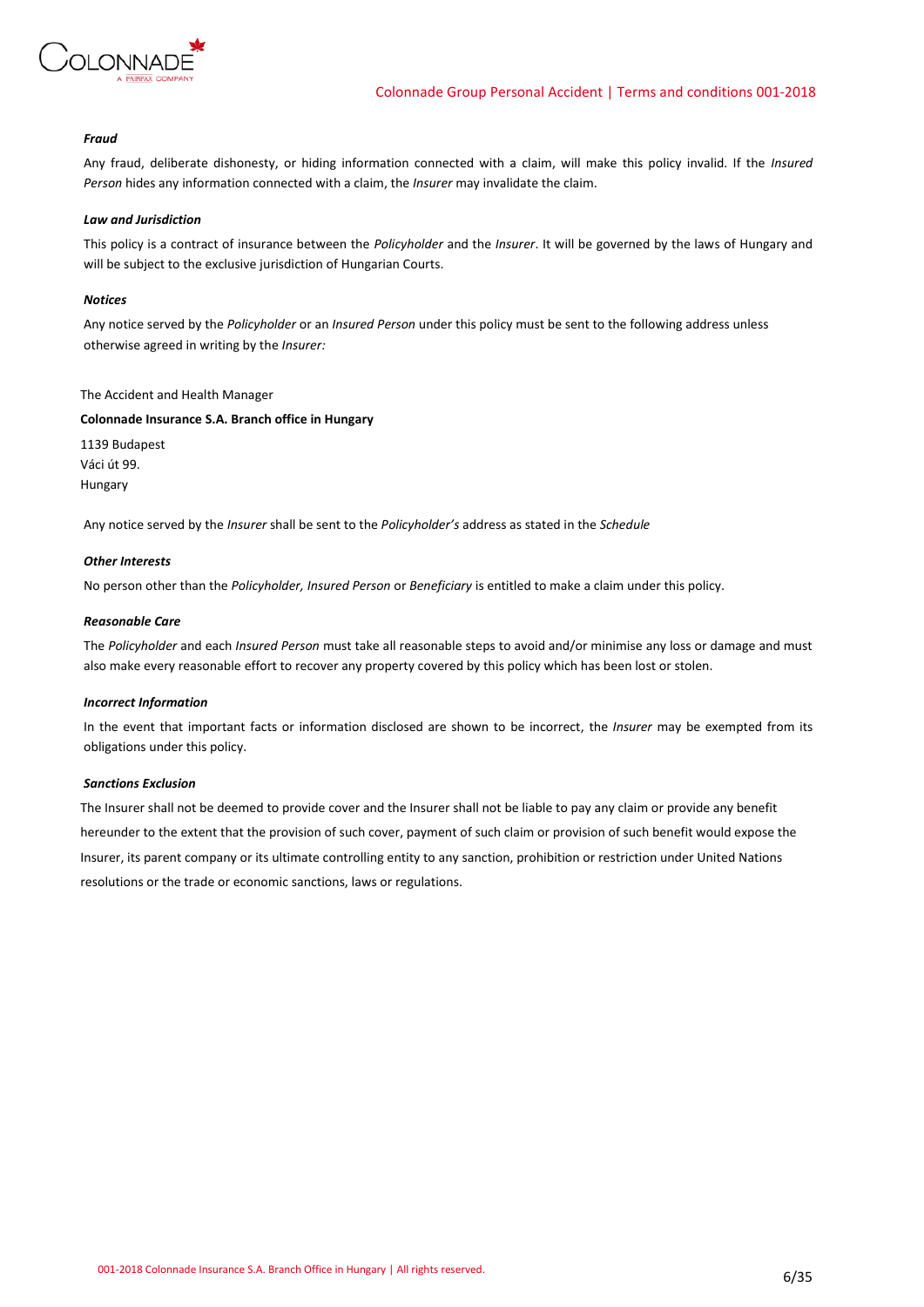

# **General Claims Provisions**

### 1. *Claims Evidence*

The *Policyholder, Insured Person* or *Beneficiary* must provide at its or his or her own expense any documents or evidence (including post-mortem examinations) to the *Insurer* in support of a claim.

The *Insurer* may request the documents listed in point 4.

### 2. *Claims Notification*

The *Policyholder, Insured Person* or *Beneficiary* must tell the *Insurer* as soon as possible of any potential claim and in any case within 30 days from the date of the event giving rise to a claim, but notice of death must be given immediately.

### 3. *Medical examination*

The *Insurer* may request an *Insured Person* to undergo medical examinations in connection with any claim at the *Insurer's* expense.

### 4. **In case of a claim the following documents shall be provided to the Insurer**

### General documents:

- Completed and duly signed claim request form (policy number, address, data needed for the transfer of payments)
- Employer's certificate if the employee is covered by a company group insurance;

### Medical documentation:

• ambulant sheet containing the diagnose of the disease/sickness, final report of the hospital, treatment sheet, histological findings, contact details of the doctor, medical case history, medical documentation of the PCP about any disease/sickness or accident preceding the travel, certification issued by the doctor about the expected recovery date, sick allowance documents, medical documentation stating the extent of the disability, decision of National Medical Expert Institute, medical expert opinion;

### Invoices:

- invoices about the hospitalization; invoices about the medicaments and the transportation of the patients that are required for the assessment of the insurance benefits, payment certificate, invoice about the issuance of the official documents; invoice about the reparation of baggage, invoice of accommodation, flight booking, taxi, phone, or fuel or any other invoice which proofs the claim;
- Policy report (if available), or other official report/report of any other authority (if available);
- Documents certifying the travel (booking, visa, boarding pass, baggage ticket, copy of the passport stamp, In case of travelling with car, declaration about the exact date of departure);
- Copy of the bank statement, any other certificate of the money exchange;
- Description of the accident, or event including the names of possible eyewitnesses;
- Medical case history, medical documentation of the PCP about any disease/sickness or accident preceding the travel;

#### **Documents requested in relation to the coverages beside the General documents:**

### **In case of accidental death:**

- Death certificate, autopsy report, medical certificate proving the reason of the death;
- Certificate of inheritance, Grant of probate; decision or record of an official procedure (if any);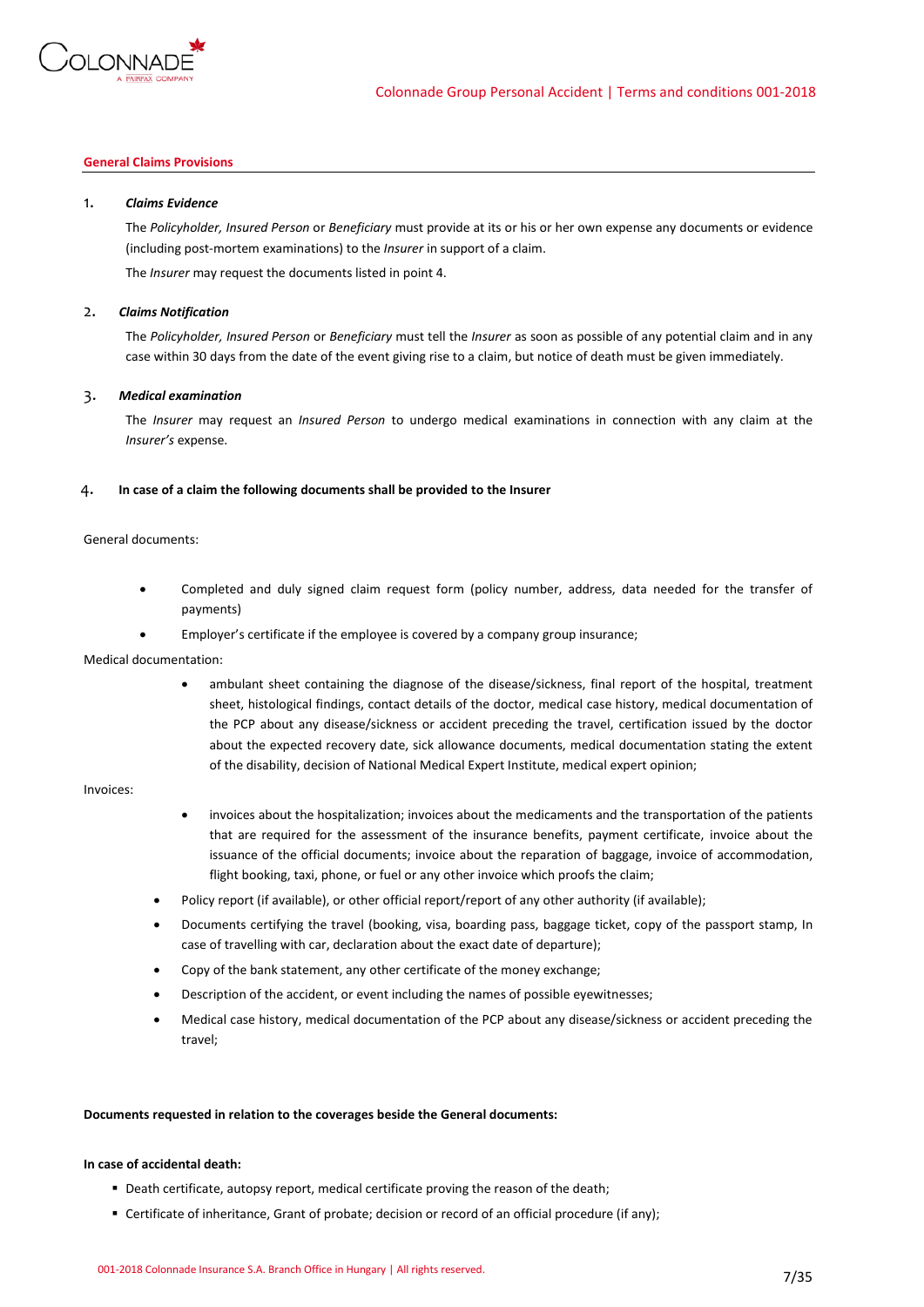

### **Permanent Disability (total or partial) due to an accident:**

Medical documentation stating the extent of the disability, decision of National Medical Expert Institute, medical expert opinion;

Invoices about retraining expenses, certification of the retraining institution on the training and the participation;

### **Recovery cash:**

- Sick allowance documents,
- Certification issued by the doctor about the expected recovery date,

### **Temporary total disability due to sickness or accident:**

- Sick allowance documents,
- Certification issued by the doctor about the expected recovery date,

▪ In case the limit is based on the amount of the daily wage, the amount of the wage that was stated on the claim request form shall be officially certified by the employer.

Please also note that the above list was prepared on the basis of the *Insurer*'s claim experiences, the typical damages and claims. Therefore, in case an exceptional or untypical damage/claim will occur that can be evidenced only by enclosing additional or other documents/means of proof that vary from the above, the Insurer also reserves the right to request the aforementioned documents.

In such cases the Insurer undertakes to inform the insured/claimant or their representatives about the requested documents or means of proof within 8 days from the claim notification.

In case a certain document is not available to the *Insurer*, or the enclosed documents are in contradiction or may raise further issues that need clarification, the *Insurer* reserves the right to request other documents, information or means of proof that are not listed above.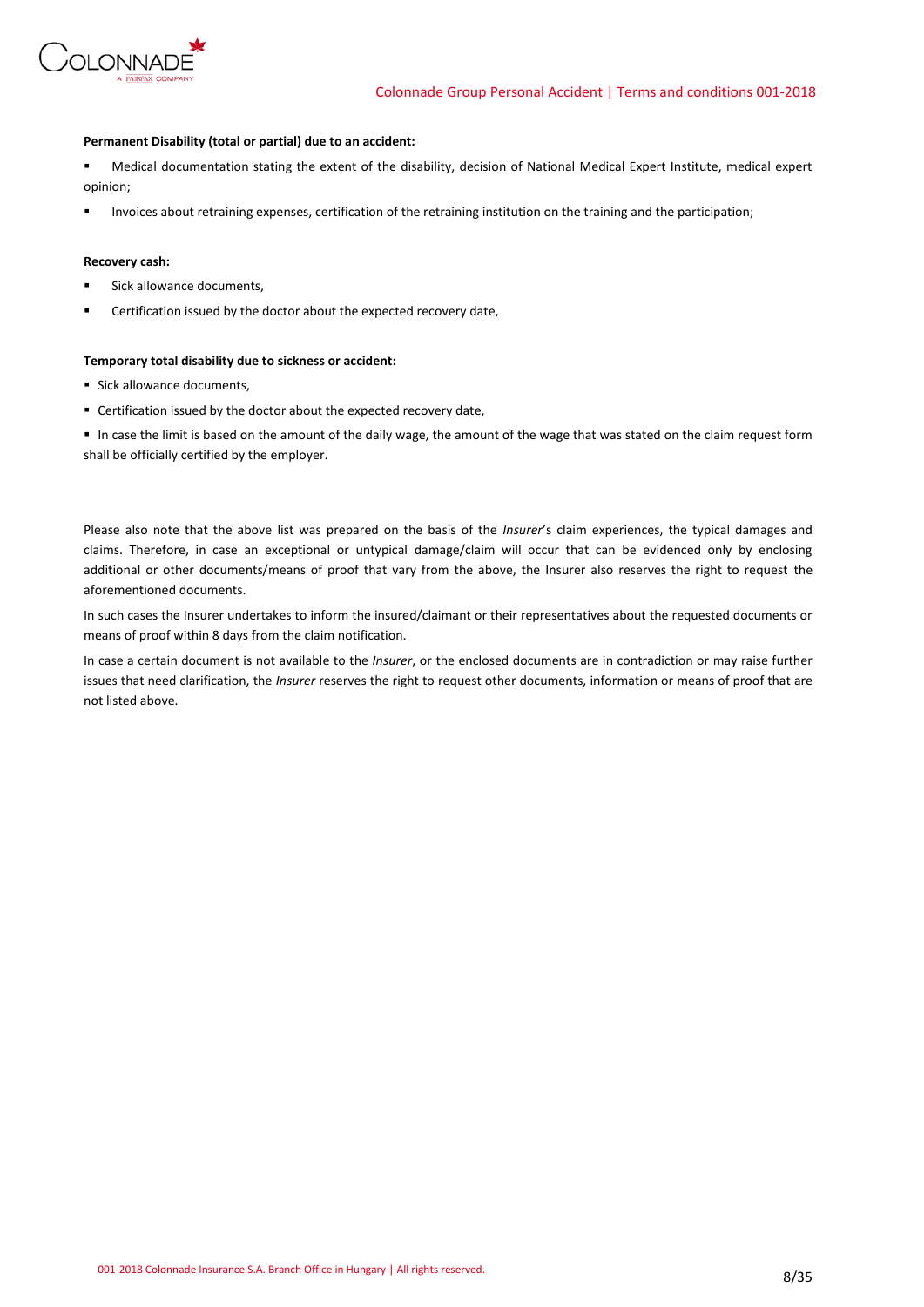

### **General Policy Exclusions**

The Insurer will not pay any claim which is directly or indirectly caused by or contributed to or arising from:

- 1. Ionising radiations or contamination by radioactivity from any nuclear fuel or from any nuclear waste from the combustion of nuclear fuel;
- 2. The radioactive toxic explosive or other hazardous properties of any explosive nuclear assembly or nuclear component thereof;
- 3. The dispersal, application or the release of pathogenic or poisonous biological or chemical materials;
- 4. *War* (whether declared or not) unless agreed by the *Insurer* in writing;
- 5. *Terrorism* unless agreed by the *Insurer* in writing;
- 6. Intentional self-injury, suicide or attempted suicide, criminal act or attempts to commit a criminal act;
- 7. Flying except whilst travelling as a commercial passenger on a *Scheduled Flight* or charter flight;
- 8. An *Accident* proved to have occurred due to the influence of alcohol and/or any drug or drugs not prescribed by a medical practitioner and/or where any prescribed drugs have been taken contrary to manufacturer's instructions;
- 9. AIDS/HIV, or any sexually transmitted disease;
- 10. Active participation in any hazardous sport including parachuting, hangliding, para-sailing, off-piste skiing, scuba diving, potholing and bungee jumping unless otherwise agreed by *Insurer* in writing Service, training or duty with any military, police, militia or paramilitary organisation, unless otherwise agreed by *Insurer* in writing
- 11. Any *Bodily Injury* or *Sickness* that existed prior to the *Period of Insurance*.
- 12. for *Bodily Injury* sustained whilst or as a result of participating in any professional sport activities.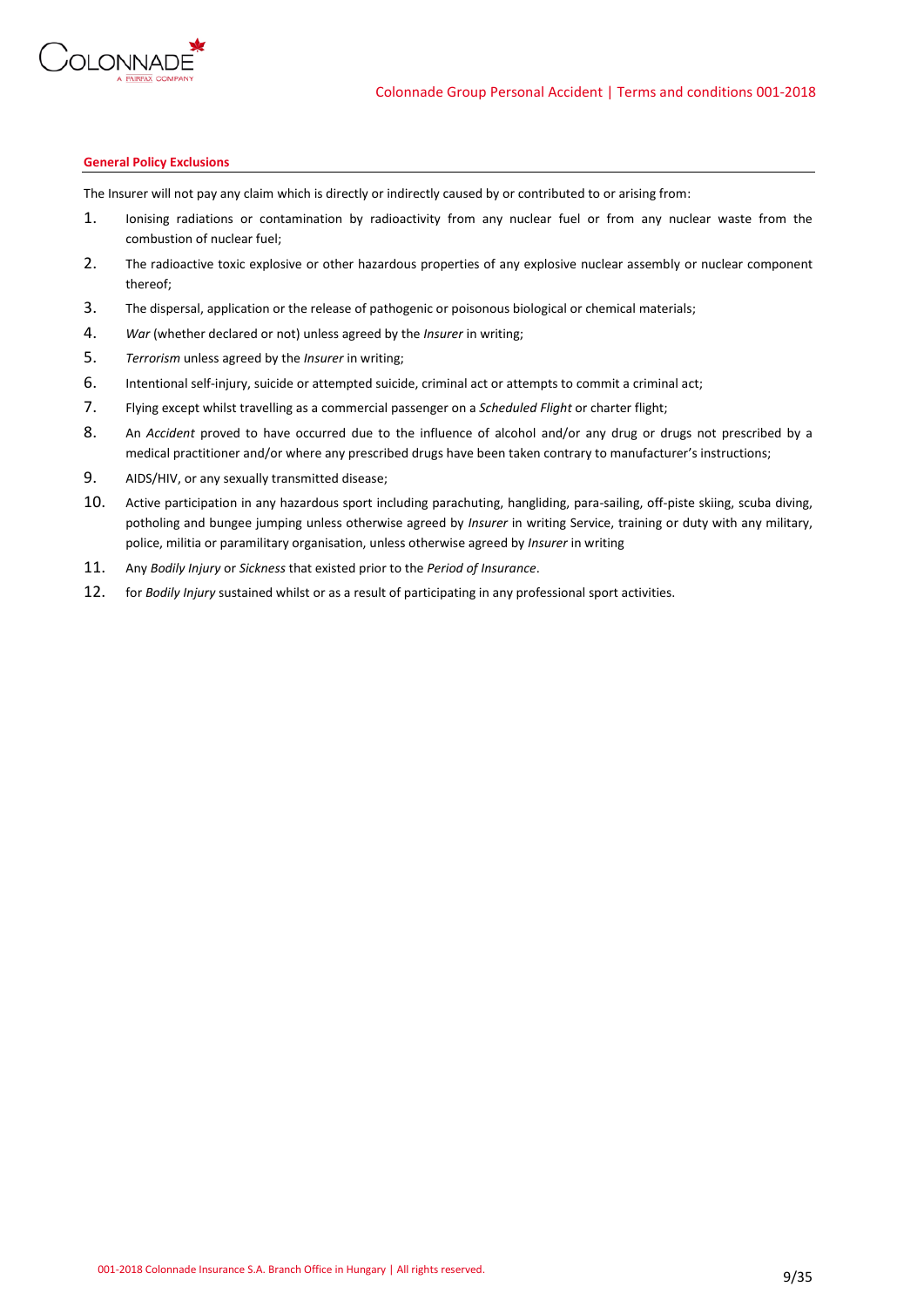

### **Exclusions:**

- 1. The *Insurer* will not pay any Benefit where *Bodily Injury* or death, *Disability*, or the incurring of *Medical Expenses* is the result of or is contributed to by:
	- a) *Sickness* (not resulting from *Bodily Injury*), or
	- b) any naturally occurring condition or degenerative process, or
	- c) Any gradually operating cause
- 2. The *Insurer* will pay the following benefits only to an *Insured Person* when she/he reaches 80 years of age: Accidental death, Disability, Hospital Cash due to accident. The benefit will be reduced to 20% of the *Sum Insured* shown on the Schedule or 10.000.000.-HUF whichever is less.

### **Exemption of the Insurer**

it is proven, that the accident was caused by the Insured Person's s illegal, intended, or gross negligent behaviour,

An accident will be caused as a consequence of gross negligent behaviour of the Insured Person, if the accident happened:

- in connection with the influence of alcohol of the Insured Person's (higher than 0.8‰ alcohol in the blood),
- during driving by the Insured Person without driving licence, or driving under the influence of alcohol.
- In connection with the influence of drug of the Insured Person

### **Disputes, Complaints, Claims Period and Data Protection**

The *Insurer* will make every effort to ensure that the *Policyholder* or an *Insured Person* receives a good standard of service. If the *Policyholder* or an *Insured Person* is not satisfied with the *Insurer's* service he or she should contact the following organization personally, by phone or written:

**- The General Manager of Colonnade Insurance S. A. Branch Office in Hungary** 

**(H: 1139 Budapest, Váci út 99.,) Mailing address: 1426 Budapest, Pf. 153.; Phone: +36 1 460 1400, Fax: +36 1 460 14-99.; email: info@colonnade.hu**

**- Hungarian National Bank** 

**(H: 1013 Budapest, Krisztina krt. 39.). Mailing address: Magyar Nemzeti Bank, 1850 Budapest, Phone.: +36 (1) 428 2600; +36 (80) 203 776; Fax: + 36 1 489 9102; e-mail: ugyfelszolgalat@mnb.hu**

**- Financial Arbitration Board** 

**(H: 1013 Budapest, Krisztina krt. 39.) Mailing address: 1525 Budapest, Pf.: 172, Phone +36 (80) 203-776; Fax:+ 36 1 489 9102; e-mail:** [ugyfelszolgalat@mnb.hu](mailto:ugyfelszolgalat@mnb.hu)

The *Insurer*s' customer complaints policy is attached as Annex 1 to the present Terms and Conditions

The *Insurer* will do its best to resolve any difficulty direct with the *Policyholder* or an *Insured Person*, but if the *Insurer* is unable to do this to the *Policyholder* or an *Insured Persons* satisfaction, he or she may be entitled to refer any dispute to the Court.

#### **The language of client declaration and communication**

The contact and information between the Insurer and Insured Person occurs in Hungarian, and information shall be made available free of charge.

The insurance company does not provide advice about the insurance products sold.

# **Claims Period**

The period within which a claim under this policy may be made is two years. This period begins when the claim arising out of the policy occurs.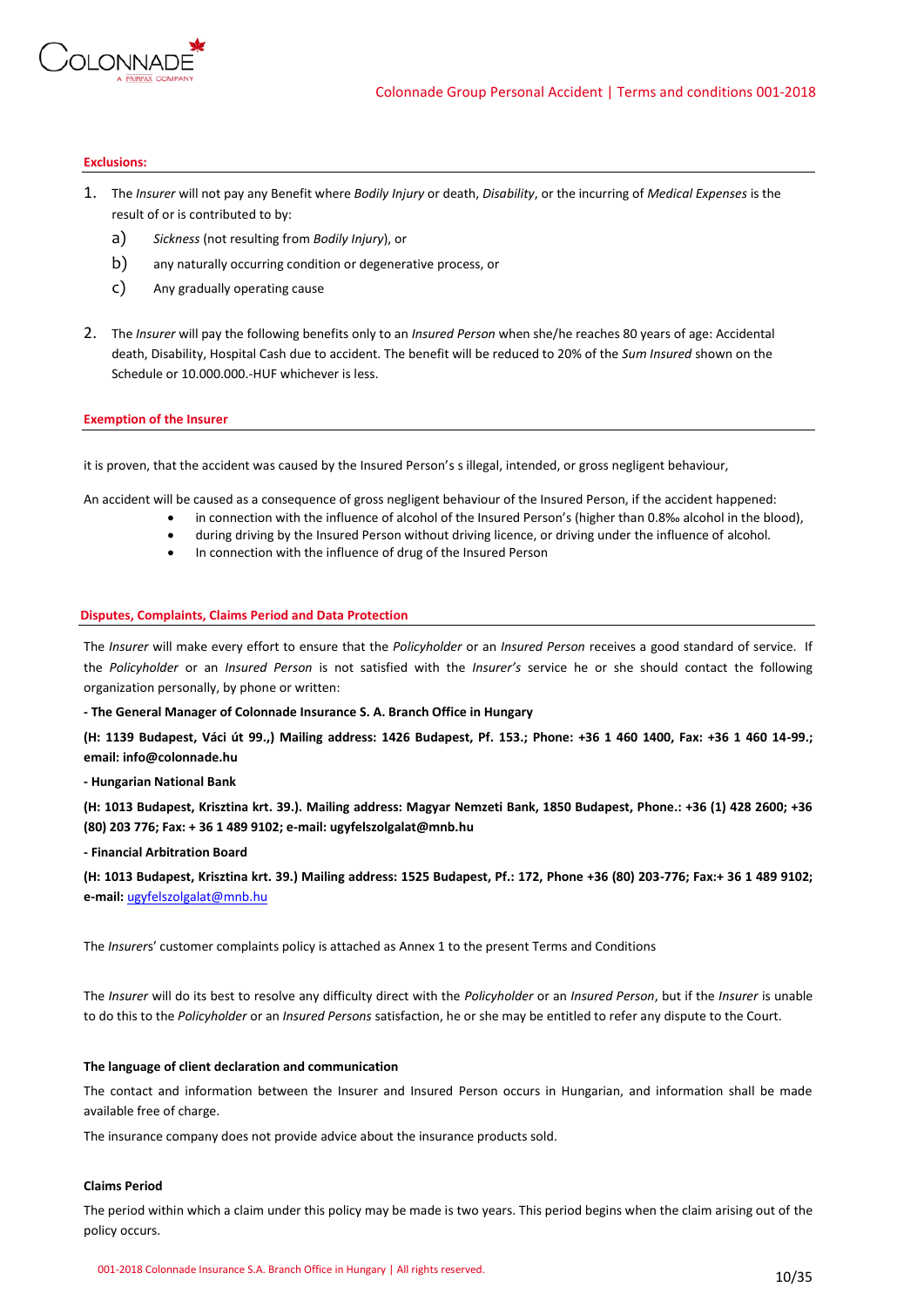

### **Information on professional secrecy and personal data management**

Insurance secret shall mean all data - other than classified information - in the possession of insurance companies, reinsurance companies and insurance intermediaries that pertain to the personal circumstances and financial situations (or business affairs) of their clients (including claimants), and the contracts of clients with insurance companies and reinsurance companies.

Insurance and reinsurance companies are entitled to process the insurance secrets of clients only to the extent that they relate to the relevant insurance contract, with its creation and registration, and to the service. Processing of such data shall take place only to the extent necessary for the conclusion, amendment and maintenance of the insurance contract and for the evaluation of claims arising from the contract or for any other purpose specified in the Insurance Act.

Insurance and reinsurance companies shall obtain the data subject's prior consent for processing data for purposes other than what is contained in Subsection (1) Section 135 of Act LXXXVIII of 2014 (Insurance Act). The client shall not suffer any disadvantage if the consent is not granted, nor shall be given any advantage if it is granted.

Unless otherwise provided for by law, the owners, directors and employees of insurance and reinsurance companies, and all other persons having access to insurance secrets in any way during their activities in insurance-related matters shall be subject to the obligation of professional secrecy without any time limitation.

According to the Act on the Processing and Protection of Personal Data in the Field of Medicine (hereinafter referred to as "PDFM"), insurance companies shall be authorized to process any data pertaining to the medical condition of clients only for those 3 reasons set out in Subsection (1) of Section 135 of the Insurance Act, in accordance with the provisions of PDFM and only in possession of the express written consent of the data subject.

Insurance secrets may only be disclosed to third parties:

- a) under the express prior written consent of the insurance or reinsurance company's client to whom they pertain, and this consent shall precisely specify the insurance secrets that may be disclosed;
- b) if there is no obligation of professional secrecy under the Insurance Act.
- c) if the certification body, including its subcontractor, hired by an insurance or reinsurance company, received such confidential information in carrying out the certification process.

The requirement of confidentiality concerning insurance secrets shall not apply to:

- a) the Authority in exercising its designated functions;
- b) the investigating authority and the public prosecutor's office after ordering the investigation;
- c) the court of law in connection with criminal cases, civil actions or non-contentious proceedings, and administrative actions, including the experts appointed by the court, and the independent court bailiff, the administrator acting in bankruptcy proceedings, the temporary administrator, extraordinary administrator, liquidator acting in liquidation proceedings in connection with a case of judicial enforcement, the principal creditor in debt consolidation procedures of natural persons, the Családi Csődvédelmi Szolgálat (Family Bankruptcy Protection Service), the family administrator, the court;
- d) notaries public, including the experts they have appointed, in connection with probate cases;
- e) the tax authority in the cases referred to in Subsection (2);
- f) the national security service when acting in an official capacity,
- g) the Gazdasági Versenyhivatal (Hungarian Competition Authority) acting in an official capacity;
- h) guardians acting in an official capacity,
- i) the government body in charge of the healthcare system in the case defined in Subsection (2) of Section 108 of Act CLIV of 1997 on Health Care;
- j) bodies authorized to use secret service means and to conduct covert investigations if the conditions prescribed in specific other act are provided for;
- k) the reinsurer and in case of co-insurance, the insurers underwriting the risk,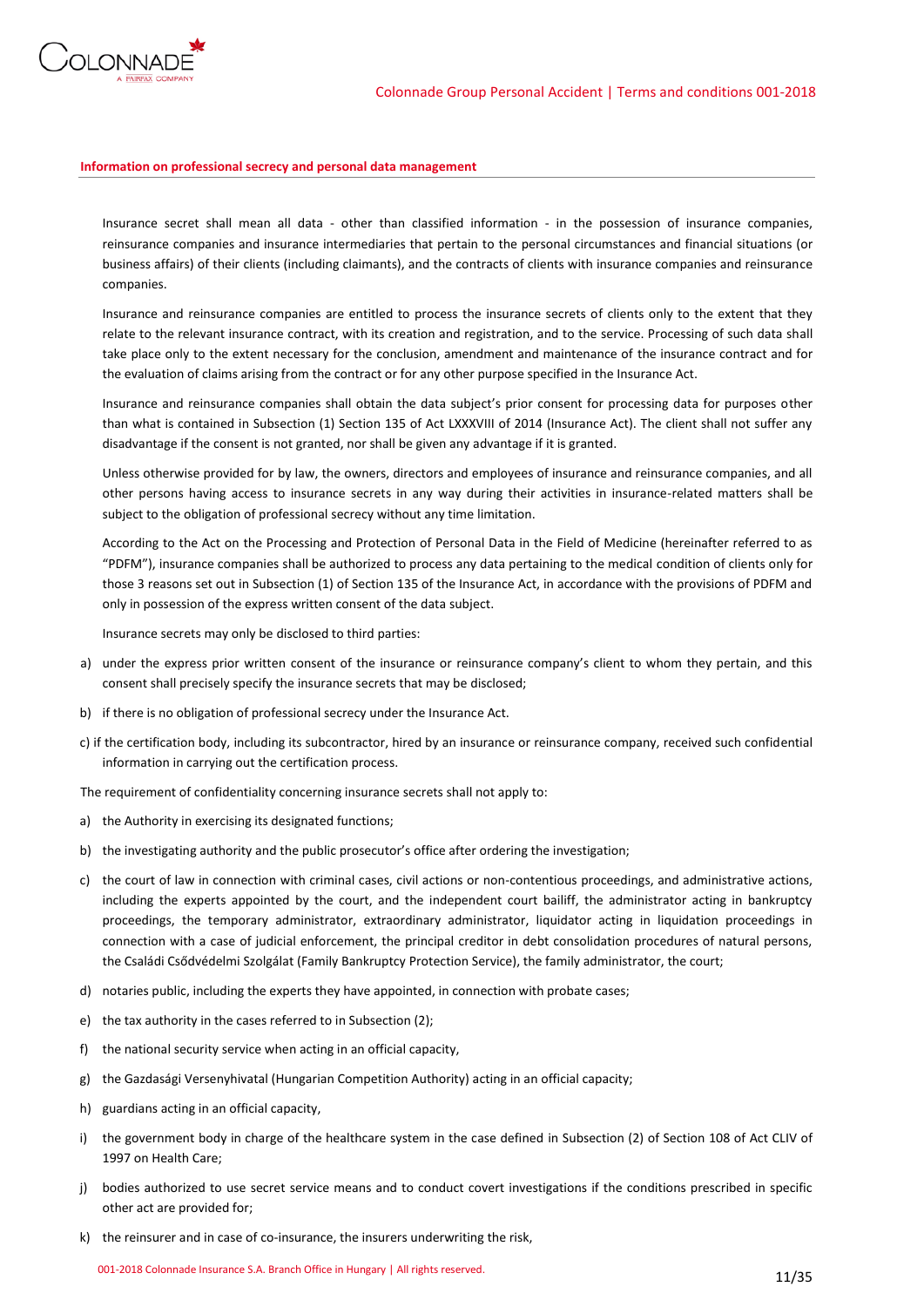# Colonnade Group Personal Accident | Terms and conditions 001-2018



- l) with respect to data transmitted as governed by law, the bureau of insurance policy records maintaining the central policy records, the claims registry body operating the central claims history register, furthermore, the national transport authority and the Central Office for Administrative and Electronic Public Services in respect of any official affairs related to road traffic management tasks concerning motor vehicles not covered by the register [while upon receipt of a written request from a body or person referred to in Paragraphs a)-j), n) and s) of Subsection (1) of Section 138 of the Insurance Act indicating the name of the client or the description of the insurance contract, the type of data requested and the purpose of and the grounds for requesting data, with the exception that the bodies or persons referred to in Paragraphs p)-s) are required to indicate only the type of data requested and the purpose and grounds for requesting it. An indication of the statutory provision granting authorization for requesting data shall be treated as verification of the purpose and legal grounds.
- m) the receiving insurance company with respect to insurance contracts conveyed under a portfolio transfer arrangement, as provided for by the relevant agreement;
- n) with respect to the information required for settlement and for the enforcement of compensation claims, and also for the conveyance of these among one another, the body operating the Compensation Fund and/or the Claims Guarantee Fund, the National Bureau, the correspondent, the Information Centre, the Claims Organization, claims representatives and claims adjustment representatives, or the responsible party if wishing to access - in exercising the right of self-determination - the particulars of the other vehicle that was involved in the accident from the accident report for the purpose of settlement;
- o) the outsourcing service provider with respect to data supplied under outsourcing contracts; the tax auditor in respect to data supplied under tax audit agreements [while, upon receipt of a written request from a body or person referred to in Paragraphs a)-j), n) and s) of Subsection (1) of Section 138 of the Insurance Act indicating the name of the client or the description of the insurance contract, the type of data requested and the purpose of and the grounds for requesting data, with the exception that the bodies or persons referred to in Paragraphs p)-s) are required to indicate only the type of data requested and the purpose and grounds for requesting it. An indication of the statutory provision granting authorization for requesting data shall be treated as verification of the purpose and legal grounds.]
- p) third-country insurance companies and insurance intermediaries in respect of their branches, if they are able to satisfy the requirements prescribed by Hungarian law in connection with the management of each datum and the country in which the third-country insurance company is established has regulations on data protection that conform to the requirements prescribed by Hungarian law;
- q) the commissioner of fundamental rights when acting in an official capacity;
- r) the Nemzeti Adatvédelmi és Információszabadság Hatóság (the National Authority for data Protection and Freedom of Information) when acting in an official capacity;
- s) the insurance company in respect of the bonus-malus system and the bonus-malus rating, and the claims record and the bonus-malus rating in the cases specified in the decree on the detailed rules for the verification of casualties, upon receipt of a written request from a body or person referred to in Paragraphs a)-j), n) and s) of Section 138 of the Insurance Act indicating the name of the client or the description of the insurance contract, the type of data requested and the purpose of and the grounds for requesting data, with the exception that the bodies or persons referred to in Paragraphs p)-s) are required to indicate only the type of data requested and the purpose and grounds for requesting it. An indication of the statutory provision granting authorization for requesting data shall be treated as verification of the purpose and legal grounds;
- t) the agricultural damage survey body, the agricultural administration body, the agricultural damage compensation body, and the institution delegated to conduct economic assessments under the supervision of the ministry directed by the minister in charge of the agricultural sector in respect of insured persons claiming any aid for the payment of agricultural insurance premiums;
- u) the authority maintaining a register of liquidator companies;

upon receipt of a written request from a body or person referred to in Paragraphs a)-j), n), s), t) and u) indicating the name of the client or the description of the insurance contract, the type of data requested and the purpose of and the grounds for requesting data, with the exception that the bodies or persons referred to in Paragraphs p)-s) are required to indicate only the type of data requested and the purpose and grounds for requesting it. An indication of the statutory provision granting authorization for requesting data shall be treated as verification of the purpose and legal grounds.

Pursuant to Paragraph e) of Subsection (1) of Section 138 of the Insurance Act, there shall be no confidentiality obligation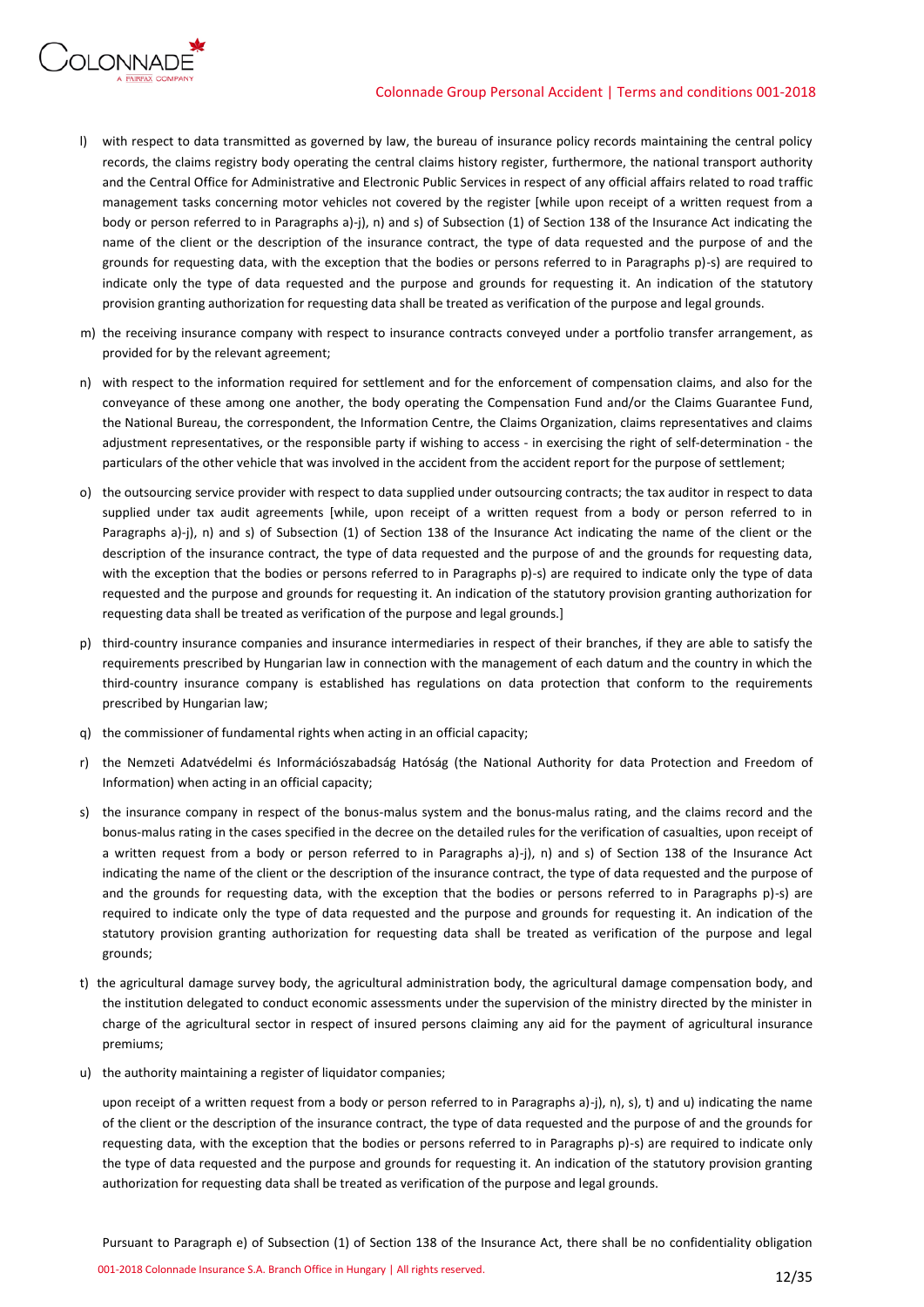



concerning insurance secrets in connection with tax matters where the insurance company is required by law to disclose specific information to the tax authority upon request and/or to disclose data concerning any payment made under an insurance contract that is subject to tax liability.

The requirement of confidentiality concerning insurance secrets shall not apply to financial institutions stipulated by the Act on Credit Institutions and Financial Enterprises with regard to an insurance contract related to any receivable arising out of financial service, provided that the financial institution submits its request in writing to the insurance company which contains the name of the client or the insurance contract, all types of data requested, the purpose of the information request and its title.

The disclosure made by the insurance company to the tax authority in compliance with the obligation prescribed in Sections 43/B-43/C of Act XXXVII of 2013 on International Administrative Cooperation in Matters of Taxation and Other Compulsory Payments (hereinafter referred to as "IACA") in accordance with Act XIX of 2014 on the Promulgation of the Agreement between the Government of Hungary and the Government of the United States of America to Improve International Tax Compliance and to Implement FATCA, and on the Amendment of Certain Related Acts (hereinafter referred to as "FATCA Act") shall not be construed as violation of insurance secrets.

Insurance and reinsurance companies shall be authorized to disclose the personal data of clients in the cases and to the agencies indicated in Subsections (1) and (6) of Section 138 and in Sections 137, and 140 of the Insurance Act.

The obligation of insurance secrecy shall apply to the employees of the agencies specified in Subsection (1) of Section 138 of the Insurance Act beyond the purview of any legal process.

Insurance and reinsurance companies shall be required to supply information forthwith where so requested in writing by the national security service, the public prosecutor or the investigating authorities under the prosecutor's consent if there is any suspicion that an insurance transaction is associated with:

- a) misuse of narcotic drugs, illegal possession of new psychoactive substances, acts of terrorism, criminal misuse of explosives or blasting agents, criminal misuse of firearms and ammunition, money laundering, or any felony offense committed in criminal conspiracy or within the framework of a criminal organization under Act IV of 1978 in force until 30 June 2013,
- b) unlawful drug trafficking, possession of narcotic drugs, inciting substance abuse, aiding in the manufacture or production of narcotic drugs, illegal possession of new psychoactive substances, acts of terrorism, failure to report a terrorist act, terrorist financing, criminal misuse of explosives or blasting agents, criminal misuse of firearms and ammunition, money laundering, or any felony offense committed in criminal conspiracy or within the framework of a criminal organization under the Criminal Code.

The obligation of confidentiality concerning insurance secrets shall not apply where an insurance or reinsurance company complies with the obligation of notification prescribed in the Act on the Implementation of Restrictive Measures Imposed by the European Union Relating to Liquid Assets and Other Financial Interests.

The disclosure of the group examination report to the dominating member of the financial group during the supervisory oversight proceedings in the case of group supervision shall not constitute a breach of confidentiality concerning insurance secrets and trade secrets.

The disclosure of information provided in compliance with Section 164/B shall not be construed a breach of insurance secrets.

The obligation to keep insurance secrets shall not apply when:

- a) a Hungarian law enforcement agency makes a written request for information that is considered insurance secret in order to fulfil the written requests made by a foreign law enforcement agency pursuant to an international agreement;
- b) the national financial intelligence unit makes a written request for information that is considered insurance secret acting within its powers conferred under the Act on the Prevention and Combating of Money Laundering and Terrorist Financing or in order to fulfil the written requests made by a foreign financial intelligence unit.

It shall not constitute a violation of insurance secrecy where an insurance or reinsurance company supplies information to a third-country insurance or reinsurance company or a third-country data processing agency:

- a) if the client to whom such information pertains (hereinafter referred to as "data subject") has given his prior written consent, or
- b) if in the absence of the data subject's consent the data is disclosed within the scope, for the purposes and on the legal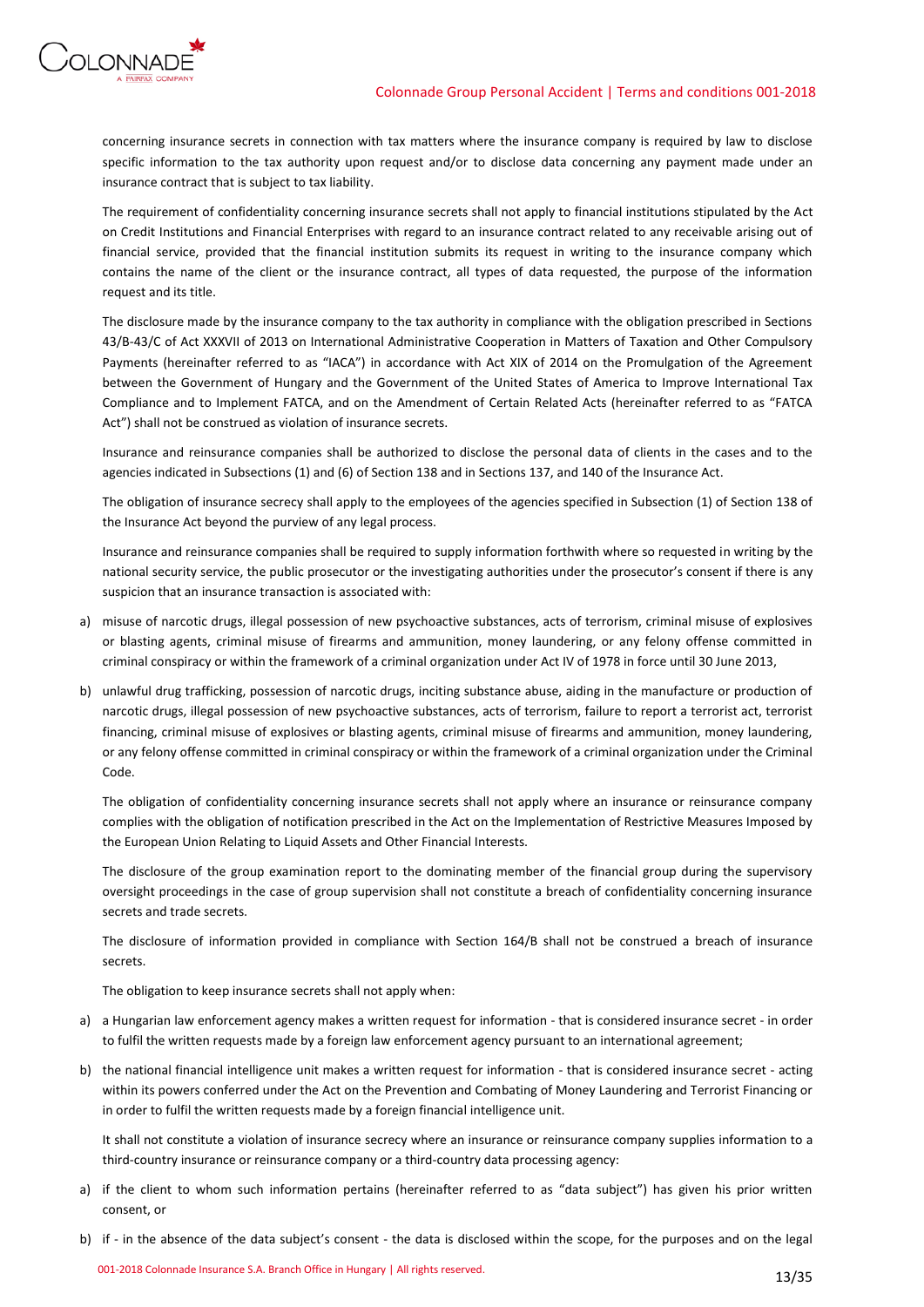

grounds specified by law, and the level of protection available in the third-country satisfies either of the requirements prescribed in Subsection (2) of Section 8 of Act CXII of 2011 on the Right of Informational Self-Determination and on Freedom of Information (hereinafter referred to as "Info Act").

The provisions governing data disclosure within the domestic territory shall be observed when sending data that is treated as an insurance secret to another Member State.

The following shall not be construed a breach of insurance secrecy:

- a) the disclosure of data compilations from which the clients' personal or business data cannot be identified;
- b) in respect of branches, transfer of data for the purpose of supervisory activities to the supervisory authority of the country where the registered address (main office) of the foreign-registered company is located, if such transfer is in compliance with the agreement between the Hungarian and the foreign supervisory authorities;
- c) disclosure of information, other than personal data, to the minister for legislative purposes and in connection with the completion of impact assessments;
- d) the disclosure of data in order to comply with the provisions contained in the Act on the Supplementary Supervision of Financial Conglomerates.

(2) Insurance and reinsurance companies may not refuse to disclose the data specified in Subsection (1) of Section 141 of the Insurance Act on the grounds of protection of insurance secrets.

The personal data indicated in the data transfer records and the data covered by Section 136 of the Insurance Act, or the data treated as special data under the Info Act shall be deleted, respectively, after five years and twenty years following the date of disclosure.

The insurance or reinsurance company shall not be authorized to notify the data subject when data is disclosed pursuant to Paragraphs b), f) and j) of Subsection (1) of Section 138 or Subsection (6) of Section 138 of the Insurance Act.

Insurance and reinsurance companies shall be entitled to process personal data during the life of the insurance or reinsurance contract or other contractual relation, and as long as any claim can be asserted in connection with the insurance, reinsurance or contractual relation.

Insurance and reinsurance companies shall be entitled to process personal data relating to any unconcluded insurance or reinsurance contract as long as any claim can be asserted in connection with the failure of the contract.

Insurance and reinsurance companies shall be required to delete all personal data relating to their current or former clients or to any frustrated contract in connection with which the data in question is no longer required, or the data subject has not given consent, or if it is lacking the legal grounds for processing such data.

(3) Within the meaning of the Insurance Act, the processing of data related to deceased persons shall be governed by the statutory provision on the processing of personal data. The rights of a deceased person in terms of data processing may be exercised by the heir or by the person named as the beneficiary in the insurance contract.

### **Trade secrets of insurance companies and reinsurance companies**

Insurance and reinsurance companies and their owners, any proposed acquirer of a share in an insurance or reinsurance company, as well as the senior executives, non-management officers and employees, agents of insurance or reinsurance companies shall keep any trade secrets made known to them in connection with the operation of the insurance or reinsurance company confidential without any time limitation.

The obligation of confidentiality prescribed in Section 144 of the Insurance Act shall not apply to the following in exercising their designated functions:

- a) the Authority;
- b) the national security service;
- c) the Állami Számvevőszék (State Audit Office);
- d) the Gazdasági Versenyhivatal (Hungarian Competition Authority);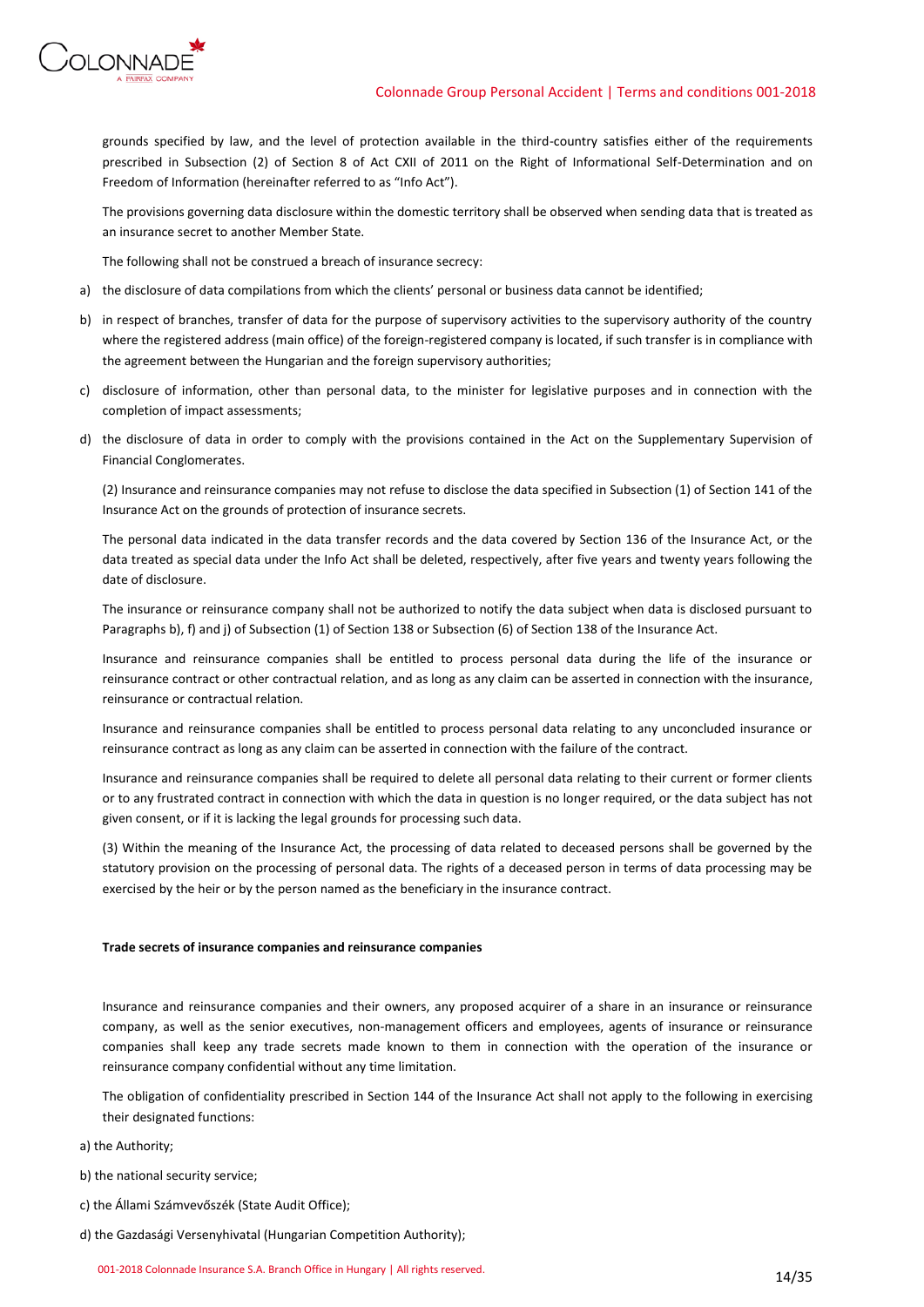

- e) the internal oversight agency tasked by the Government, which controls the legality and propriety of the use of central budget funds;
- f) property administrators;
- g) the Információs Központ (Information Center);
- h) the agricultural damage survey body, the agricultural damage compensation body, the agricultural administration body, and the institution delegated to conduct economic assessments under the supervision of the ministry directed by the minister in charge of the agricultural sector in respect of insured persons claiming any aid for the payment of agricultural insurance premiums.

The disclosure made by an insurance company to the tax authority in compliance with the obligation prescribed in Sections 43/B-43/C of the IACA in accordance with the FATCA Act shall not be construed as violation of trade secrets.

(3) The disclosure of information by the Authority to the European Insurance and Occupational Pensions Authority (hereinafter referred to as "EIOPA") as provided for in Regulation (EU) No. 1094/2010 of the European Parliament and of the Council of 24 November 2010 establishing a European Supervisory Authority (European Insurance and Occupational Pensions Authority), amending Decision No. 716/2009/EC and repealing Commission Decision 2009/79/EC (hereinafter referred to as "Regulation 1094/2010/EU") shall not be construed as violation of trade secrets.

The obligation of confidentiality prescribed in Section 144 of the Insurance Act shall not apply to:

- a) the investigating authority and the public prosecutor's office after ordering the investigation;
- b) the court of law in connection with criminal cases, civil actions and non-contentious proceedings, and the judicial review of administrative decisions, including the experts appointed by the court, and the independent court bailiff in connection with a case of judicial enforcement, and to the court in local government debt consolidation procedures.

(5) The disclosure of information by the Authority to the minister in charge of the money, capital and insurance markets on insurance and reinsurance companies, enabling individual identification, for legislative purposes and in connection with the completion of impact assessments shall not be construed a breach of trade secrecy.

(6) The disclosure of information by the Information Centre in an official capacity shall not be construed a breach of trade secrecy.

The person acquiring any trade secrets shall keep them confidential without any time limitation.

By virtue of the obligation of secrecy, no facts, information, know-how or data within the sphere of trade secrets may be disclosed to third parties beyond the scope defined in the Insurance Act without the consent of the insurance or reinsurance company, or the client concerned, or used beyond the scope of official responsibilities.

The person acquiring any trade secrets may not use such for his own benefit or for the benefit of a third person, whether directly or indirectly, or to cause any disadvantage to the insurance or reinsurance company affected, or its clients.

In the event of dissolution of an insurance or reinsurance company without succession, the business documents managed by the insurance or reinsurance company and the documents containing trade secrets may be used for archival research conducted after sixty years of their origin.

Any information that is declared by the Info Act to be information of public interest or public information, and as such is rendered subject to disclosure may not be withheld on the grounds of being treated as a trade secret or insurance secret.

Other matters relating to insurance secrets and trade secrets shall be governed by the relevant provisions of the Hungarian Civil Code.

### **Data management relating to data exchange between Insurance Companies**

In discharging the obligations delegated by law, or fulfilling their contractual commitments, in order to provide services in compliance with the relevant legislation or as contracted, and to prevent insurance fraud, the Insurance Company shall - in order to protect the interest of risk groups of insureds - have the right to make a request to another insurance company from 1 January, 2015 with respect to data processed by this insurance company and referred to in Subsections (3)-(5) of Section 149 of the Insurance Act in accordance with Subsection (1) of Section 135 thereof, taking into account the unique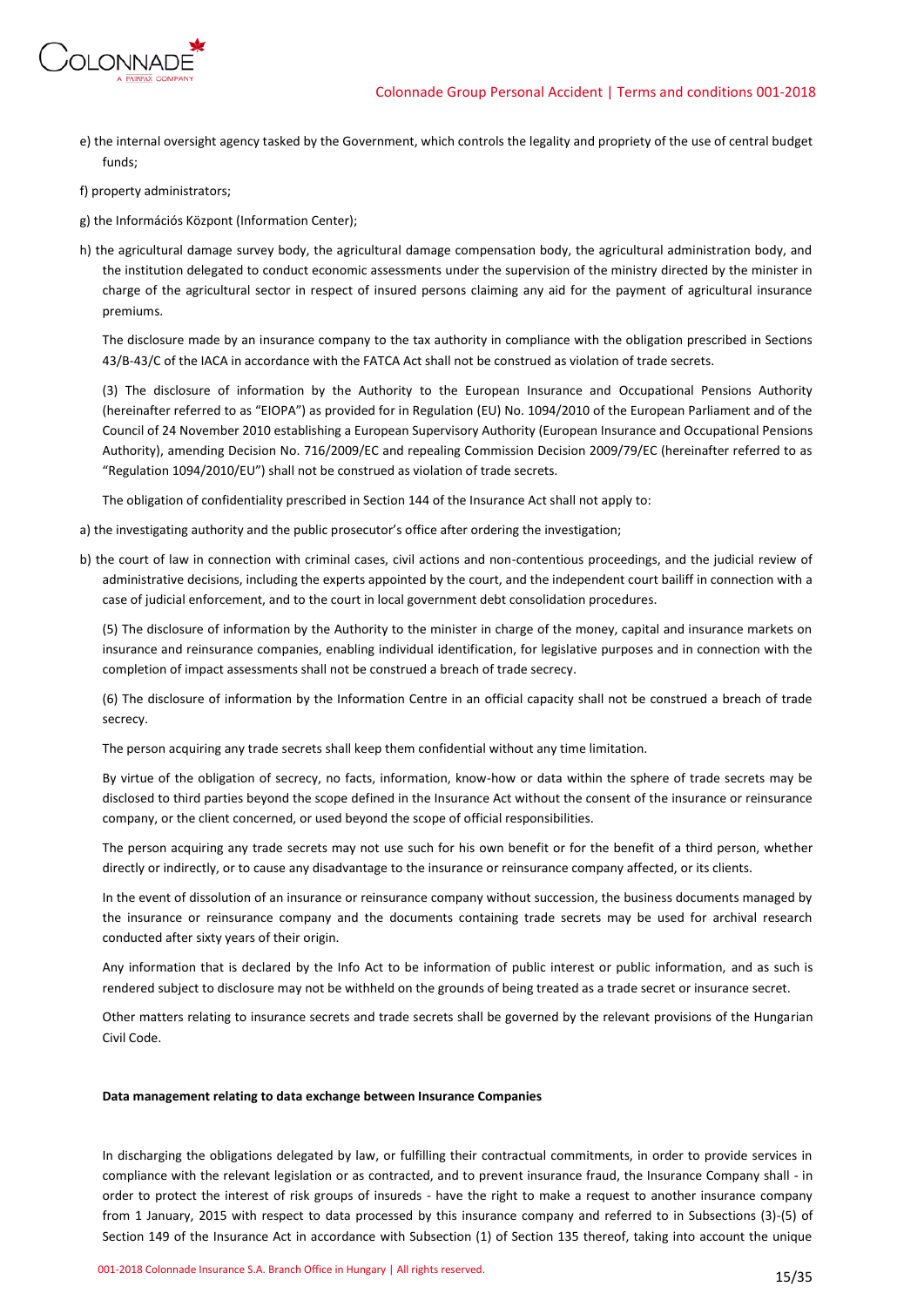

characteristics of insurance products affected. The request shall contain the information necessary for the identification of the person, property or right defined therein, it shall specify the type of data requested and the purpose of the request. Making a request and complying with one shall not be construed a breach of insurance secrecy.

In this context the Insurance Company may request the following data from other insurance companies:

Data listed in Paragraphs a) to e) of Subsection 3 of Section 149 of the Insurance Act relating to the conclusion and performance of the insurance contracts pertaining to the insurance class stipulated in points 1 and 2 of Section A of Annex 1 of the Insurance Act;

Data listed in Paragraphs a) to e) of Subsection 4 of Section 149 of the Insurance Act relating to the conclusion and performance of the insurance contracts pertaining to the insurance class stipulated in points 5, 6, 7, 8, 9, 16, 17 and 18 of Section A of Annex 1 of the Insurance Act; and

Data listed in Paragraphs a) to c) of Subsection 5 of Section 149 of the Insurance Act relating to the conclusion and performance of the insurance contracts in case of the prior consent of the claimant pertaining to the insurance class stipulated in points 11, 12, and 13 of Section A of Annex 1 of the Insurance Act.

The requested insurance company shall make available to the requesting Insurance Company the data requested in due compliance with the law, inside the time limit specified in the request, or failing this, within fifteen (15) days from the date of receipt of the request.

The requesting Insurance Company shall be allowed to process data obtained through the request for a period of ninety (90) days from the date of receipt. If the data obtained by the requesting Insurance Company through the request is necessary for the enforcement of that Insurance Company's lawful interest, the time limit specified above for data processing shall be extended until the enforceable conclusion of the procedure opened for the enforcement of such claim.

If the data obtained by the requesting Insurance Company through the request for the enforcement of the insurance company's lawful interest, and the procedure for the enforcement of such claim is not opened inside a period of one (1) year after the data is received, such data may be processed for a period of one (1) year from the date of receipt. The requesting Insurance Company shall inform the client affected by the request concerning this request and also if the request is satisfied, on the data to which it pertains, at least once during the period of insurance cover.

If the client asks for information regarding his data in accordance with the Info Act and the requesting insurance company no longer has the data to which the request pertains having regard to Subsections 8-10 of Section 149 of the Insurance Act, the client shall be informed thereof.

The requesting Insurance Company shall not be allowed to connect the data obtained through the request relating to an interest insured, with data it has obtained or processed, for purposes other than the above. The requested insurance company shall be responsible for the correctness and relevance of the data indicated in the request."

### **Information on handling of personal data**

Data controller: Colonnade Insurance S.A.

Contact details of the data protection officer:

email: dpo@colonnade.hu, Phone number: (06-1) 460-1400, Mailing address: 1442 Budapest, Pf.:101

#### **Categories of data:**

*personal data*: any information relating to an identified or identifiable natural person ('data subject'); an identifiable natural person is one who can be identified, directly or indirectly, in particular by reference to an identifier such as a name, place and time of birth, an identification number, address, an online identifier

*special data:* medical data

### **Purposes of the processing**

The Insurance Company has the right to process confidential insurance information of clients in relation to the insurance contract, its establishment, its registry and the service provided. Processing of such data shall take place only to the extent necessary for the conclusion, amendment and maintenance of the insurance contract and for the evaluation of claims arising from the contract or for any other purpose specified in the Act LXXXVIII of 2014.

Data processing purposes include ensuring to comply with restrictive economic measures and anti-money laundering and terrorist financing obligations imposed by the United Nations, the European Union, or other relevant organisations. The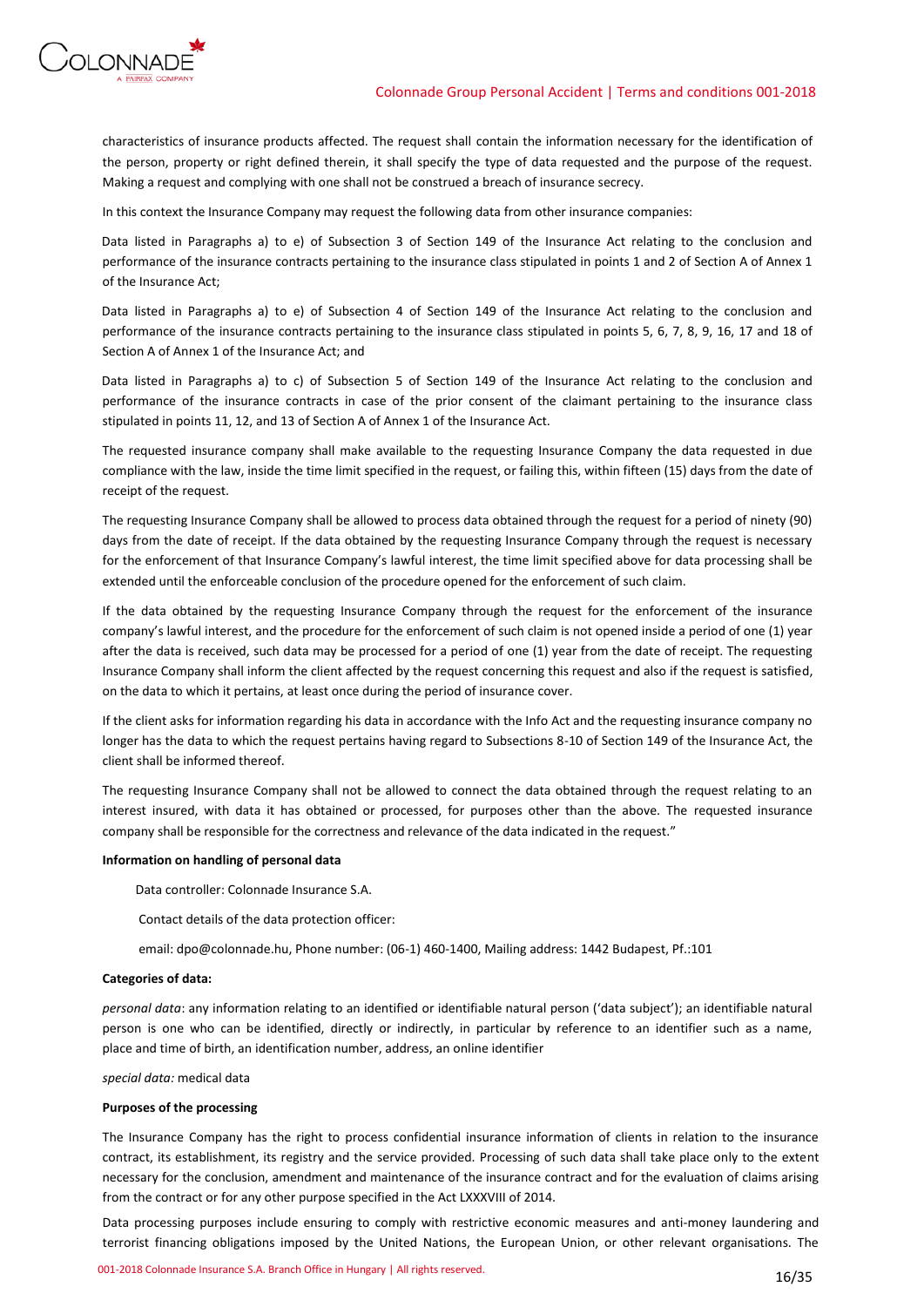

Insurance Company shall transfer personal data (name) to its data processors residing in the United States according to the adequacy decision by the Commission and according to the Privacy Shield Framework.

Contracts established online via colonnade.hu are subject to the Act XXV of 2005 and to the Act CVIII of 2001, thus the purpose of data processing includes proving the compliance with the obligation to provide consumer information; proving the establishment of the contract; establishing, modifying and monitoring the fulfilment of a service provisioning contract in relation to the information society; billing for the services provided under the contract; and enforcing the related claims.

The Insurance Company's data processing is either based on the establishment of the contract, or on the voluntary consent made by the client during the submission of claims, service requests, information requests regarding the contract. If transferring the medical data of a client outside the European Union is necessary in order to protect the vital interests of the data subject regarding a travel insurance contract, the Insurance Company shall inform the data subject of the transfer.

The Insurance Company processes personal data obtained during complaint handling to comply with the Act LXXXVIII of 2014, Section 159, and keeps a record of its clients' complaints, and of actions taken to remedy these complaints. The Insurance Company's data processing is based on this provision of the Act LXXXVIII of 2014.

According to the above cited paragraph of the Act LXXVIII of 2014, if the complaints are handled by telephone, the Insurance Company shall record the conversation between the Insurance Company and the client.

### **Period of data processing**

Insurance company shall be entitled to process personal data - medical data – concerning insurance secrets during the life of the insurance contract, and other contractual relation, as long as any claim can be asserted in connection with the contractual relation. Insurance company shall be entitled to process personal data relating to any unconcluded insurance contract as long as any claim can be asserted in connection with the failure of the contract. According to the Act C of 2000 on accounting Section 169, the accounting records in relation to the establishment of the insurance contract, its registry and the insurance services are retained by the Insurance Company for eight years.

The Insurance Company handles the information received from other insurance companies during data exchanges with the conditions and within the time periods set out in the "Data protection in relation to data exchanges between insurance companies" section.

During complaint handling, the sound recordings are retained by the Insurance Company for five years. The Insurance Company retains the complaint and the reply provided for a period of five years, and shall make them available at the request of the authorities.

### **Legal basis for data processing**

The legal bases of data processing in relation to handling insurance contracts, registering insurance contracts, and telephone customer services are the followings: the consent of the data subjects; the Act LXXXVIII of 2014 Section 135; the Act C of 2000 Section 169. In case of online contracting or contracting via telephone, the legal bases of data processing are the Act XXV of 2005 Section 2 and the Act CVIII of 2001, Section 13/A. Data in relation to a client's health condition shall only be processed with the expressed written consent of the data subject, in accordance with the Act XLVII of 1997.

The legal basis for data processing in relation to customer complaints is the Act LXXXVIII of 2014 Section 159.

In case of restrictive economic measures (embargo) imposed by the United Nations, the European Union, or other relevant organisations, the legal basis for data processing is the legitimate interest of the Insurance Company and the compliance with its legal obligation.

### **The data subject rights and exercising these rights**

1. The data subjects' rights include the followings:

- a) The client has the right to request access from the controller regarding his/her personal data;
- b) The client has the right to request the rectification of inaccurate personal data or to have incomplete personal data completed;
- c) The client has the right to request from the controller the erasure of personal data or the restriction of processing his/her data;
- d) The client has the right to object to the processing of personal data;
- e) The client has the right to lodge a complaint with a supervisory authority (NAIH);
- f) The client has the right to data portability; and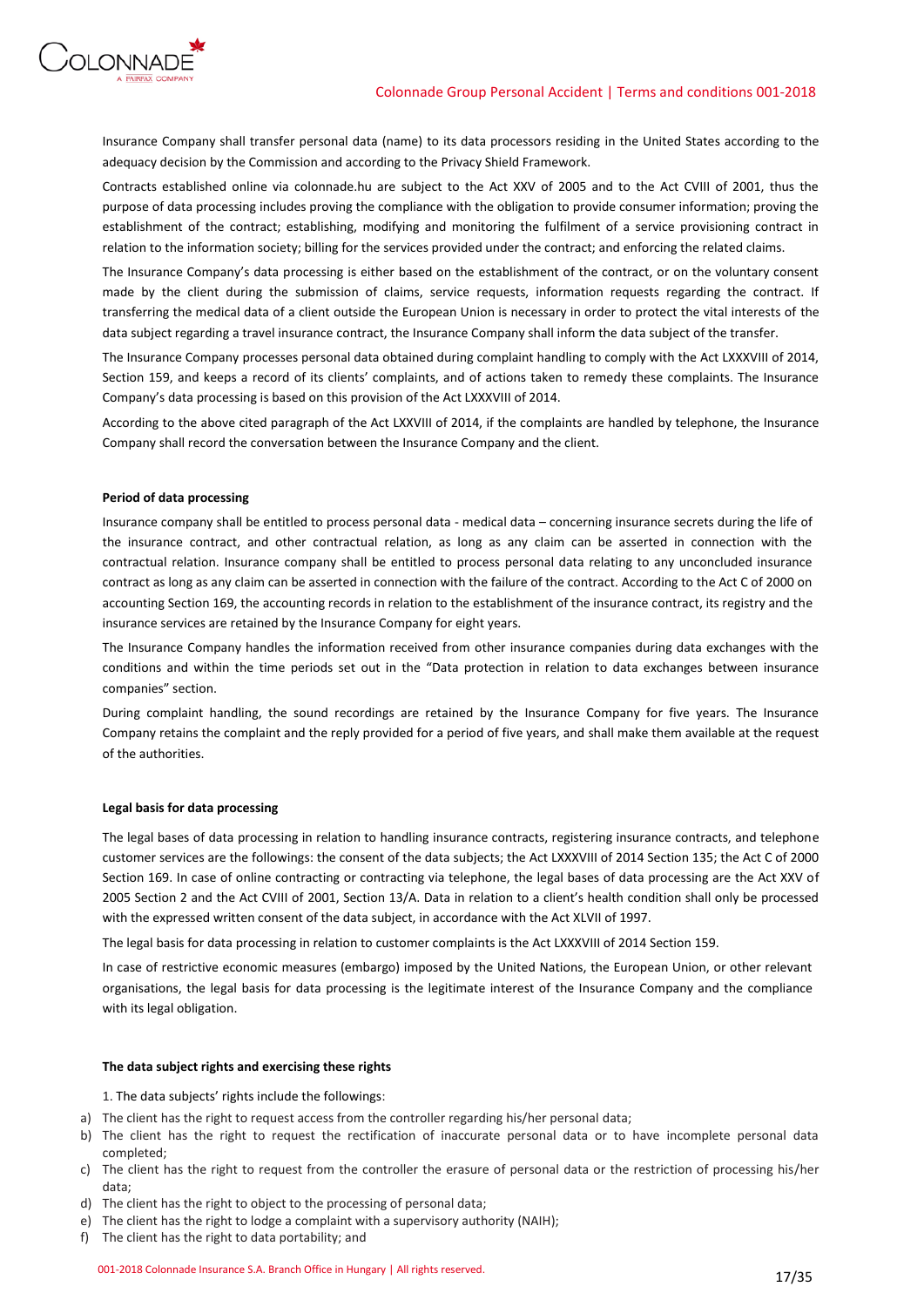

g) The client has the right to prohibit the usage of personal data for direct marketing purposes.

a) Upon the request of the client, the Insurance Company shall provide information in writing on any and all Personal Data of him/her within 15 days about the followings:

the source and categories of personal data; the purposes and legal bases of data processing; where possible, the envisaged period for which the personal data will be stored, or, if not possible, the criteria used to determine that period; the recipients or categories of recipient to whom the personal data have been or will be disclosed; the name and address of the Data controller, and the issues relating to processing.

The Insurance Company shall provide these information free of charge, if the client (natural person) has not submited a request on the same data within the scope in the same year. In other cases, a reasonable fee can be charged taking into account the administrative costs of providing the requested information.

In addition to this, at the client's request the copy of the personal data shall be made available.

b) If a data concerned is inaccurate, the client shall have the right to request and have it promptly updated.

c) The Insurance Company erase the personal data without undue delay if one of the following grounds applies:

the personal data are no longer necessary in relation to the purposes for which they were collected; or

the data subject withdraws consent, and there is no other legal ground for the processing;

unless, the data is for the establishment, exercise or defence of legal claims, or for compliance with a legal obligation.

The Insurance Company erase the personal data without undue delay for compliance with a legal obligation to which the controller is subject, or if the personal data have been collected in relation to the offer of information society services referred to the Act CVIII of 2001 section 8 paragraph 1.

The client shall have the right to obtain restriction of processing from the controller where one of the following applies:

the accuracy of the personal data is contested by the client, in that case restriction applies for a period enabling Controller to verify the accuracy of the personal data concerned;

the processing is unlawful, and the data subject opposes the erasure of the personal data and requests the restriction of their use instead;

the controller no longer needs the personal data for the purposes of the processing, but they are required by the data subject for the establishment, exercise or defence of legal claims;

the data subject has objected to processing pursuant to Article 21(1) pending the verification whether the legitimate grounds of the controller override those of the data subject;

the data subject has objected to processing, in that case restriction applies for the period during which it is verified whether the legitimate grounds of controller may override those of the client.

Where processing has been restricted, such personal data shall be processed with the data subject's consent or for the establishment, exercise or defence of legal claims or for the protection of the rights of another natural or legal person or for reasons of important public interest of the Union or of a Member State. A data subject who has obtained restriction of processing pursuant shall be informed by the controller before the restriction of processing is lifted.

d) If the processing is necessary for the purposes of the legitimate interests pursued by the controller or by a third party, the data subject shall have the right to object, on grounds relating to his or her particular situation, at any time to processing of personal data concerning him or her, including profiling based on those provisions.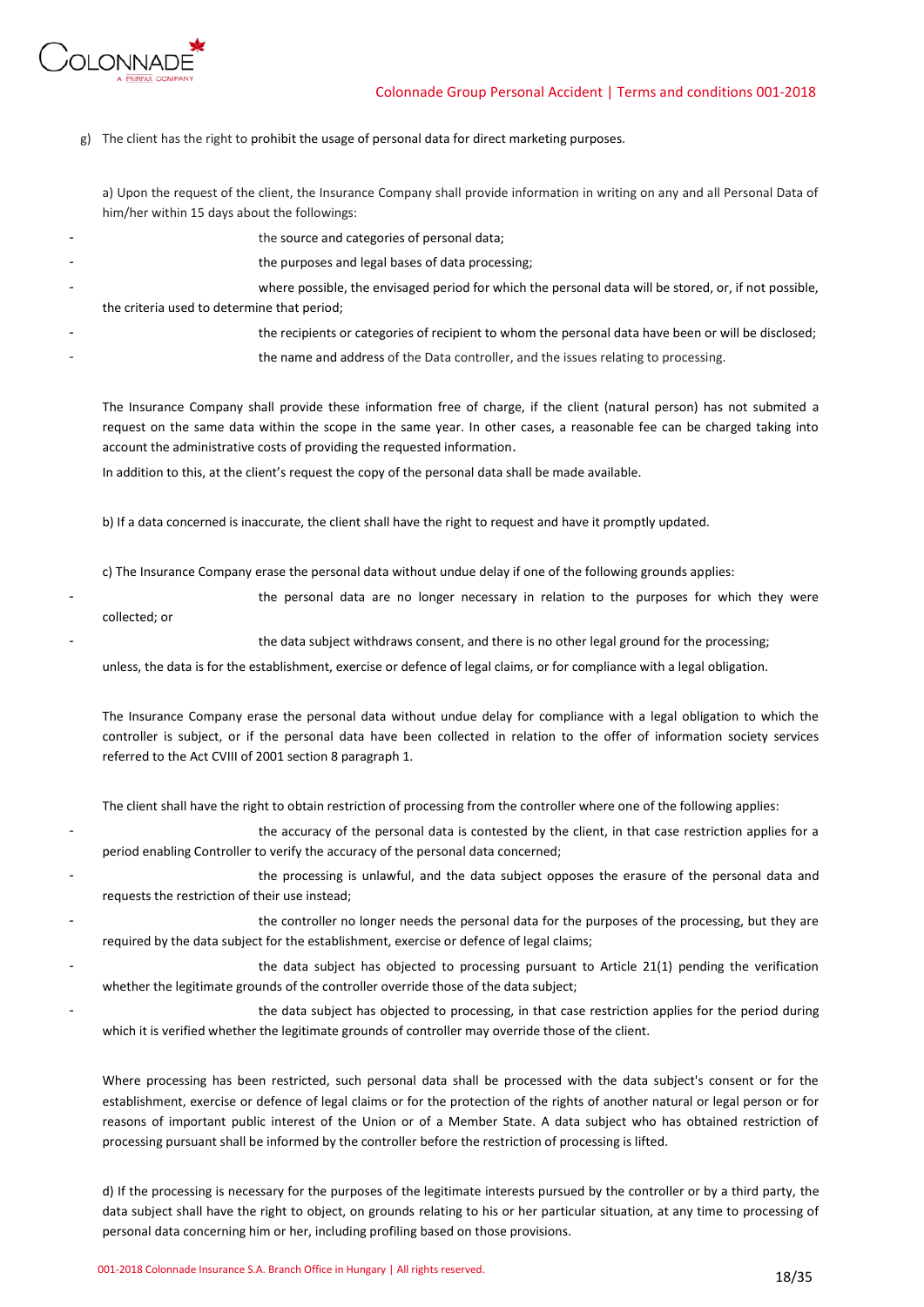

The controller shall no longer process the personal data unless the controller demonstrates compelling legitimate grounds for the processing which override the interests, rights and freedoms of the data subject or for the establishment, exercise or defence of legal claims. The Insurance Company examine the claim within 15 days and if it finds it a reasoned objection, the Company shall inform the Client about the decision in writing.

Should any complaint arise regarding the processing of the personal data, we undertake the obligation to inform our client on the right to object or submit a complaint orally (in person, by telephone) or in writing to the Data controller of Colonnade Insurance S.A. (email: dpo@colonnade.hu, Mailing address: 1442 Budapest, Pf.: 101)

e) The client shall have the right to lodge a complaint before the supervisory authority (NAIH; H - 1125 Budapest, Szilágyi Erzsébet fasor 22/c.; Mailing address: 1530 Budapest, Pf. 5.; Phone number: (+36) 1 391 1400, Fax: (+36) 1 391 1410, E-mail: ugyfelszolgalat@naih.hu, Web: naih.hu) about the handling his or her complaint or objection relating to the personal data carried out by Controller, or if the client finds any violation relating to the processing of the personal data or an immediate risk of that.

The client shall have the right to submit the claim to the Court. Cases related to data protection fall within the scope of regional courts. Litigation depending from the plaintiff's choice may be initiated before the regional court competent for the plaintiff's permanent or habitual residence.

f) The data subject shall have the right to receive the personal data concerning him or her, which he or she has provided to a controller, in a structured, commonly used and machine-readable format and have the right to transmit those data to another controller without hindrance from the controller to which the personal data have been provided. The client shall have the right to have the personal data transmitted directly from one controller to another, where technically feasible.

### **Further data processing activity**

If the Insurance Company shall provide information to the Authority specified in Section 138, Bit having regard to the personal data, the Insurance Company shall inform the data subject about the recipient and the grounds of the data. The Insurance company shall not be authorized to notify the data subject when data is disclosed pursuant to Paragraphs b), f) and j) of Subsection (1) of Section 138 or Subsection (6) of Section 138, Bit.

Controller shall only provide the requested data in case the actual purpose and the datasets concerned are clearly indicated by the authority, and shall only provide data that is strictly necessary for fulfilling the purpose of the request.

### **Notification of a Personal Data Breach to the Supervisory Authority, Communication to the Data Subject**

In the case of a personal data breach, Controller shall without undue delay and, where feasible, not later than 72 hours after having become aware of it, notify the personal data breach to the competent supervisory authority, unless the personal data breach is unlikely to result in a risk to the rights and freedoms of natural persons. Controller records any personal data breaches, comprising the facts relating to the personal data breach, its effects and the remedial actions taken.

Controller shall communicate the personal data breach to the data subjects without undue delay if the personal data breach is likely to result in a high risk to the rights and freedoms of the concerned data subjects.

In addition to the above, Controller takes every possible measure to avert the personal data breach in the most efficient way and to ensure the protection of personal data at the highest level.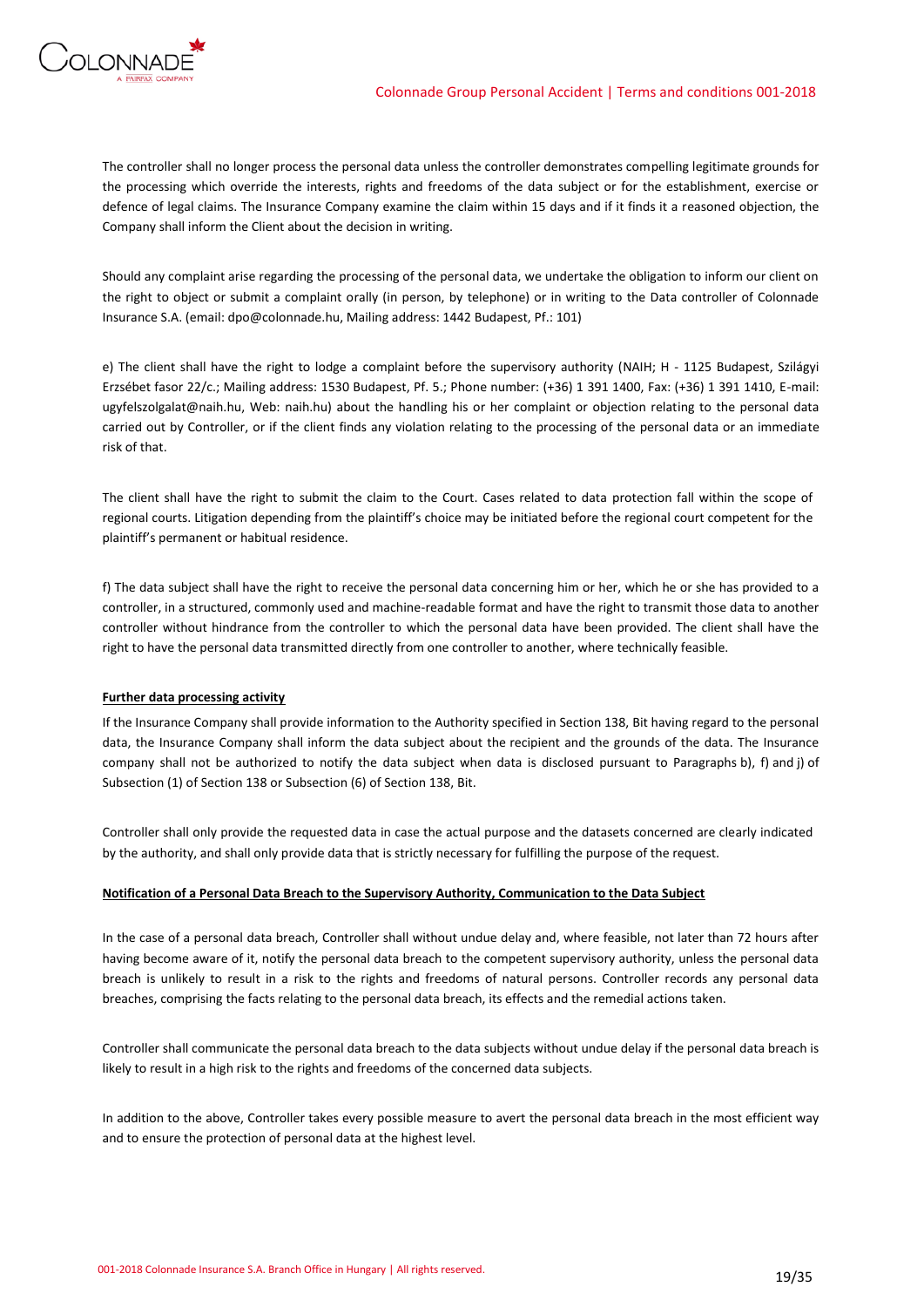

#### **Operative Times**

#### **Personal Accident**

### *OP1 - 24 Hours*

At any time.

#### *OP2 - Occupational*

• While an *Insured Person* is carrying out occupational duties for the *Policyholder*.

### *OP3 - Occupational and Commuting*

- While an *Insured Person* is carrying out occupational duties for the *Policyholder*.
- At any time while an *Insured Person* is on the *Policyholder's* premises.
- While an *Insured Person* is travelling between place of residence and place of work.
- While an *Insured Person* is travelling between places of work where the travel is at the expense of the *Policyholder*.

### *OP4 - Full Period Extension*

If an *Insured Person* is on a *Business Trip* the occupational *Operative Time* under OP2 and OP3 is extended to "at any time between leaving an *Insured Person's* place of residence at the start of the *Business Trip* and return to place of residence at the end of the *Business Trip*."

#### *OP5 - Away from Premises*

- While an *Insured Person* is carrying out their occupational duties and is not on the *Policyholder's* premises.
- While an *Insured Person* is travelling between place of residence and place of work where the travel is at the expense of the *Policyholder.*
- While an *Insured Person* is travelling between places of work where the travel is at the expense of the *Policyholder.*

#### *OP6 - 24 Hour Assault*

At any time where *Bodily Injury* is suffered by an *Insured Person* and is the direct result of an unprovoked malicious assault by another person.

#### *OP7 - Motor Vehicle Travel*

While an *Insured Person* is getting in and out of, travelling in, loading or unloading, carrying out emergency road-side repairs to and re-fuelling a motor vehicle owned, hired by or leased to the *Policyholder*, or any vehicle temporarily replacing it.

#### *OP8 - 24 Hour Robbery*

While an *Insured Person* is carrying out occupational duties for the *Policyholder* where *Bodily Injury* is the direct result of theft or attempted theft of the *Policyholder's* or an *Insured Person's property*.

### **OP9 -** *Carrier*

While an *Insured Person* is travelling as a fare paying passenger on any land, sea or air vehicle licensed for the transportation of fare paying passengers.

### **OP10 - Specific cover**

The period of time and scope of coverage specifically endorsed to a policy.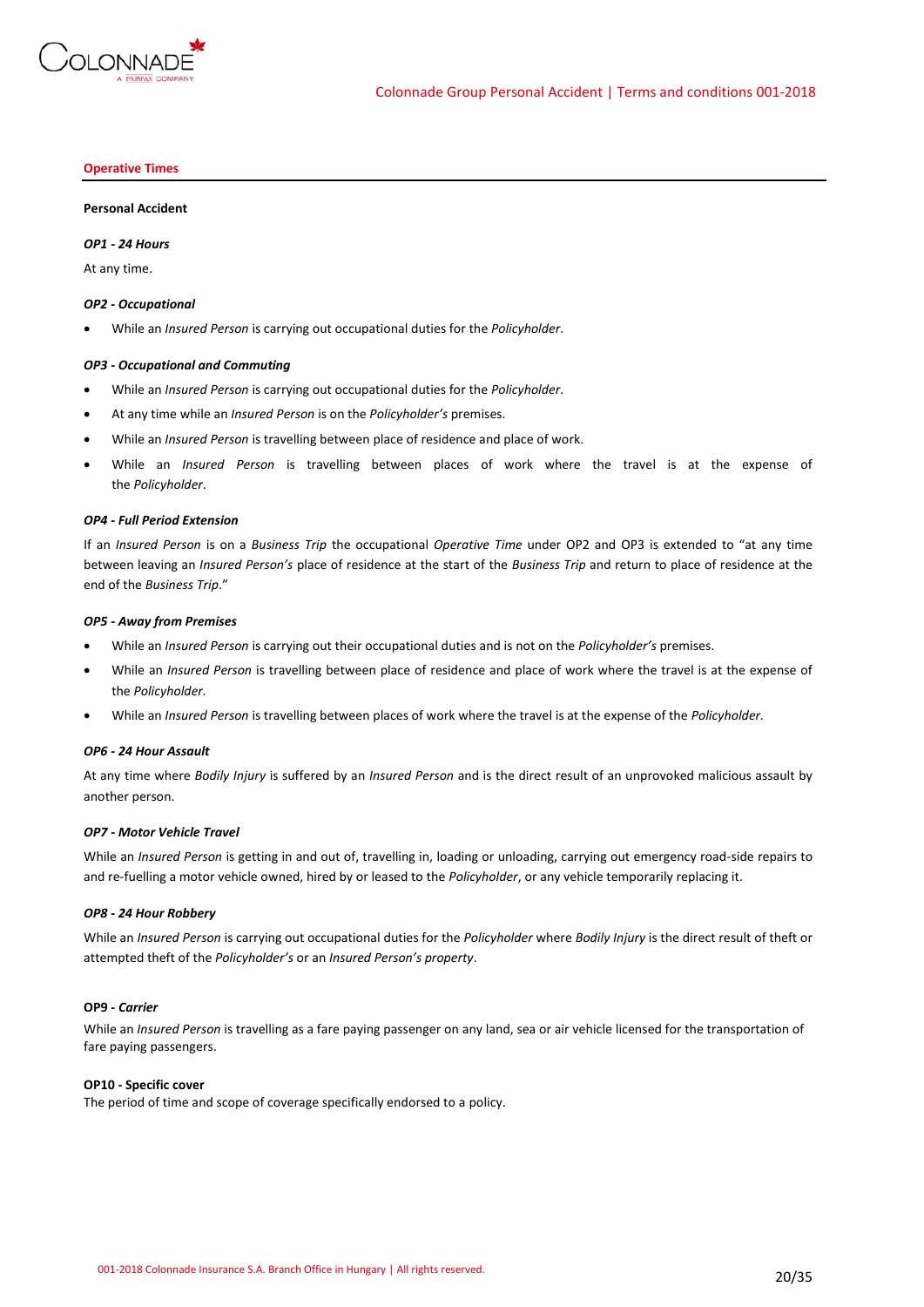

### *Section A - Personal Accident*

#### **Section A1 – Accidental Death**

If an *Insured Person* sustains a *Bodily Injury* which within two years solely and independently of any other cause results in death, the *Insurer* will pay the *Policyholder or Beneficiary* the benefit shown on the *Schedule* subject to the conditions below. The total benefit payable under this Section A1 will be paid in excess of any benefit actually paid under Disability, if the *Accidental* death arises from the same *Bodily Injury*.

If an *Insured Person* sustains *Burns which* solely and independently of any other cause, results in death, the *Insurer* will pay the *Policyholder* or the *Beneficiary* twice benefit shown on the Schedule.

The benefit payable for Accidental death will be increased by 2% per *Child* up to a maximum of 10% of the benefit.

#### **Extension to Accidental death**

- 1. If an *Insured Person* disappears and after 365 days it is reasonable to believe that death resulted from *Bodily Injury*, the accidental death benefit - shown on the *Schedule* - will be paid provided that the *Policyholder* signs an agreement that if it later transpires that an *Insured Person* has not died, any amount paid will be refunded to the *Insurer.*
- 2. Death or Disability resulting from exposure to severe weather conditions will be considered to have been caused by *Bodily Injury*.
- 3. The benefit for Accidental death) for an *Insured Person* who is a *Child* will be limited to 3.000.000.-HUF except where an *Insured Person*, aged between 16 and 18 years of age at the time of sustaining *Bodily Injury*, is an *Employee*.
- 4. If an *Insured Person* is not covered for Accidental death the *Insurer* will not pay any benefit for Accidental Death or Disability until at least 13 weeks after the date of the *Accident* and the *Insurer* will only then pay if the *Insured Person* has not in the meantime died as a result of the *Accident*.
- 5. If a claim exceeds the *Scheduled Flight Accumulation Limit* or the *Any One Accident Limit* shown on the *Schedule*, the *Insurer* will pay an amount which is proportionately reduced until the total does not exceed the limit shown on the *Schedule*.
- 6. If the *Insured Person* reaches 80 years of age: In case of Accidental death the benefit will be reduced to 20% of the *Sum Insured* shown on the Schedule or 10.000.000.-HUF whichever is less.

#### **1/a Funeral expenses**

In the event of a payment for Accidental Death the *Insurer* will pay reasonable funeral expenses incurred up to a maximum of 1.000.000.-HUF any one *Insured Person*.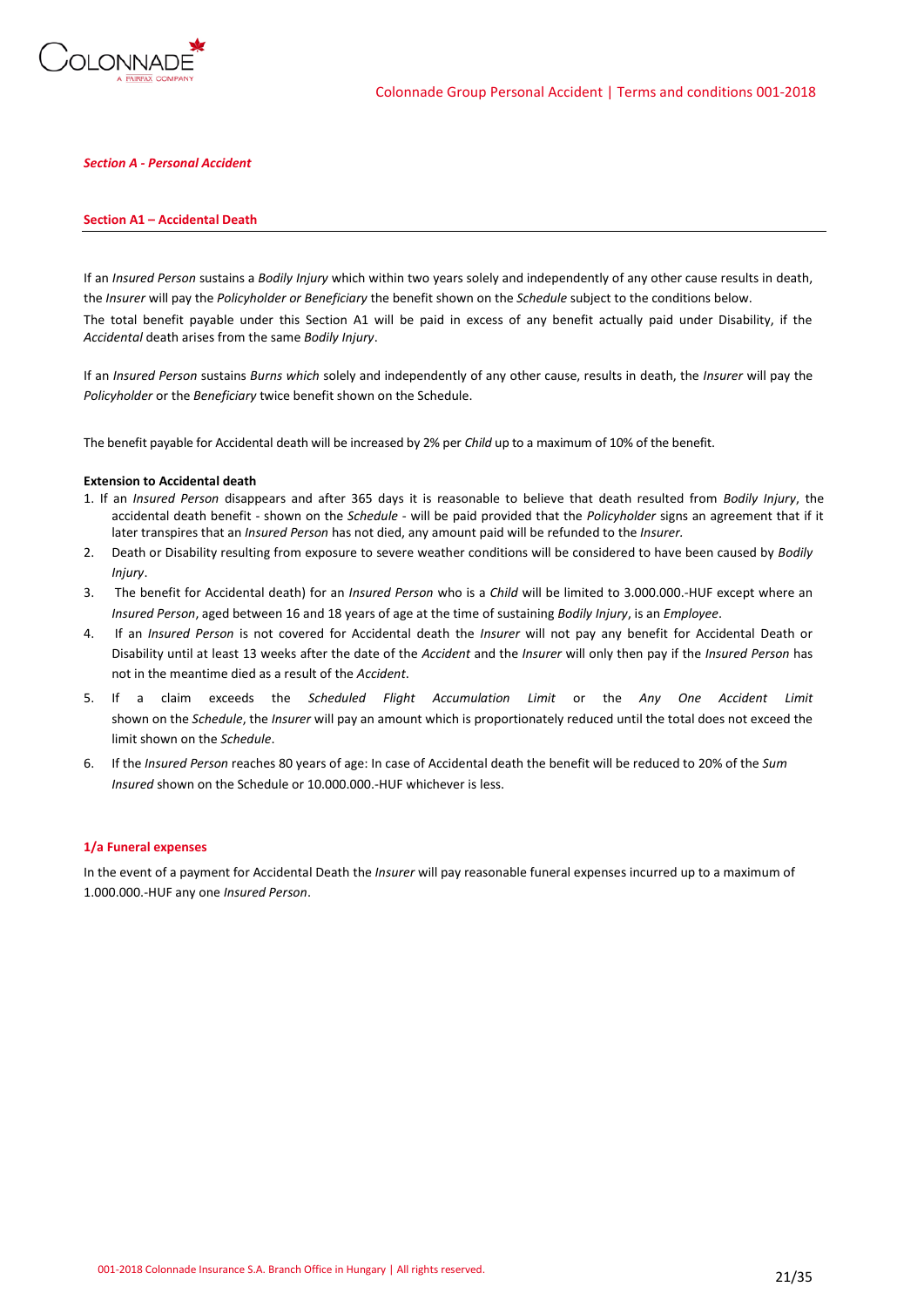

### **Section A2 - Disability**

If an *Insured Person* sustains a *Bodily Injury* which solely and independently of any other cause results in *Disability*, *Loss of Limb or Loss of Sense*, the *Insurer* will pay the *Insured Person* or *Beneficiary* the benefit shown on the *Schedule* subject to the conditions set out below.

Should the *Insured Person* is confined to wheelchair the *Insurer* will pay the cost of the reasonable house or vehicle modification expenses up to 500.000.-HUF. This benefit will be in addition to any amount paid Disability.

### **Definitions**

### *Loss of Limb*

In the case of a leg:

- a) loss by permanent physical severance at or above the ankle or
- b) permanent and total loss of use of a complete foot or leg.

In the case of an arm:

- a) loss by permanent physical severance of the four fingers at or above the meta carpo phalangeal joints (where the fingers join the palm of the hand) or
- b) permanent and total loss of use of a complete arm or hand.

### *Loss of Sense:*

### *Loss of Eye*

Permanent and total loss of sight:

- a) in both eyes if the *Insured Person* is officially confirmed to be blind.
- b) in one eye if the degree of sight remaining after correction is 3/60 or less on the Snellen Scale.

### *Loss of Speech*

Total and permanent loss of speech.

### *Loss of Hearing*

Total and permanent loss of hearing.

### *Disability:*

### *Permanent Total Disability*

Disability which totally prevents an *Insured Person* from working in their usual occupation for the *Policyholder* which in all probability will continue for the remainder of their natural life.

### *Permanent Partial Disability*

A permanent disability benefit payable as a percentage of the *Sum Insured* under Item 4b, shown on the *Schedule*, depending on the degree of permanent disability. The benefits payable for specific disabilities are shown in the table below:

Permanent severance or permanent total loss of use (including anchylosis) of:

| a) | one thumb                        | 30% |
|----|----------------------------------|-----|
| b) | forefinger                       | 20% |
| c) | any finger other than forefinger | 10% |
| d) | big toe                          | 15% |
| e) | any toe other than big toe       | 5%  |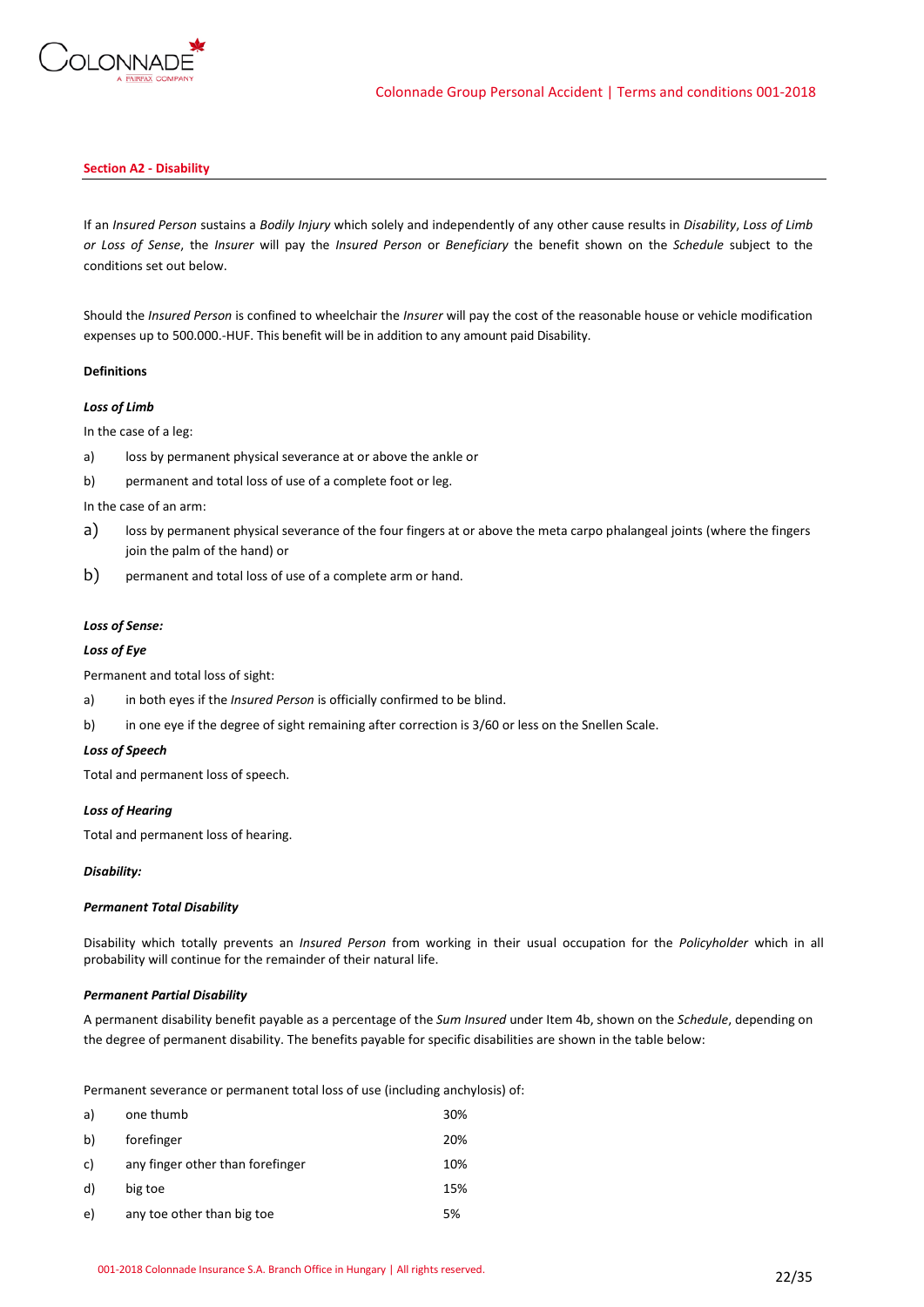

| f)        | shoulder or elbow               | 25% |
|-----------|---------------------------------|-----|
| <b>g)</b> | wrist, hip, knee or ankle       | 20% |
| h)        | lower jaw by surgical operation | 30% |

Considerable loss of osseous substance of (definite and incurable condition):

| i) | skull in all its thickness, surface of: |      |
|----|-----------------------------------------|------|
|    | - at least 6 sq. cm                     | 40%  |
|    | $-3$ to 6 sq. cm                        | 20%  |
|    | - less than 3 sq. cm                    | 10%  |
| j) | shoulder                                | 40%  |
| k) | two bones of the forearm                | 30%  |
| I) | thigh or both bones of the leg          | 50%  |
| m) | knee-cap                                | 20%  |
| n) | Shortening of lower limb by             |      |
|    | - at least 5 cm                         | 30%  |
|    | - 3 to 5 cm                             | 20%  |
|    | - 1 to 3 cm                             | 10%  |
| o) | Total incurable insanity                | 100% |

p) Permanent disability which is not provided for under items 2, 3a, 3b, 3c(i) & (ii), 4a of the *Schedule* or any of the benefits above, up to a maximum of 100% of Item 4b of the *Schedule*.

Any *Permanent Partial Disablement* payable under item (p) will be assessed by considering the severity of the disablement in conjunction with the stated percentages for the specific types of disablement mentioned above. The *Insured Person's* occupation will not be a relevant factor.

When more than one form of disablement results from one *Accident* the percentages from each are added together but the *Insurer* will not pay more than 100% of the *Sum Insured* shown in the *Schedule*.

If a claim is payable for loss of or loss of use of a whole part of the body a claim for any component of that part cannot also be made.

When more than one form of *Permanent Partial Disability* results from one *Accident,* the percentages from each are added together, but the *Insurer* will not pay more than 100% of the *Sum Insured* shown in the *Schedule.*

The amount payable for anchylosis of the fingers (other than thumb and forefinger) and of the toes (other than the big toe) shall be 50 % of the compensation which would be due for the loss of those limbs.

### *Temporary Partial Disability*

Disability which prevents an *Insured Person* from carrying out the majority of the usual occupation for the *Policyholder*.

### **2/a Retraining expenses**

In the event of a payment for *Permanent Total Disability,* the *Insurer* shall indemnify the *Policyholder* for reasonable expenses incurred in retraining the *Insured Person* for an alternative occupation up to a maximum of 1.000.000.-HUF.

### **2/b Wheelchair**

In the event of a payment for Permanent Disability, which results in the necessity for the *Insured Person* to use a wheelchair, the Insurer will reimburse the *Policyholder* for the cost of wheelchair up to a maximum of 1.000.000.-HUF.

### **Conditions applicable to Disability:**

1. Disability resulting from exposure to severe weather conditions will be considered to have been caused by *Bodily*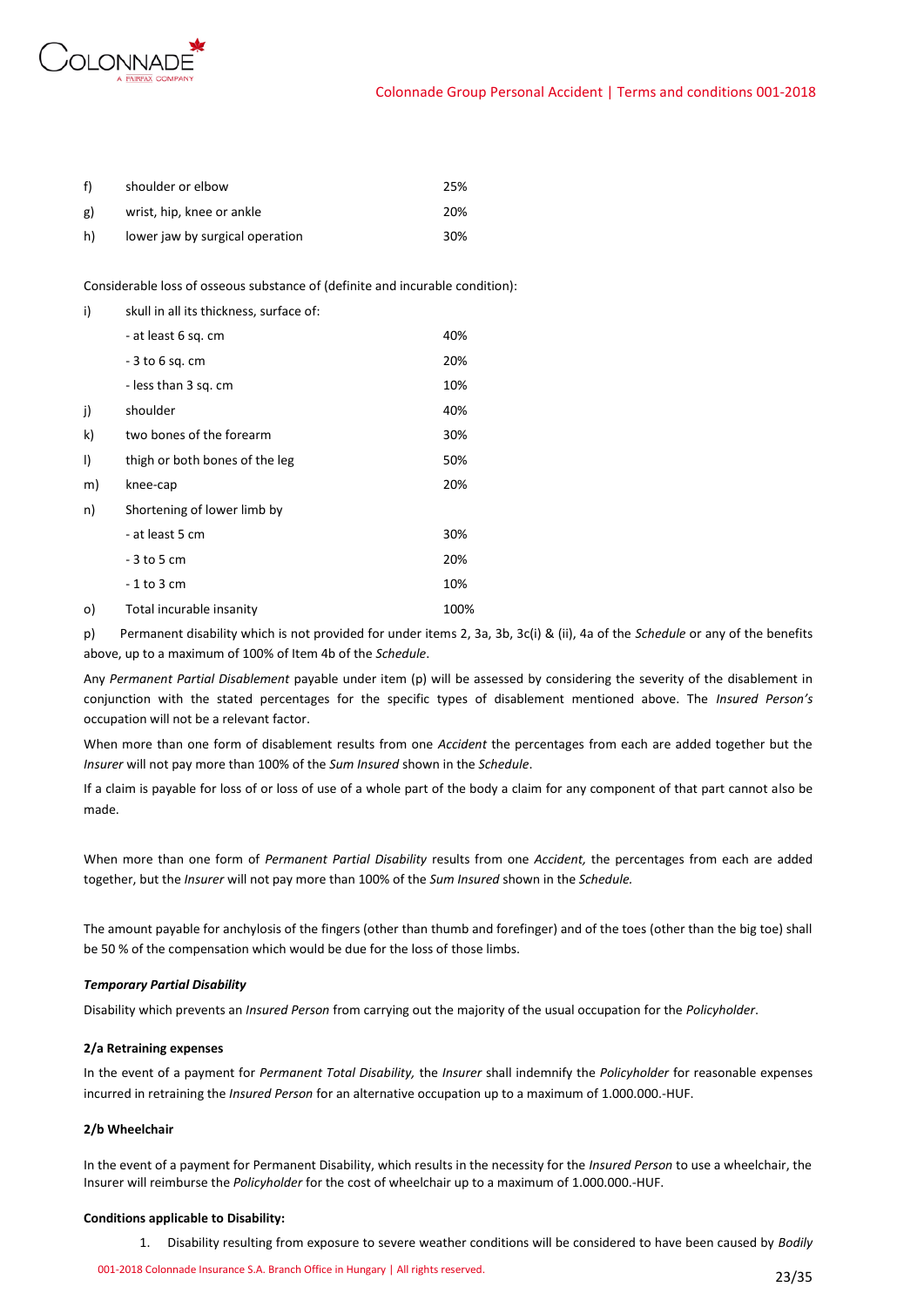



*Injury*.

- 2. If an *Insured Person* is not an *Employee* then Permanent Total Disability is defined as disability totally prevents an *Insured Person* from working in gainful employment of any and every kind which in all probability will continue for the remainder of their natural life". No benefit will be payable under Temporary total or partial disability.
- 3. The total amount payable under this Section to cover more than one *Bodily Injury* resulting from one *Accident*, shall be calculated by addition of amounts covering each *Bodily Injury*, but the *Insurer* will not pay more than the Total Sum Insured under this Section unless accidental reimbursement, retraining expenses funeral expenses or wheelchair expenses benefit is paid.
- 4. When more than one form of disablement results from one *Accident* the percentages from each are added together but the *Insurer* will not pay more than 100% of the *Sum Insured* shown in the *Schedule*.
- 5. If a claim is payable for loss of or loss of use of a whole part of the body a claim for loss of any component of that part cannot also be made.
- 6. If a claim exceeds the *Scheduled Flight Accumulation Limit* or the *Any One Accident Limit* shown on the *Schedule*, the *Insurer* will pay an amount which is proportionately reduced until the total does not exceed the limit shown on the *Schedule*.
- 7. Payment for *Temporary Total Disability* will cease on payment of *Permanent Total Disability* or the Benefit period as shown on the *Schedule,* whichever occurs first.
- 8. If the *Insured Person* reaches 80 years of age: In case of Disability the benefit will be reduced to 20% of the *Sum Insured* shown on the Schedule or 10.000.000.-HUF whichever is less.

# **3 Hospital Cash in case of accident**

In the event of an *Insured Person* being admitted to a hospital as an in-patient as a result of *Bodily Injury,* (before or after diagnosis), the *Insurer* will pay the *Policyholder* or the *Insured Person* the daily stated on the *Schedule* ("*Hospital Cash benefit*") for each day in the Hospital up to the maximum number of days shown in the *Schedule* after the relevant *Deferment Period* shown in the *Schedule* has elapsed.

If the *Insured Person* staying in a hospital as an in-patient as a result of *Bodily Injury* more than 5 day, the *Insurer* will pay the expenses of the transportation of the family member (who is living in the same household) if the hospital is 50km away from his residence up to 50.000.-HUF.

### **Exclusion applicable to Hospital Cash**

The *Insurer* will not pay any *Hospital Cash benefit* resulting from or due to:

- treatments for nervous or mental problems whatever their classification;
- rest cures of any kind and all stays in long term institutions including but not limited to retirement homes, convalescence centres and centres of detoxication;
- investigations, operations or treatment of a purely cosmetic nature or for obesity, impotence or to facilitate conception;
- pregnancy or giving birth;
- hospitalisation later than 180 days after the date of the *Bodily Injury* or *Sickness.*

The *Insurer* does not pay and benefit If the *Insured Person* reaches 80 years of age.

### **Extension to Hospital Cash**

### **Unconsciousness**

In the event of *Bodily Injury* being sustained by an *Insured Person* which results in the continuous unconsciousness of the *Insured Person*, the *Insurer* will pay the *Policyholder* or the *Insured Person* the *Hospital Cash Benefit* for each day of continuous unconsciousness, up to a maximum period of 365 days. This benefit will be in addition to any amount paid under extension 3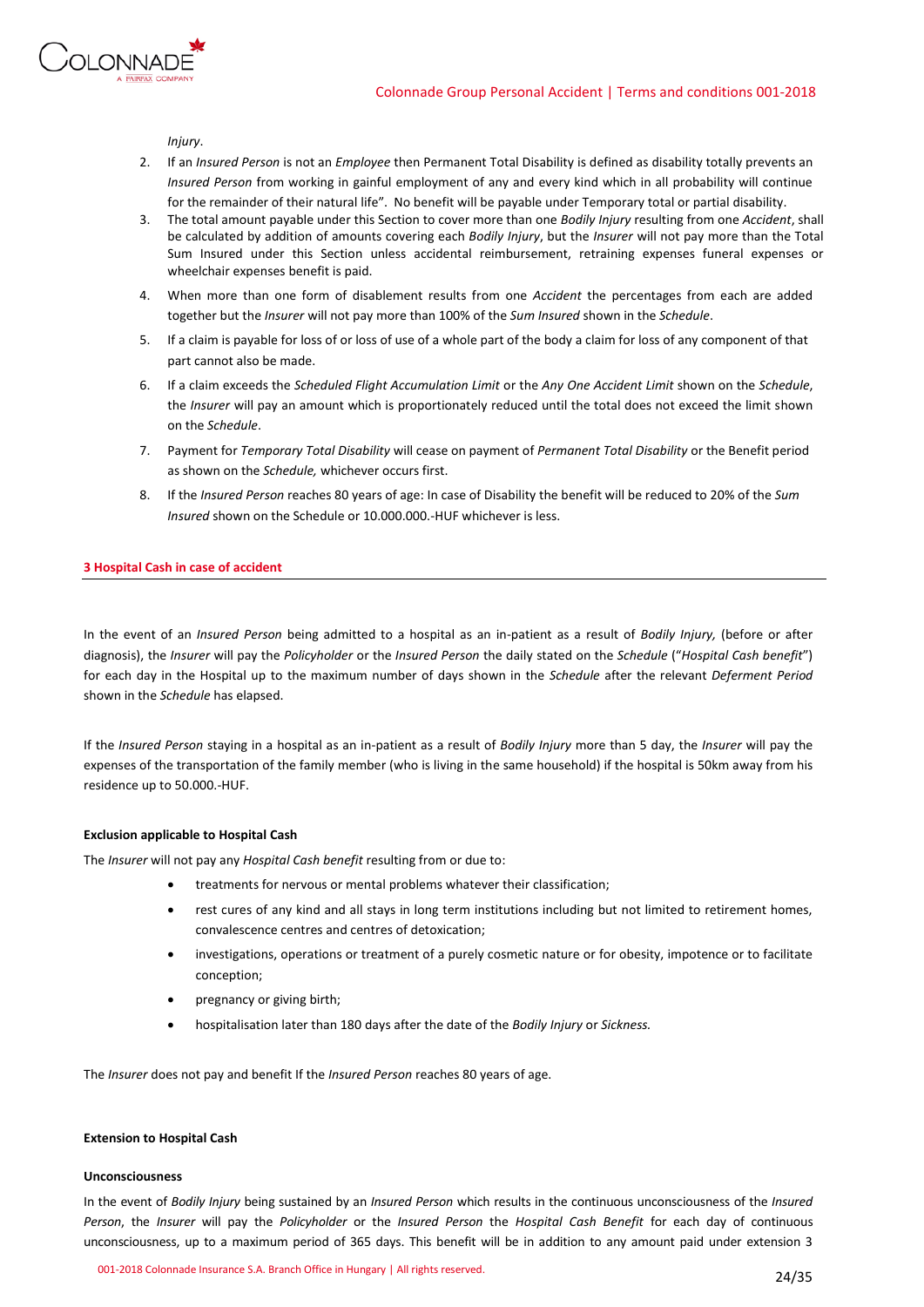

("*Hospital Cash"*) above.

### **3/a Home Convalescence**

The *Insurer* will pay the *Hospital Cash benefit* if an *Insured Person* is instructed by *Medical Practitioner* to complete his or her recovery at home following a valid claim for Hospital Cash. The benefit will be limited to the maximum number of days an *Insured Person* received the *Hospital Cash Benefit*.

### **4 Hospital Cash in case of sickness**

In the event of an *Insured Person* being admitted to a hospital as an in-patient as a result of *Bodily Injury* or *Sickness,* (before or after diagnosis), the *Insurer* will pay the *Policyholder* or the *Insured Person* the daily benefit stated on the *Schedule* ("*Hospital Cash benefit*") for each day in the Hospital up to the maximum number of days shown in the *Schedule* after the relevant *Deferment Period* shown in the *Schedule* has elapsed.

If the *Insured Person* staying in a hospital as an in-patient as a result of *Bodily Injury* more than 5 day, the *Insurer* will pay the expenses of the transportation of the family member (who is living in the same household) if the hospital is 50km away from his residence up to É250.

### **Exclusion applicable to Hospital Cash**

The *Insurer* will not pay any *Hospital Cash benefit* resulting from or due to:

- treatments for nervous or mental problems whatever their classification;
- rest cures of any kind and all stays in long term institutions including but not limited to retirement homes, convalescence centres and centres of detoxication;
- investigations, operations or treatment of a purely cosmetic nature or for obesity, impotence or to facilitate conception;
- pregnancy or giving birth;
- hospitalisation later than 180 days after the date of the *Bodily Injury* or *Sickness.*

The *Insurer* does not pay and benefit If the *Insured Person* reaches 80 years of age.

### **Extension to Hospital Cash**

### **Unconsciousness**

In the event of *Bodily Injury* being sustained by an *Insured Person* which results in the continuous unconsciousness of the *Insured Person*, the *Insurer* will pay the *Policyholder* or the *Insured Person* the *Hospital Cash Benefit* for each day of continuous unconsciousness, up to a maximum period of 365 days. This benefit will be in addition to any amount paid under extension 3 ("*Hospital Cash"*) above.

### **4/a Home Convalescence**

The *Insurer* will pay the *Hospital Cash benefit* if an *Insured Person* is instructed by *Medical Practitioner* to complete his or her recovery at home following a valid claim for Hospital Cash. The benefit will be limited to the maximum number of days an *Insured Person* received the *Hospital Cash Benefit*.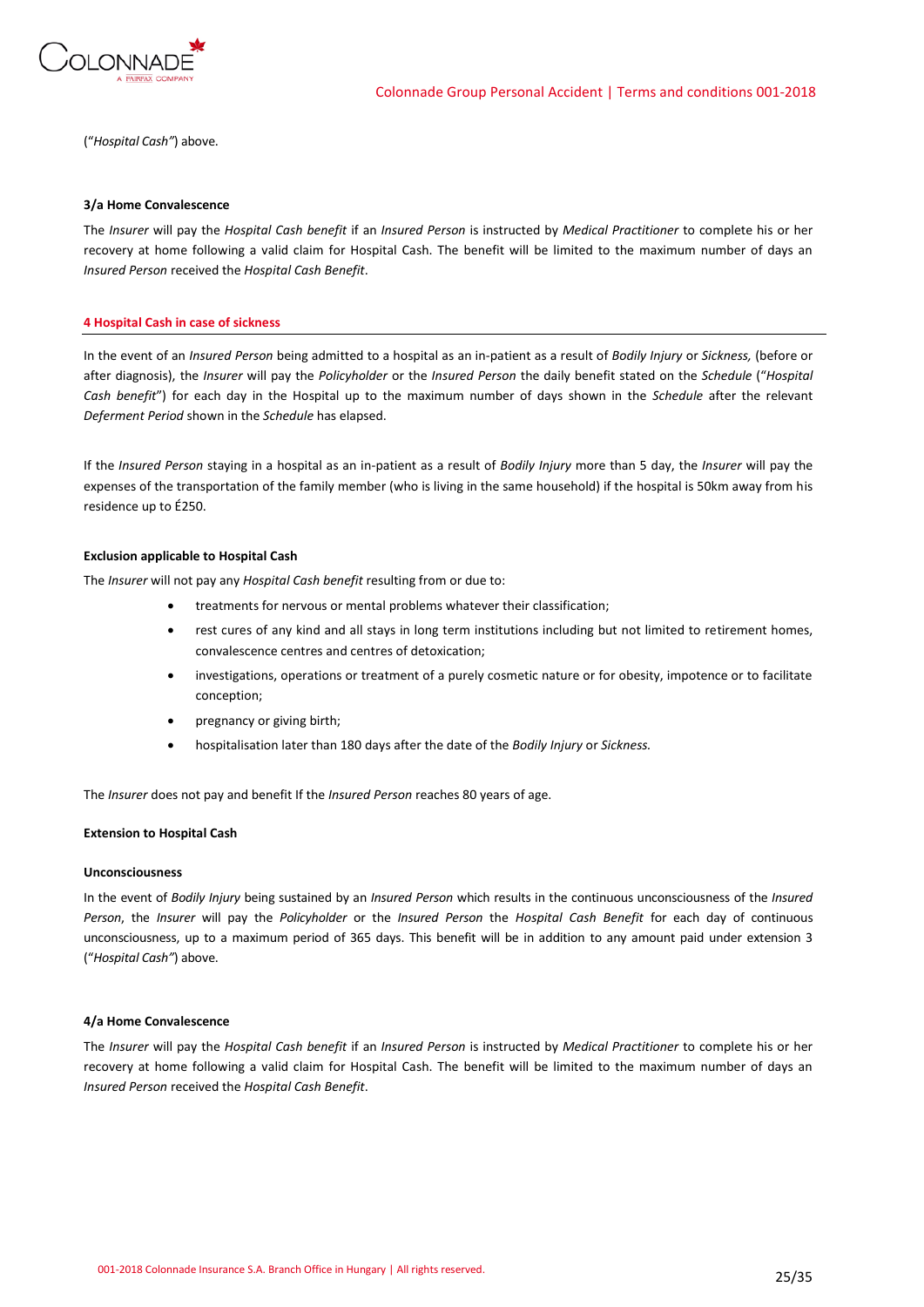

### **5 Fracture - %**

If an *Insured Person* sustains *Bodily Injury* which, within one month solely and independently of any other cause, results in a *Fracture*, the *Insurer* will pay the *Policyholder* or the *Insured Person* a percentage of the *Sum Insured* under Items 6/1 shown on the *Schedule*, depending on the type of *Fracture* sustained. The percentages payable for specific *Fractures* are:

### *Fracture*

A break in the continuity of a bone.

### *Fracture* of:

| a) | Hip, pelvis (excluding coccyx), Heel               | 100% |
|----|----------------------------------------------------|------|
| b) | Lower Leg, Clavicle, Ankle, Elbow, Upper or Lower  | 80%  |
|    | Arm, Wrist, Spinal Column (Vertebrae but excluding |      |
|    | coccyx), Lower Jaw                                 |      |
| c) | Shoulder Blade, Kneecap, Sternum, Hand (excluding  | 50%  |
|    | Fingers and wrist), Foot (excluding toes and heel) |      |
| d) | Rib or Ribs, Cheekbone, Coccyx, Upper Jaw, Nose,   | 30%  |
|    | Toe and toes, Finger or fingers                    |      |

When more than one *Fracture* results from one *Accident* the percentages from each are added together but the *Insurer* will not pay more than 100% of the *Sum Insured* stated in the *Schedule.*

In the event that a *Policyholder* or *Insured Person* has received a benefit for *Fracture*, and the same *Bodily Injury* results in *Permanent Partial Disability*, any benefits paid for *Fracture* will be deducted from the *Permanent Partial Disability* benefit and the *Insurer* will only pay the difference.

### **Exclusions applicable to Fracture**

The *Insurer* will not pay any benefit for:

- pathological hairline *Fractures* (capillary fractures);
- *- Fractures* arising from or contributed to by Osteoporosis;
- Reductions without anaesthesia.
- The *Insurer* does not pay and benefit If the *Insured Person* reaches 80 years of age.

### **6 Fracture – lump sum benefit**

If an *Insured Person* sustains *Bodily Injury* which, within one month solely and independently of any other cause, results in a *Fracture*, the *Insurer* will pay the *Policyholder* or the *Insured Person* the *Sum Insured* shown on the *Schedule* irrespective of the type and number of *Fractures* sustained.

### *Fracture*

A break in the continuity of a bone.

### **Exclusions applicable to Fracture**

The *Insurer* will not pay any benefit for:

- pathological hairline *Fractures* (capillary fractures);
- *- Fractures* arising from or contributed to by Osteoporosis;
- Reductions without anaesthesia.
- fracture of teeth, crown
- -The *Insurer* does not pay and benefit If the *Insured Person* reaches 80 years of age.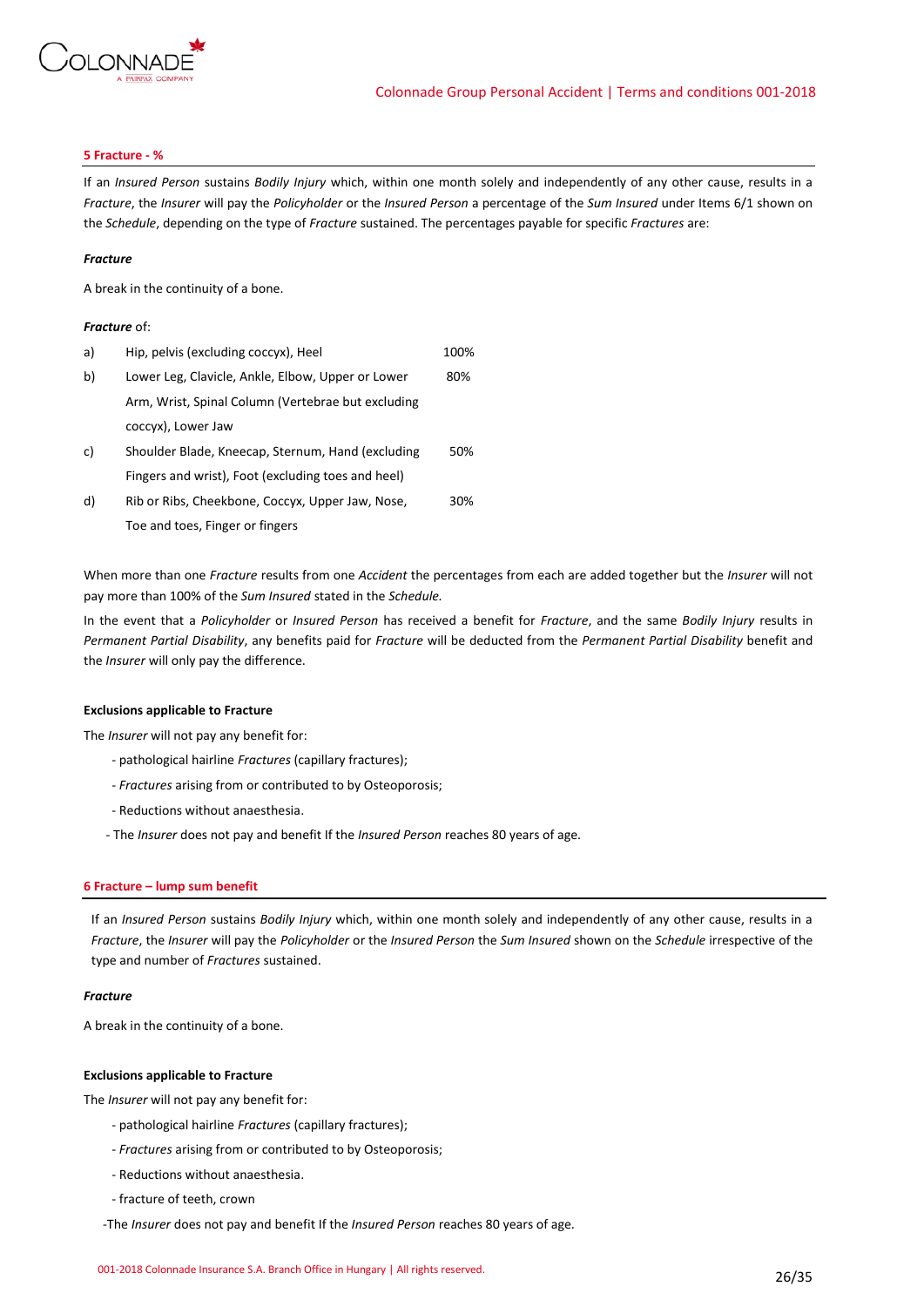

### **7 Burns**

If an *Insured Person* sustains a *Bodily Injury* which, within one month solely and independently of any other cause, results in a Burn, the *Insurer* will pay the *Policyholder* or the *Insured Person* a percentage of the *Sum Insured* shown on the *Schedule*, depending on the type of Burn sustained.

The percentages payable for specific types of Burn are set out below:

For Burns of second, third or fourth degree, *the Insurer* will pay the percentage set out below of the *Sum Insured* shown on the *Schedule* under Item 7:

| 27% or more of the body surface                     | 100% |
|-----------------------------------------------------|------|
| 18% or more, but less than 27%, of the body surface | 60%  |
| 9% or more, but less than 18%, of the body surface  | 35%  |
| 4.5% or more, but less than 9%, of the body surface | 20%  |

For Burns of first degree, *the Insurer* will pay the percentage set out below of the *Sum Insured* shown on the *Schedule* under Item 7:

| 0,5% or more, but less than 5% | 1%  |
|--------------------------------|-----|
| 5% or more, but less than 10%  | 3%  |
| 10% or more, but less than 20% | 5%  |
| 20% or more, but less than 30% | 7%  |
| 30% or more, but less than 40% | 10% |
| 40% or more, but less than 50% | 20% |
| 50% or more, but less than 60% | 25% |
| 60% or more, but less than 70% | 30% |
| 70% or more, but less than 80% | 40% |
| 80% or more, but less than 90% | 60% |
| over 90%                       | 80% |
| Respiratory way burn           | 30% |
|                                |     |

### **Conditions applicable to Burns**

1. with head and/or neck burn, the benefit is increased by:

- 5% with a burn area up to 5% of body surface
- 10% with a burn area up of 5% to 10% of body surface
- 2. with perineum burn, the insurance payment increased by 10%
- 3. if burn shock is diagnosed the benefit is increased by 20%
- 4. 1% of the injured body surface equals to area of the palm and finger surface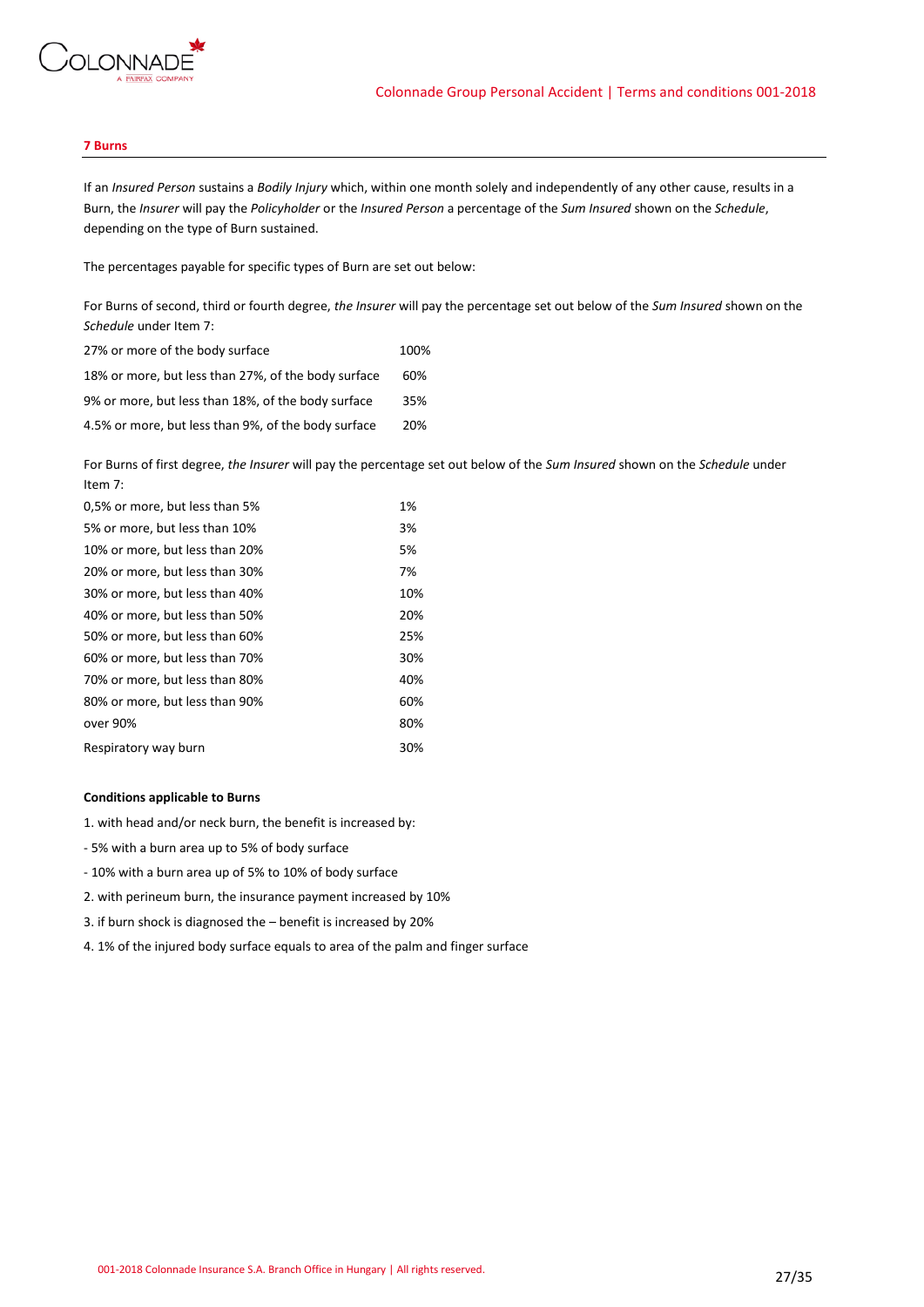

### **8 In hospital surgery benefit due to accident**

In the event of an *Insured Person* being admitted to a hospital as an *In-patient* and undergoing a surgical procedure by a *Medical Practitioner* as a result of *Bodily Injury* sustained during the *Operative Time* the *Insurer* agree to pay the *Policyholder* or the *Insured Person* a percentage of the *Sum Insured* shown on the *Schedule*, depending on the type of surgical procedure performed, in excess of the *Deductible* if applicable.

# **Definitions**

### *In-patient*

A person who is confined in a hospital as a resident patient and who is charged at least one day's room and board in the hospital.

### *Invasive Surgery*

Any surgery that involves entering the specific body cavity shown in the In-hospital Surgery Table of Benefits.

### **Conditions applicable to in hospital surgery benefit**

If more than one surgical procedure is performed during the same operative sessions, the amount payable for all the procedures performed will be the amount corresponding to the procedure of the highest percentage.

Any surgical procedure not provided for in the In-hospital Surgery Table of Benefits will be compensated at the complete discretion of the *Insurer* taking into consideration the nature of the surgical procedure in conjunction with the stated percentages for the specific surgical procedures shown in the In-hospital Surgery Table of Benefits.

| Description of surgical procedure                                                                    | The Benefit Expressed as a %<br>of Sum Insured |
|------------------------------------------------------------------------------------------------------|------------------------------------------------|
| <b>ABDOMEN</b>                                                                                       |                                                |
| Two or more surgical procedures performed through the same abdominal incision will be                |                                                |
| considered as one operation.                                                                         |                                                |
| Resection of bowel<br>a)                                                                             | 70                                             |
| b)<br>Laparotomy for diagnostic or treatment purposes or the removal of                              | 50                                             |
| one or more organs, unless herein provided                                                           |                                                |
| <b>AMPUTATION OF</b>                                                                                 |                                                |
| One finger or one toe<br>a)                                                                          | 10                                             |
| Hand, forearm or foot at ankle<br>b)                                                                 | 20                                             |
| Leg, arm or thigh<br>c)                                                                              | 40                                             |
| d)<br>Thigh at hip                                                                                   | 70                                             |
| <b>BREAST</b>                                                                                        |                                                |
| Mastectomy one or both, partial<br>a)                                                                | 40                                             |
| <b>CHEST</b>                                                                                         |                                                |
| Thoracoscopy for diagnostic, or treatment purposes<br>a)                                             | 20                                             |
| b)<br>Bronchoscopy - diagnostic                                                                      | 10                                             |
| Bronchoscopy - operative, excluding biopsy<br>c)                                                     | 20                                             |
| <b>EYE</b>                                                                                           |                                                |
| Removal of eyeball<br>a)                                                                             | 30                                             |
| <b>FRACTURES</b> (simple)                                                                            |                                                |
| For compound Fractures the benefit is increased by 50%, but will not exceed the<br>$\bullet$         |                                                |
| maximum Sum Insured in the Schedule.                                                                 |                                                |
| For Fractures requiring an open operation including bone grafting or bone splicing, the<br>$\bullet$ |                                                |
| benefit is increased by 100%, but will not exceed the maximum Sum Insured in the                     |                                                |
| Schedule.                                                                                            |                                                |
| Collar bone, shoulder blade, or forearm, one bone<br>a)                                              | 15                                             |
| b)<br>Coccyx, tarsals, metatarsals or Talar bone                                                     | 10                                             |

### **In-hospital Surgery Table of Benefits**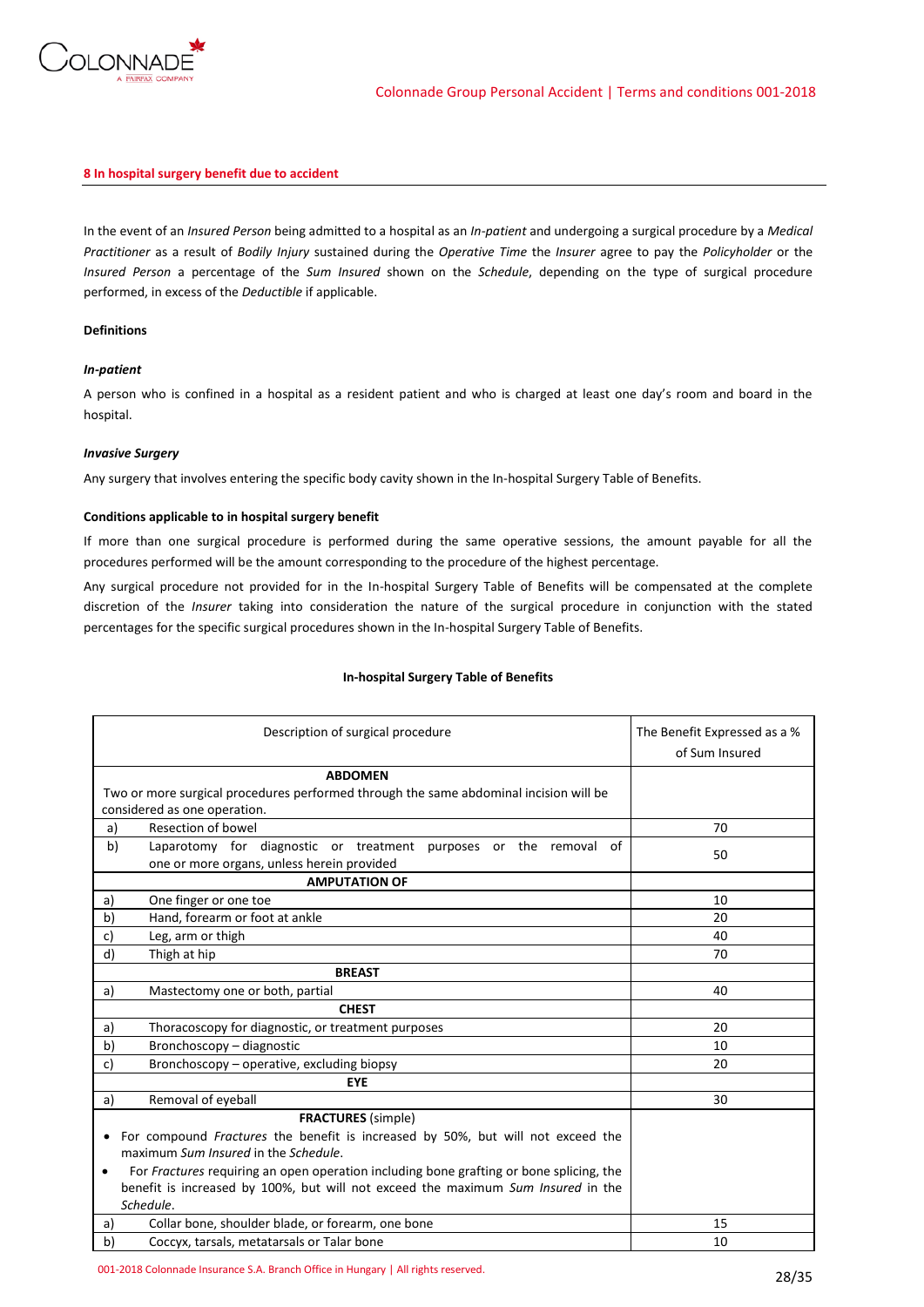

| c)      | Thigh                                                                                   | 40  |
|---------|-----------------------------------------------------------------------------------------|-----|
| d)      | Upper arm or leg                                                                        | 25  |
| e)      | Fingers or toes, each, or rib                                                           | 5   |
| f)      | Forearm – two bones, knee cap, or pelvis not requiring traction                         | 20  |
| g)      | Leg, two bones                                                                          | 30  |
| h)      | Jaw, lower                                                                              | 20  |
| i)      | Carpals, metacarpals, nose, ribs (two or more) or Sternum                               | 10  |
| j)      | Pelvis, requiring traction                                                              | 30  |
| k)      | Vertebrae, transverse processes, each                                                   | 5.  |
| $\vert$ | Vertebrae, compression fracture, one or more                                            | 40  |
| m)      | Wrist                                                                                   | 10  |
|         | <b>GENITO - URINARY TRACT</b>                                                           |     |
| a)      | Removal of kidney                                                                       | 70  |
| b)      | <b>Bladder surgery</b>                                                                  | 40  |
|         | <b>JOINTS AND DISLOCATIONS</b>                                                          |     |
| ٠       | For dislocations requiring an open operation the benefit is increased by 100%, but will |     |
|         | not exceed the maximum Sum Insured in the Schedule.                                     |     |
| a)      | Incision into joint for disease or disorder, except as herein otherwise provided and    | 15  |
|         | except tapping                                                                          |     |
| b)      | Arthroscopy of shoulder, elbow, hip or knee joint, tapping excepted                     | 40  |
| c)      | Excision, open fixation, disarticulation or arthoplasty on shoulder, hip or spine       | 75  |
| d)      | Excision, open fixation, disarticulation or arthoplasty on knee, elbow, wrist or ankle  | 35  |
| e)      | Dislocation of fingers or toes, each                                                    | 5   |
| f)      | Dislocation of shoulder or elbow, wrist or ankle                                        | 15  |
| g)      | Dislocation of lower jaw                                                                | 5   |
| h)      | Dislocation of hip or knee, knee cap excepted                                           | 20  |
| i)      | Dislocation of knee cap                                                                 | 5   |
|         | PARACENTESIS tapping of:                                                                |     |
| a)      | Abdomen                                                                                 | 10  |
| b)      | Chest or bladder, catheterization excepted                                              | 5   |
|         | <b>SKULL</b>                                                                            |     |
| a)      | Skull surgery due to accident                                                           | 100 |
|         |                                                                                         |     |

# **Exclusions**

The *Insurer* will not pay any Benefit where the surgical procedure is the result of or is contributed to by:

- 1) pregnancy, childbirth, miscarriage or abortion or any female reproductive disease.
	- 2) hospital surgery benefit if it is caused by sickness

### **9 In hospital surgery benefit due to accident and sickness**

In the event of an *Insured Person* being admitted to a hospital as an *In-patient* and undergoing a surgical procedure by a *Medical Practitioner* as a result of *Bodily Injury* or *Sickness* sustained during the *Operative Time* the *Insurer* agree to pay the *Policyholder* or the *Insured Person* a percentage of the *Sum Insured*, shown on the *Schedule*, depending on the type of surgical procedure performed, in excess of the *Deductible* if applicable.

### **Definitions**

### *In-patient*

A person who is confined in a hospital as a resident patient and who is charged at least one day's room and board in the hospital.

### *Invasive Surgery*

Any surgery that involves entering the specific body cavity shown in the In-hospital Surgery Table of Benefits.

### **Conditions applicable to Memorandum M3**

If more than one surgical procedure is performed during the same operative sessions, the amount payable for all the procedures performed will be the amount corresponding to the procedure of the highest percentage.

001-2018 Colonnade Insurance S.A. Branch Office in Hungary | All rights reserved. 29/35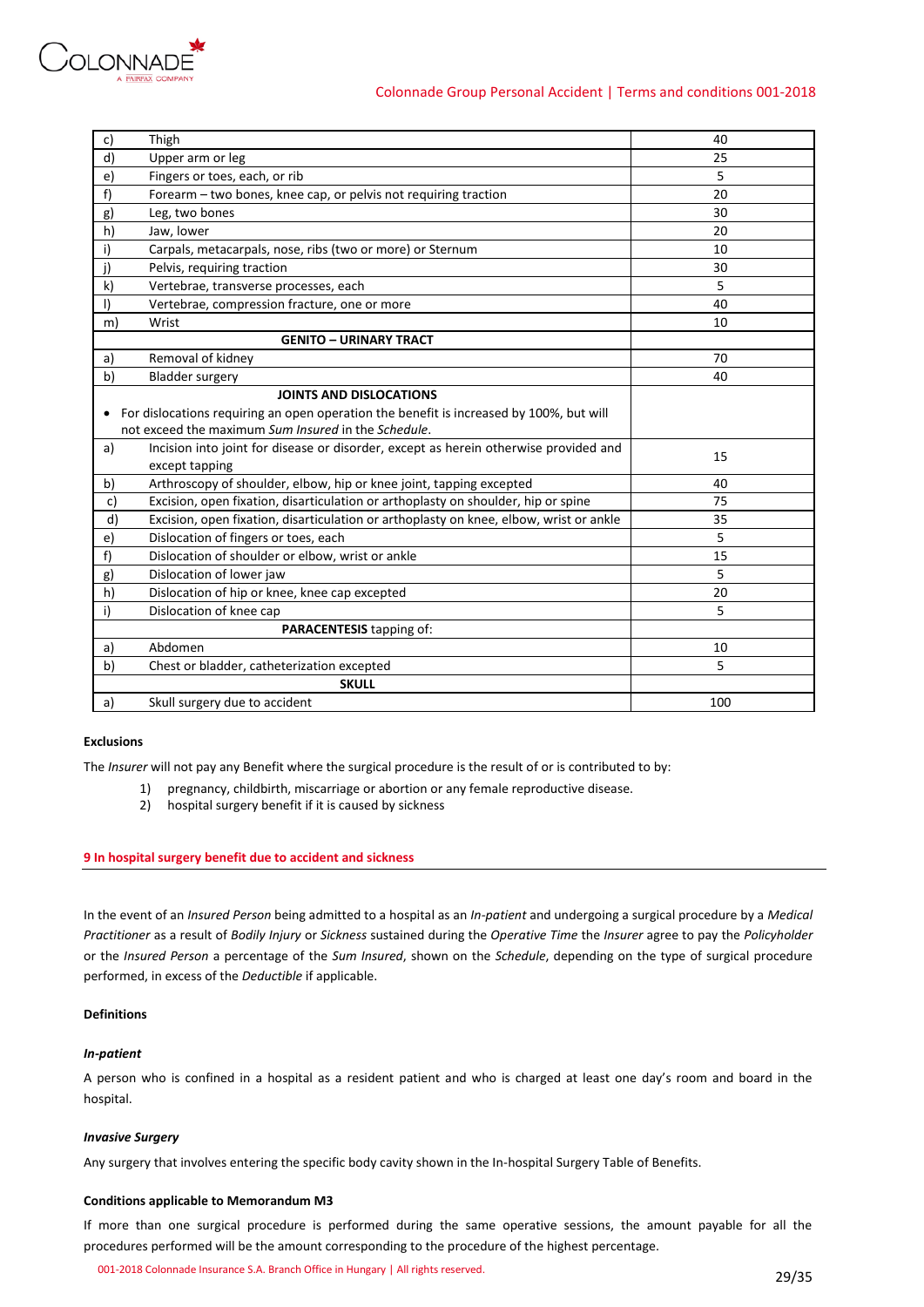

Any surgical procedure not provided for in the In-hospital Surgery Table of Benefits will be compensated at the complete discretion of the *Insurer* taking into consideration the nature of the surgical procedure in conjunction with the stated percentages for the specific surgical procedures shown in the In-hospital Surgery Table of Benefits.

# **In-hospital Surgery Table of Benefits**

|    | Description of surgical procedure                                                     | The Benefit Expressed as a % |
|----|---------------------------------------------------------------------------------------|------------------------------|
|    |                                                                                       | of Sum Insured               |
|    | <b>ABDOMEN</b>                                                                        |                              |
|    | Two or more surgical procedures performed through the same abdominal incision will be |                              |
|    | considered as one operation.                                                          |                              |
| c) | Appendectomy                                                                          | 50                           |
| d) | Resection of bowel                                                                    | 70                           |
| e) | Resection of stomach                                                                  | 70                           |
| f) | Gastro-enterostomy                                                                    | 60                           |
| g) | Removal of gall-bladder                                                               | 70                           |
| h) | Laparotomy for diagnostic or treatment purposes or the removal<br>οf                  | 50                           |
|    | one or more organs, unless herein provided                                            |                              |
| i) | Laparoscopy for diagnostic or treatment purposes                                      | 50                           |
|    | <b>ABSCESS</b>                                                                        |                              |
| a) | Incision of superficial abscess, boil or furuncle, one or more                        | 50                           |
| b) | Treatment of carbuncle or abscess requiring hospitalisation, one or more              | 10                           |
|    |                                                                                       |                              |
|    | <b>AMPUTATION OF</b>                                                                  |                              |
| e) | One finger or one toe                                                                 | 10                           |
| f) | Hand, forearm or foot at ankle                                                        | 20                           |
| g) | Leg, arm or thigh                                                                     | 40                           |
| h) | Thigh at hip                                                                          | 70                           |
|    | <b>BREAST</b>                                                                         |                              |
| b) | Mastectomy of one or both, radical with resection into axilla                         | 70                           |
| c) | Mastectomy one or both, partial                                                       | 40                           |
|    | <b>CHEST</b>                                                                          |                              |
| d) | Complete thoracoplasty                                                                | 100                          |
| e) | Removal of lung or portion of lung                                                    | 70                           |
| f) | Thoracoscopy for diagnostic, or treatment purposes                                    | 20                           |
| g) | Bronchoscopy - diagnostic                                                             | 10                           |
| h) | Bronchoscopy - operative, excluding biopsy                                            | 20                           |
| i) | Cardiac surgery involving valvular replacement                                        | 100                          |
| j) | Cardiac surgery involving by pass surgery                                             | 75                           |
| k) | Cardiac surgery involving angioplasty                                                 | 50                           |
|    | <b>EAR</b>                                                                            |                              |
| a) | Myringotomy                                                                           | 5                            |
| b) | Mastoidectomy - radical - one side                                                    | 50                           |
| c) | Mastoidectomy - radical - both sides                                                  | 60                           |
| d) | Fenestration, one or both sides                                                       | 100                          |
|    | <b>OESOPHAGUS</b>                                                                     |                              |
| a) | Operation for stricture                                                               | 40                           |
| b) | Gastroscopy                                                                           | 10                           |
|    | <b>EYE</b>                                                                            |                              |
| b) | Detached retina - multiple fusions                                                    | 100                          |
| c) | Cataract                                                                              | 50                           |
| d) | Glaucoma                                                                              | 30                           |
| e) | Removal of eyeball                                                                    | 30                           |
| f) | Removal of pterygium                                                                  | 20                           |
|    | Incision of sty or chalazion                                                          | 5                            |
| g) |                                                                                       |                              |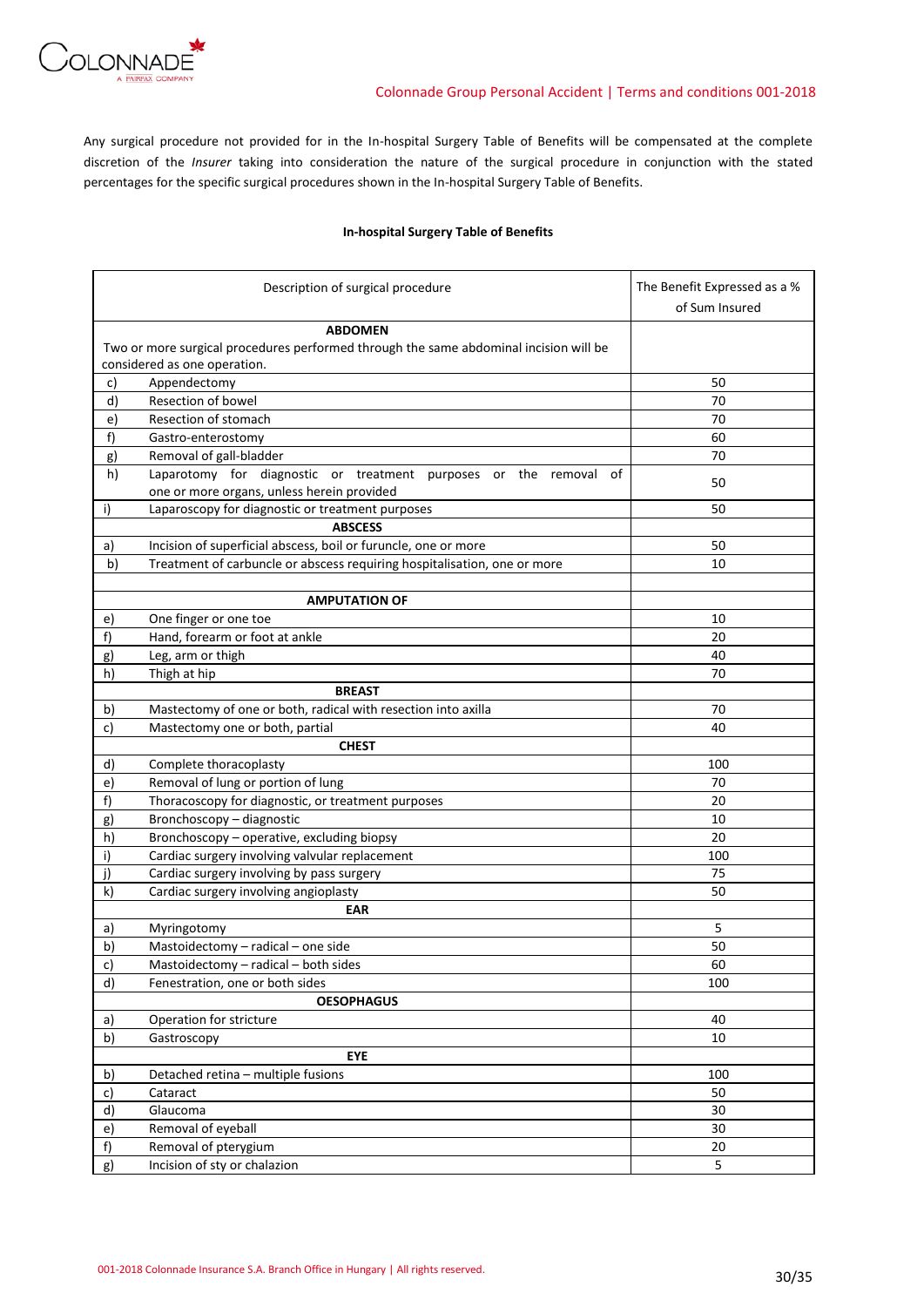

| <b>FRACTURES</b> (simple)                                                                            |         |
|------------------------------------------------------------------------------------------------------|---------|
| For compound Fractures the benefit is increased by 50%, but will not exceed the<br>$\bullet$         |         |
| maximum Sum Insured in the Schedule.                                                                 |         |
| For Fractures requiring an open operation including bone grafting or bone splicing, the<br>$\bullet$ |         |
| benefit is increased by 100%, but will not exceed the maximum Sum Insured in the                     |         |
| Schedule.                                                                                            |         |
| Collar bone, shoulder blade, or forearm, one bone<br>n)                                              | 15      |
| Coccyx, tarsals, metatarsals or Talar bone<br>o)                                                     | 10      |
| p)<br>Thigh                                                                                          | 40      |
| Upper arm or leg<br>q)                                                                               | 25      |
| r)<br>Fingers or toes, each, or rib                                                                  | 5       |
| s)<br>Forearm - two bones, knee cap, or pelvis not requiring traction                                | 20      |
| t)<br>Leg, two bones                                                                                 | 30      |
| u)                                                                                                   | 20      |
| Jaw, lower                                                                                           |         |
| v)<br>Carpals, metacarpals, nose, ribs (two or more) or Sternum                                      | 10      |
| Pelvis, requiring traction<br>w)                                                                     | 30      |
| x)<br>Vertebrae, transverse processes, each                                                          | 5       |
| Vertebrae, compression fracture, one or more<br>y)                                                   | 40      |
| Wrist<br>z)                                                                                          | 10      |
| <b>GENITO - URINARY TRACT</b>                                                                        |         |
| Removal of kidney<br>c)                                                                              | 70      |
| d)<br>Fixation of kidney                                                                             | 70      |
| Laparotomy for diagnostic or treatment purposes of tumours or stones in kidney,<br>e)                | 60      |
| urethra, or bladder by Invasive Surgery                                                              |         |
| f)<br>Laparotomy for diagnostic or treatment purposes or the removal of tumours or                   |         |
| stones in kidney, urethra, or bladder by cauterisation, endoscopic means or                          | 20      |
| lithotripsy                                                                                          |         |
| Stricture of urethra - open operation<br>g)                                                          | 30      |
| h)<br>Intra-urethral by Invasive Surgery                                                             | 15      |
| i)<br>Prostrate entire removal of open operation - complete procedure                                | 70      |
| j)<br>Prostrate partial removal - by endoscopic means                                                | 25      |
| Prostrate by other cutting operation<br>k)                                                           | 50      |
| $\vert$<br>Orchidectomy or epididymectomy                                                            | 25      |
| Hydrocele or variocele<br>m)                                                                         | 10      |
| Removal of fibroid tumours, without abdominal approach<br>n)                                         | 20      |
| <b>THYROID</b>                                                                                       |         |
| Partial or total removal of thyroid, including all stages of operative procedure<br>a)               | 70      |
| <b>HERNIA</b>                                                                                        |         |
| Invasive Surgery - single hernia<br>a)                                                               | 20      |
| b)<br>Invasive Surgery - double hernia                                                               | 25      |
| Radical operation, including injection treatment for cure of single hernia<br>c)                     | 40      |
| Radical operation, including injection treatment for cure of double hernia<br>d)                     | 50      |
| <b>JOINTS AND DISLOCATIONS</b>                                                                       |         |
| For dislocations requiring an open operation the benefit is increased by 100%, but will<br>$\bullet$ |         |
| not exceed the maximum Sum Insured in the Schedule.                                                  |         |
| Incision into joint for disease or disorder, except as herein otherwise provided and<br>j)           |         |
| except tapping                                                                                       | 15      |
| Arthroscopy of shoulder, elbow, hip or knee joint, tapping excepted<br>k)                            | 40      |
| $\vert$<br>Excision, open fixation, disarticulation or arthoplasty on shoulder, hip or spine         | 75      |
|                                                                                                      |         |
| Excision, open fixation, disarticulation or arthoplasty on knee, elbow, wrist or ankle<br>m)         | 35<br>5 |
| Dislocation of fingers or toes, each<br>n)                                                           |         |
| Dislocation of shoulder or elbow, wrist or ankle<br>o)                                               | 15      |
| Dislocation of lower jaw<br>p)                                                                       | 5       |
| q)<br>Dislocation of hip or knee, knee cap excepted                                                  | 20      |
| Dislocation of knee cap<br>r)                                                                        | 5       |
| <b>NOSE</b>                                                                                          |         |
| Intranasal sinus operation<br>a)                                                                     | 15      |
| b)<br>Extra nasal sinus operation                                                                    | 35      |
| c)<br>Polyps, removal one or more                                                                    | 5       |
| d)<br>Submucous resection                                                                            | 25      |
| Turbinectomy<br>e)                                                                                   | 10      |
| PARACENTESIS tapping of:                                                                             |         |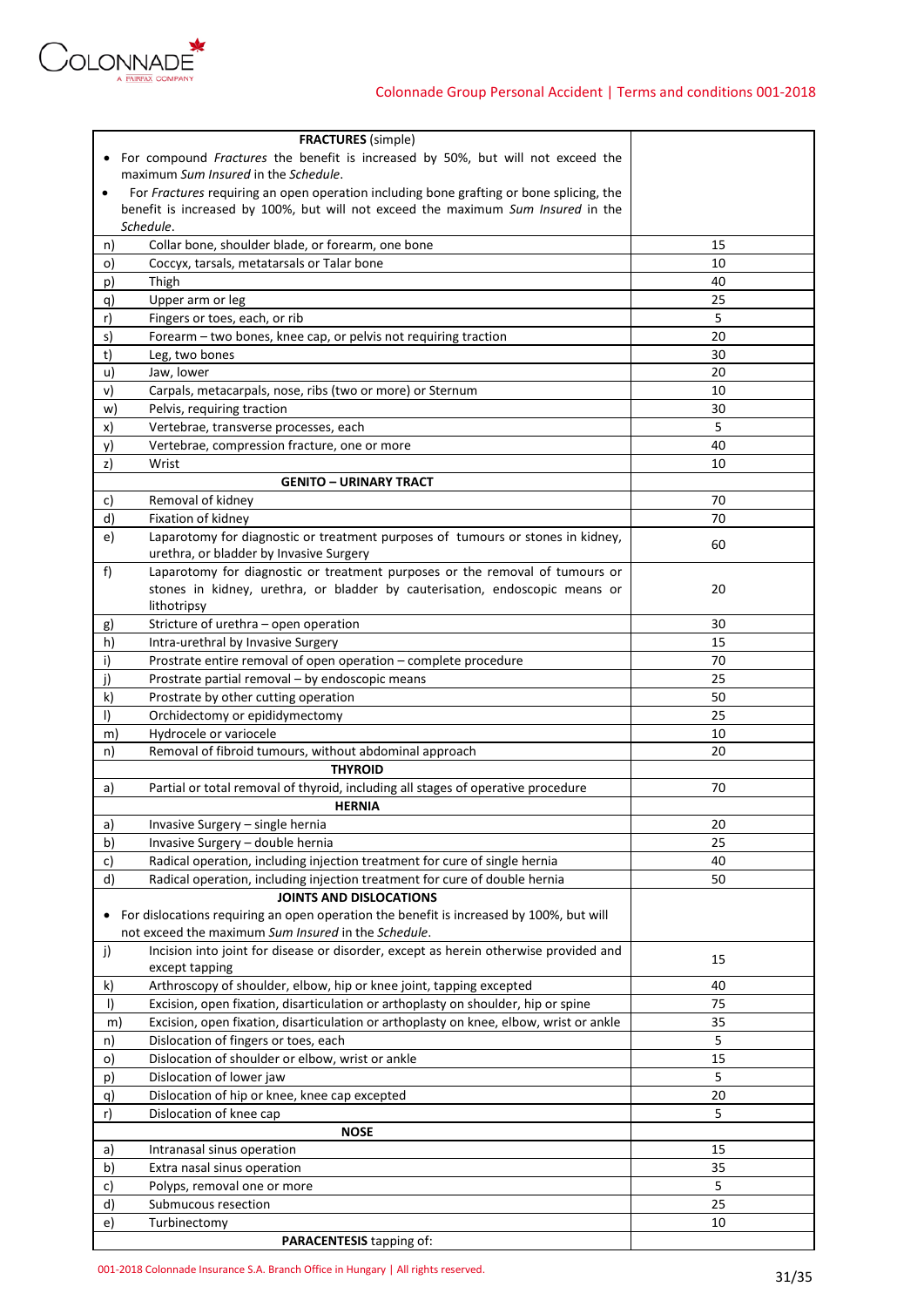

# Colonnade Group Personal Accident | Terms and conditions 001-2018

| c) | Abdomen                                                                                                                                                     | 10  |
|----|-------------------------------------------------------------------------------------------------------------------------------------------------------------|-----|
| d) | Chest or bladder, catheterization excepted                                                                                                                  | 5   |
| e) | Ear drum, hydrocele, joints or spine                                                                                                                        | 5   |
|    | <b>RECTUM and RECTOSCOPY</b>                                                                                                                                |     |
| a) | Radical resection for malignancy, all stages including colostomy                                                                                            | 100 |
| b) | Hemorrhoids, external only, excision - complete procedure                                                                                                   | 10  |
| c) | <b>Hemorrhoids</b><br>internal<br>internal<br>and<br>or<br>external<br>including<br>prolapsed<br>rectum, total for excision or complete injection treatment | 20  |
| d) | Fistula in ano                                                                                                                                              | 15  |
| e) | Fissure in ano                                                                                                                                              | 5   |
| f) | Rectoscopy with or without biopsy                                                                                                                           | 10  |
| g) | Colonoscopy with or without biopsy                                                                                                                          | 15  |
| h) | Other cutting operations on rectum                                                                                                                          | 20  |
|    | <b>SKULL</b>                                                                                                                                                |     |
| b) | Craniotomy for urgent removal of hematoma                                                                                                                   | 100 |
| c) | Craniotomy involving vascular surgery                                                                                                                       | 75  |
| d) | Craniotomy for removal of tumours                                                                                                                           | 75  |
|    | <b>THROAT</b>                                                                                                                                               |     |
| a) | Tonsillectomy or tonsillectomy and adenoidectomy for adults and children 15 years                                                                           | 15  |
|    | of age and older                                                                                                                                            |     |
| b) | tonsillectomy or tonsillectomy and adenoidectomy for children under 15 years of<br>age                                                                      | 10  |
| c) | Use of laryngoscope for diagnosis                                                                                                                           | 5   |
|    | TUMORS - surgical removal of:                                                                                                                               |     |
| a) | Malignant tumors except those of the mucous membrane, skin and subcutaneous<br>tissue                                                                       | 50  |
| b) | Malignant tumors of the mucous membrane, skin and subcutaneous tissue                                                                                       | 25  |
| c) | Pilonidal sinus or cyst, cutting operation                                                                                                                  | 25  |
| d) | Benign tumors of the testicle or breast                                                                                                                     | 20  |
| e) | Ganglion                                                                                                                                                    | 5   |
| f) | Benign tumours, one or more, except as otherwise herein provided                                                                                            | 10  |
| g) | Varicose - complete procedure on all veins whether cutting operation or injection<br>treatment - one leg                                                    | 20  |
| h) | Varicose - complete procedure on all veins whether cutting operation or injection<br>treatment - two legs                                                   | 30  |

# **Exclusions**

The *Insurer* will not pay any Benefit where the surgical procedure is the result of or is contributed to by:

1. pregnancy, childbirth, miscarriage or abortion or any female reproductive disease.

### **10 Temporary Total Disability (as a result of accident) – lump sum**

In the event of and Insured Person suffering temporary total disablement within the Period of Insurance as a result of accident which prevents the *Insured Person* from carrying out all parts of the usual occupation for the *Policyholder*.

In the event of a dispute arising as to when *Temporary Total Disability* or *Temporary Partial Disability* ceased, the date shall be finally determined with reference to a report of a *Medical Practitioner* commissioned by the *Insurer*.

The *Insurer* does not pay and benefit If the *Insured Person* reaches 80 years of age.

### **11/a Temporary Total Disability (as a result of accident) – daily benefit**

In the event of and Insured Person suffering temporary total disablement within the Period of Insurance as a result of accident which prevents the *Insured Person* from carrying out all parts of the usual occupation for the *Policyholder*.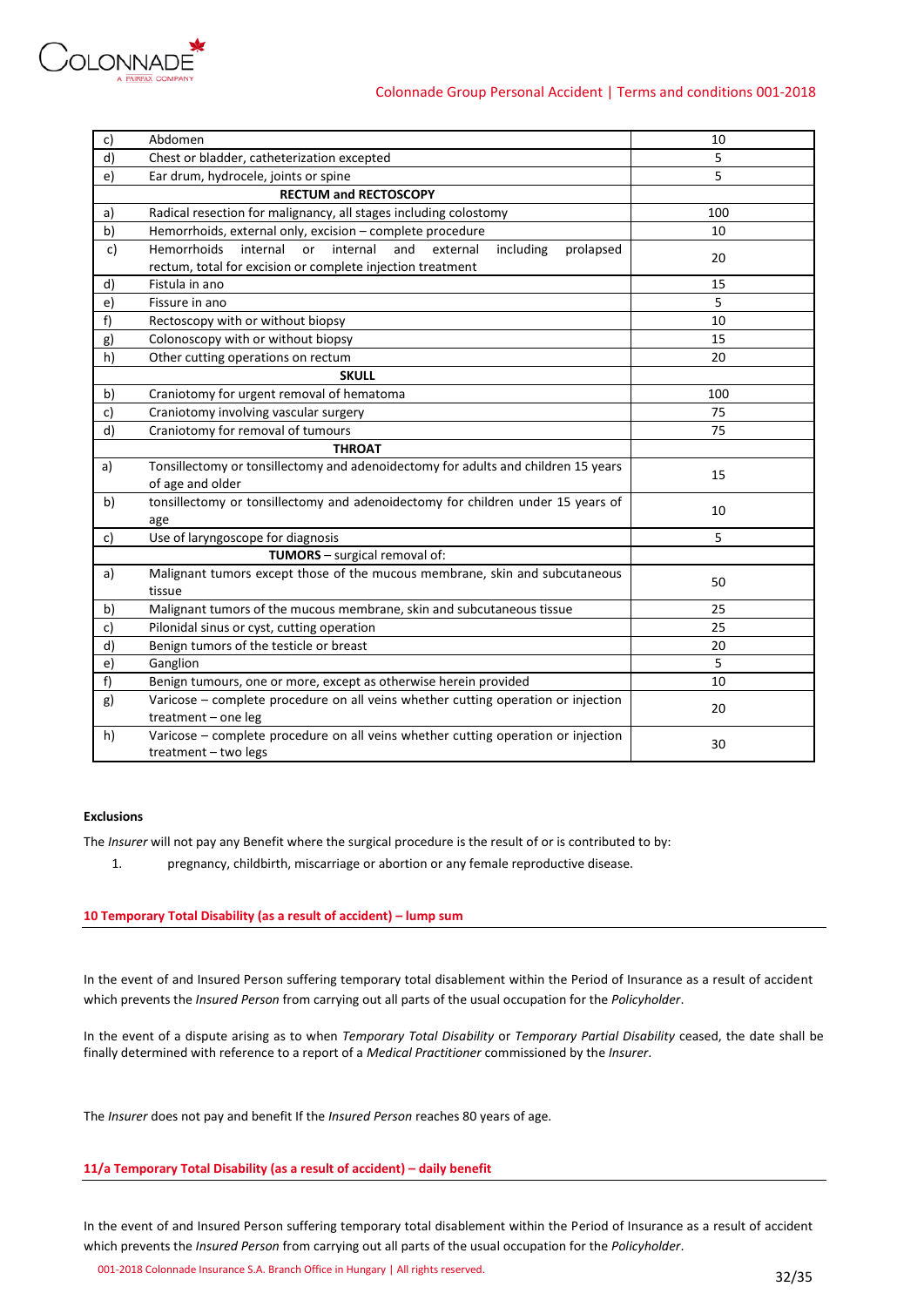

# **Exclusions**

.

The *Company* shall not be liable for any claim arising directly or indirectly resulting from or attributable to:

- a. the *Insured person* suffering from and physical defect or infirmity existing prior to the initial start date of the policy
- b. *sickness* after the expiry of the period of Insurance when the *insured person* reaches 65 years of age or become eligible to retirement, disability or accidental pension
- c. exclusions as per the general exclusions of this policy
- d. post traumatic stress disorder, stress or depression
- e. *illness* occurs after the termination of the mandatory public health insurance of the *Insured Person*.

The *Insurer* shall not be liable for any benefit which, from all sources, is greater than 100% of the persons normal *Daily Net Wage.*

The *Insurer* does not pay and benefit If the *Insured Person* reaches 80 years of age.

### **11/b Temporary Total Disability (as a result of accident or sickness) – daily benefit**

In the event of an *Insured Person* suffering temporary total disablement within the *Period of Insurance* as a result of *sickness* which first manifests itself during the *Period of Insurance* and results in the *Insured person* being temporarily and completely unable to carry out all parts of the usual occupation for the *Policyholder*, the *Insurer* will pay to the *Insured Person* the amount shown in the *Schedule.* 

The *Insurer* shall not be liable for any benefit which, from all sources, is greater than 85% of the persons normal *Daily Net Wage*.

### **Special conditions applicable to Temporary Total Disability (as a result of sickness):**

*Insured Person* will report to the *Insurer* when becomes eligible to the retirement, disability, accidental pension within 15 days from the date of receipt of the resolution of the Central Administration of National Pension Insurance.

### **Provisions**

Benefit is not payable in respect of an *Insured Person:*

- *a)* for more than 180 days in respect of any *sickness*
- *b)* for the number of days of each period of disablement as shown in the *schedule* under the deferment period
- *c)* for any period in which substantiating medical evidence about the incapacity of work of the Insured Person is not provided by a *Medical Practitioner*
- *d)* within two month of the expected date of birth if an *Insured Person* is pregnant and *Bodily Injury* or *Sickness* has resulted from the pregnancy.
- e) for temporary disablement which is considered as passive sick pay under the regulations on the mandatory public health insurance scheme
- f) for temporary total disability when the *Insured Person* is not entitled to a sick pay under the mandatory public health insurance scheme
- g) Psychiatric illness or mental disorders including depression, bereavement, stress, or stress related conditions,
- h) Geriatric care, operations or treatments which are not medically necessary, including cosmetic or beauty treatment unless this is the result of an *accident* where a *Medical Practitioner* recommends to the *Insured Person* to have cosmetic treatment,
- i) Backache and related conditions howsoever caused unless the *Insured Person* have medical documents (for example, a MRI scan or X-rays) as evidence of a diagnosed medical condition,
- j) Occupational sicknesses as defined by the law LXXXIII of 1997 on the benefits of the mandatory public health insurance,
- k) Industrial accidents as defined by the law LXXXIII of 1997 on the benefits of the mandatory public health insurance.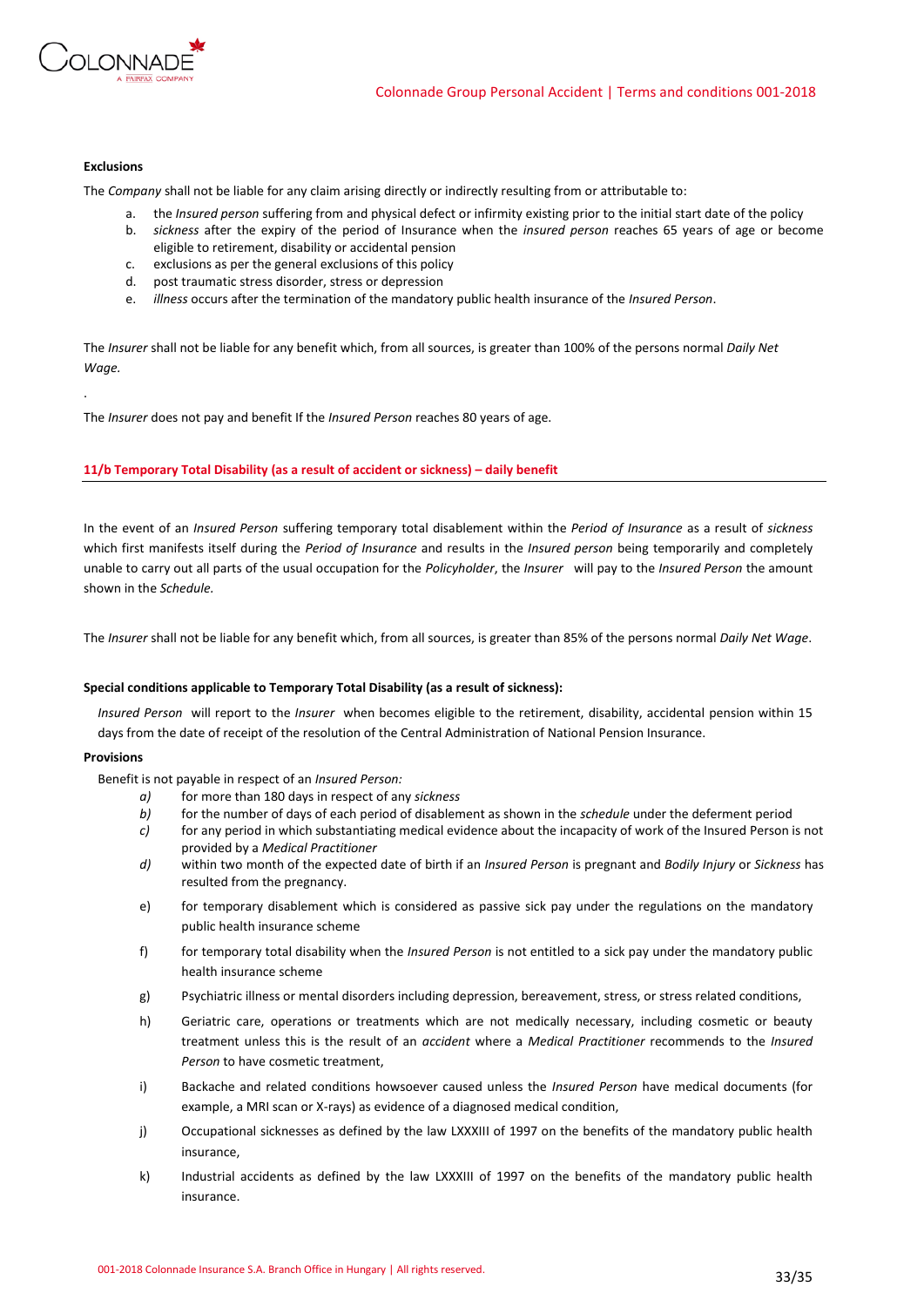

### **Exclusions**

The *Company* shall not be liable for any claim arising directly or indirectly resulting from or attributable to:

- a) the *Insured person* suffering from and physical defect or infirmity existing prior to the initial start date of the policy
- b) *sickness* after the expiry of the period of Insurance when the *insured person* reaches 65 years of age or become eligible to retirement, disability or accidental pension
- c) exclusions as per the general exclusions of this policy
- d) post traumatic stress disorder, stress or depression
- e) *illness* occurs after the termination of the mandatory public health insurance of the *Insured Person*.

### **12 Accidental Reimbursement**

If an *Insured Person* sustains *Bodily Injury* which results in a benefit being paid under this policy during the *Operative Time* and *Period of Insurance* the *Insurer* will pay the *Insured Person* for

- the cost of replacement, cleaning and repair up to the *Sum Insured* stated in the *Schedule* of the damaged clothes, personal property and personal documents, if the damaged would be reimbursed otherwise.
- If the damaged clothes or personal property can not be economically repaired, the Insurer will pay for the cost of replacement.
- additional costs reasonably incurred by an *Insured Person* for food and drink expenses, telephone calls and taxi fares as result of an *Injury*.
- the cost of treatment received in a dental surgery or in an Accident and Emergency department of a hospital following damage caused by the *Accident* to sound and natural teeth when given by a Medical Practitioner or Dental Practitioner.
- the cost of prescription spectacles or contact lenses that need to be replaced or repaired due to the *Accident* , or the cost of obtaining prescribed spectacles or contact lenses within 30 days of an *Injury* due to eye damage; the *Insurer* will also pay for an eye test if required.

### **Exclusions applicable:**

- 1) loss of cash, banknotes from Hungary or other countries, checks, postal checks, debit and credit cards, social security card, tax card, tickets and passes, travelers' checks, traveller's tickets, any securities, petrol or other fuel coupons,
- 2) losses or damages of sports equipment and the accessory equipment,
- 3) losses or damages in samples of goods, tools, working equipment, food,
- 4) watches or clocks (over 15 000 HUF), jewellery, semiprecious and precious stones, noble metals, valuable furs,
- 5) losses or damages of objects of art, antiquities, collectibles or furniture,
- 6) losses or damages of personal computers, cameras, video cameras, mobile phones, musical instruments, technical equipment and its accessories,
- 7) losses or damages in vehicles or their accessories.
- 8) The *Insurer* does not pay and benefit If the *Insured Person* reaches 80 years of age.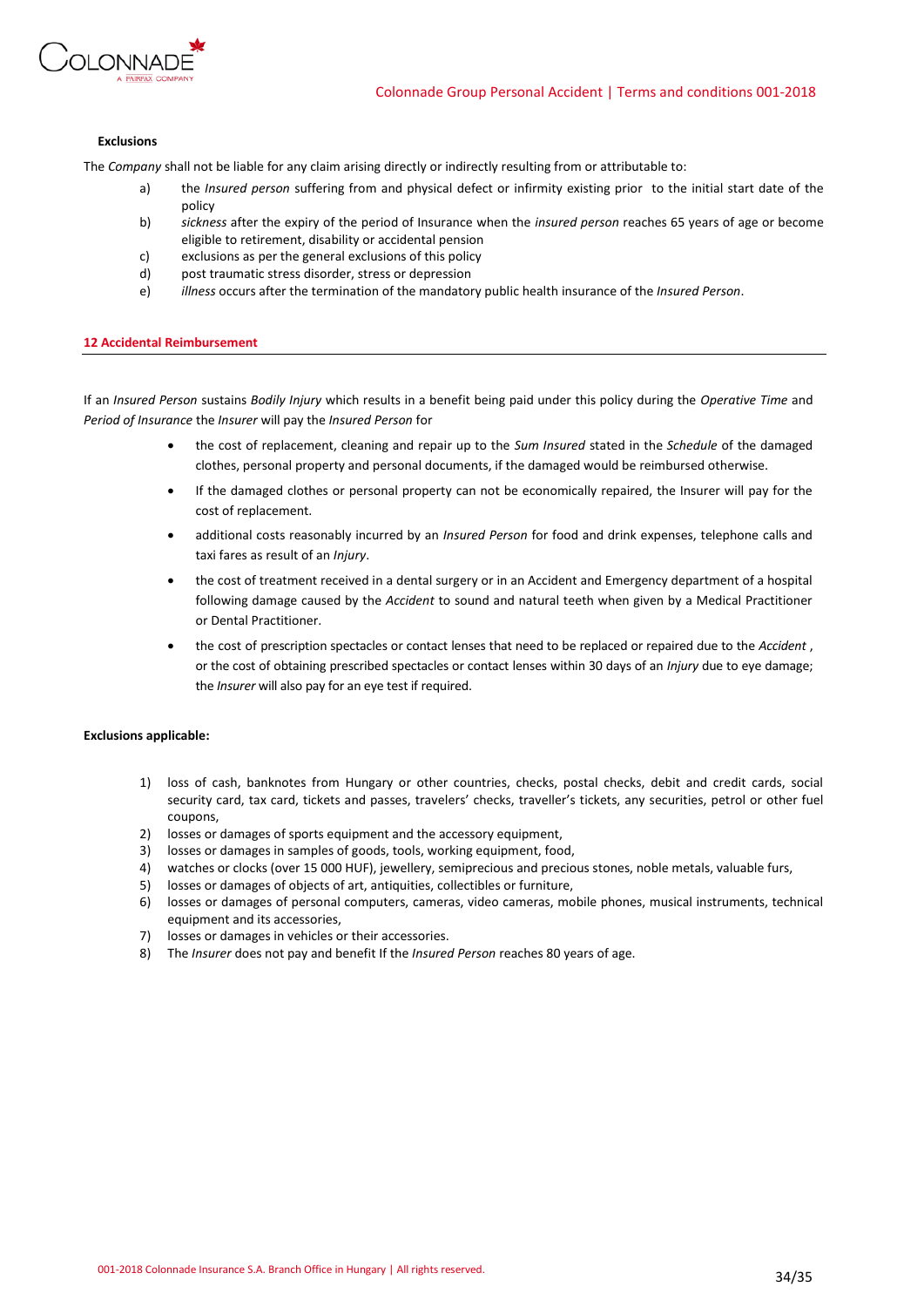

### *13 Critical Illness*

If the *Insured Person* is diagnosed with a *Critical Illness,* the symptoms of which first appear during the *Period of Insurance,* the *Insurer* will pay the *Policyholder* or the *Insured Person* the benefit shown in the *Schedule.*

A *Critical Illness* is considered to be diagnosed only if the *Insured Person* has been examined by one or more *Medical Practitioners*, each of which is a certified specialist with respect to the disease or illness corresponding to the *Critical Illness*, and a written report prepared by or under the supervision of each *Medical Practitioner* satisfies all the diagnostic requirements specified in this Policy for that *Critical Illness.*

### **Definitions applicable to Critical Illness**

#### *Critical Illness*

Disease or incapacity, as specified below, of the *Insured Person*, the symptoms of which first appear and are first diagnosed during the *Period of Insurance* excluding the *Waiting Period* or *Survival Period*. A *Critical Illness* is considered "diagnosed" only if the *Insured Person* has been examined by one or more *Medical Practitioners* each of which is a certified specialist in respect to the relevant disease or incapacity, and a written report(s) prepared by or under the supervision of each *Medical Practitioner* satisfies each and every diagnostic requirement specified in this Policy corresponding to that *Critical Illness.*

*Major Cancer, Heart Attack, Stroke, Coronary Artery by-pass surgery, Surgery to the Aorta, Heart Valves surgery, Kidney Failure, Blindness (loss of sight), Major Organ/Bone Marrow Transplant*, Multiple Sclerosis, Paralysis (loss of use of limbs), Motor Neurone Disease, Alzheimers disease/Severe dementia, Major Burns as further defined below**.**

#### **Alzheimer's disease/severe dementia**

Deterioration or loss of intellectual capacity as confirmed by clinical evaluation and imaging tests, arising from Alzheimer's disease or irreversible organic disorders, resulting in significant reduction in mental and social functioning requiring the continuous supervision of the insured person. This diagnosis must be supported by the clinical confirmation of an appropriate *Medical Practitioner* and supported by the *Insurer's* appointed *Medical Practitioner*. The following are excluded:

- Non-organic diseases such as neurosis and psychiatric illnesses
- Stress, depression
- Alcohol or drug related brain damage

### *Blindness (Loss of Sight)*

Total and irreversible loss of sight in both eyes as a result of *Accident* or *Sickness.* The blindness must be confirmed by an ophthalmologist.

### *Coronary Artery By-pass Surgery*

The actual undergoing of open-chest surgery to correct the narrowing or blockage of one or more coronary arteries with bypass grafts. This diagnosis must be supported by angiographic evidence of significant coronary artery obstruction and the procedure must be considered medically necessary by a consultant cardiologist. Angioplasty and all other intra arterial, catheter based techniques, 'keyhole' or laser procedures are excluded from this definition.

#### *Heart Attack*

Death of a portion of the heart muscle arising from inadequate blood supply to the relevant area. This diagnosis must be supported by three or more of the following five criteria which are consistent with a new heart attack:

- History of typical chest pain;
- New electrocardiogram (ECG) changes proving infarction;
- Diagnostic elevation of cardiac enzyme CK-MB;
- Diagnostic elevation of Troponin (T or I);
- Left ventricular ejection fraction less than 50% measured 3 months or more after the event.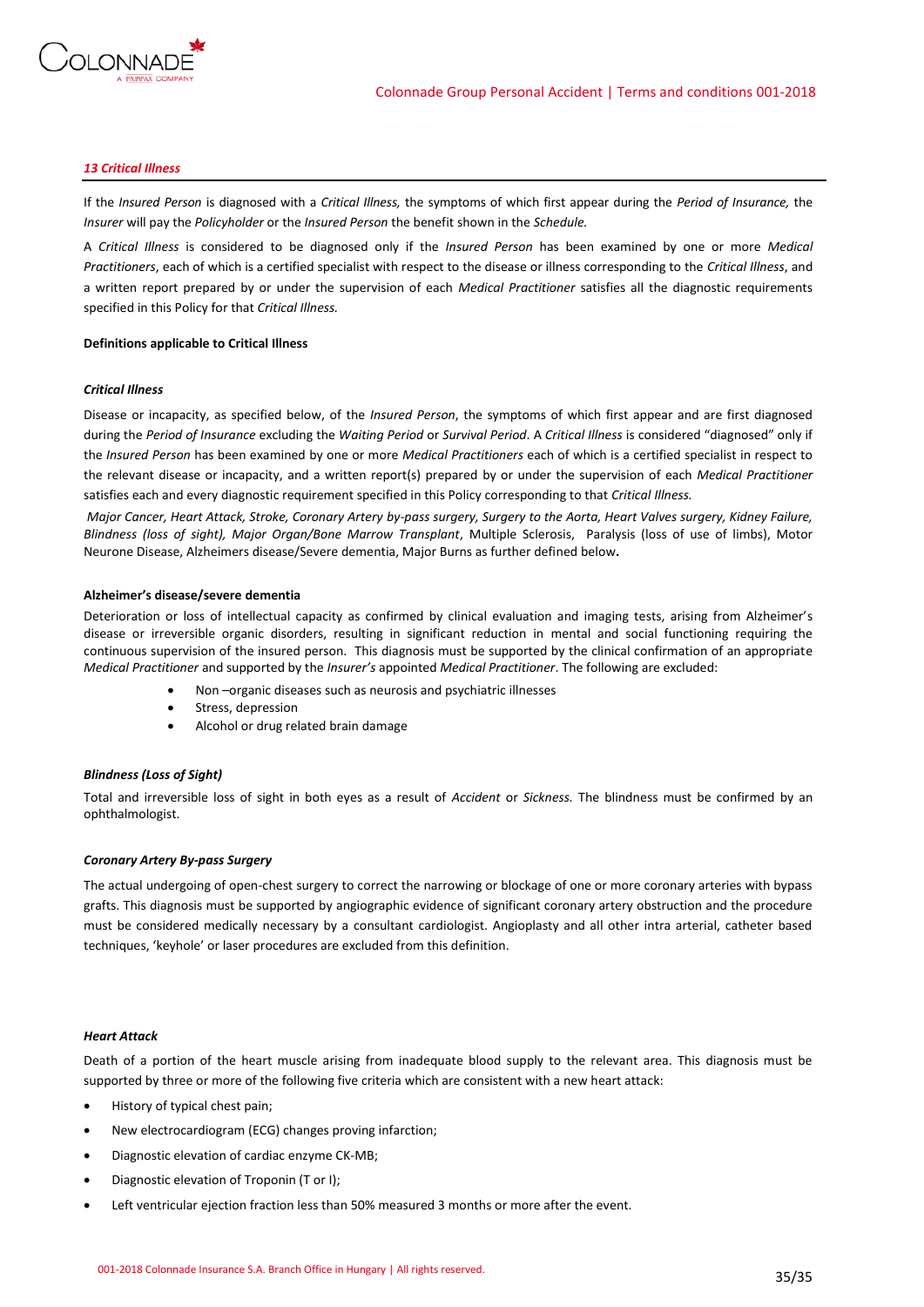

### **Heart Valves Surgery**

Actual undergoing of Open-Heart surgery to replace or repair heart valve abnormalities. The diagnosis of heart valve abnormality must be supported by cardiac catheterization or echocardiogram and the procedure must be considered medically necessary by a consultant cardiologist.

*Initial Start Date* The date when cover first started.

### *Kidney Failure*

Chronic irreversible failure of both kidneys requiring either permanent renal dialysis or kidney transplantation.

### *Major Burns*

Third degree burns (full thickness of the skin) covering at least 40% of the surface of the *Insured Person's* body.

### *Major Cancers*

Malignant tumour characterised by the uncontrolled growth and spread of malignant cells with invasion and destruction of normal tissue. This diagnosis must be supported by histological evidence of malignancy and confirmed by an oncologist or pathologist.

The following are excluded:

- Tumours showing the malignant changes of carcinoma-in-situ and tumours which are histologically described as premalignant or non-invasive, including, but not limited to: Carcinoma-in-Situ of the Breasts, Cervical Dysphasia CIN-1, CIN-2 and CIN-3Hyperkeratosis, basal cell and squamous skin cancers, and melanomas of less than 1.5mm Breslow thickness, or less than Clark Level 3, unless there is evidence of metastases; Prostate cancers histologically described as TNM Classification T1a or T1b or Prostate cancers of another equivalent or lesser classification, T1N0M0 Papillary microcarcinoma of the Thyroid less than 1 cm in diameter, Papillary micro-carcinoma of the Bladder, and Chronic Lymphocytic Leukaemia less than RAI Stage 3; Hodgkin's Disease less than stage III in spread.
- All tumours in the presence of HIV or AIDS

### *Major Organ /Bone Marrow Transplantation*

The receipt of a transplant of:

- Human bone marrow using haematopoietic stem cells preceded by total bone marrow ablation; or
- Human heart, lung, liver, kidney or pancreas that resulted from irreversible end stage failure of the relevant organ.

Other stem cell transplants are excluded

### *Motor Neurone Disease*

Motor neurone disease characterised by progressive degeneration of corticopsinal tracts and anterior horn cells or bulbar efficient neurones which include spinal muscular atrophy, progressive bulbar palsy, amyotrophic lateral sclerosis and primary lateral sclerosis. This

diagnosis must be confirmed by a neurologist as progressive and resulting in permanent neurological deficit.

### *Multiple Sclerosis*

Definite occurrence of Multiple Sclerosis. The diagnosis must be supported by all of the following:

- Investigations which unequivocally confirm the diagnosis to be Multiple Sclerosis; and
- Multiple neurological deficits which occurred over a continuous period of at least 6 months; and
- Well documented history of exacerbations and remissions of said symptoms and neurological deficits.

Other causes of neurological damage such as SLE and HIV are excluded.

### *Paralysis (loss of use of limbs)*

Total and irreversible loss of use of at least two entire limbs due to injury or disease. This condition must be confirmed by a senior neurologist.

001-2018 Colonnade Insurance S.A. Branch Office in Hungary | All rights reserved. 36/35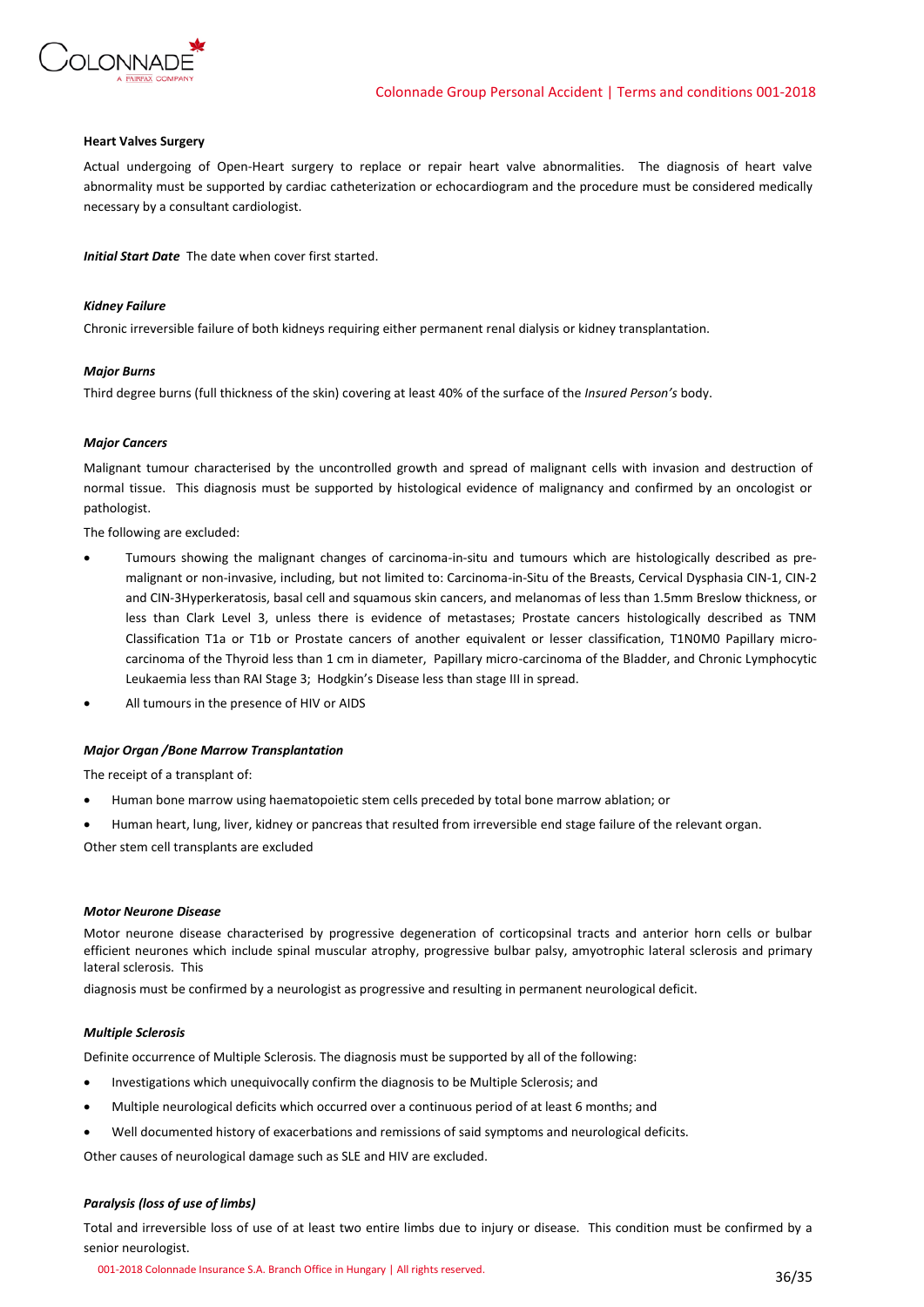

### *Stroke*

Cerebrovascular incident including infarction of brain tissue, cerebral and subarachnoid haemorrhage, cerebral embolism and cerebral thrombosis. This diagnosis must be supported by both of the following conditions:

- Evidence of permanent neurological damage confirmed by a neurologist at least 6 weeks after the event; and
- Findings on Magnetic Resonance Imaging, Computerised Tomography, or other reliable imaging techniques consistent with the diagnosis of a new stroke.

The following are excluded:

- Transient Ischemic Attacks;
- Brain damage due to an accident or injury, infection, vasculitis, and inflammatory disease;
- Vascular disease affecting the eye or optic nerve; and
- Ischemic disorders of the vestibular system.

### *Surgery to the Aorta*

Actual undergoing of surgery to repair or correct an aneurysm, narrowing, obstruction or dissection of the aorta through surgical opening of the chest or abdomen. For the purpose of this definition, aorta shall mean the thoracic and abdominal aorta but not its branches

### *Survival Period*

The period as shown on the *Schedule* which the *Insured Person* must survive following the initial diagnosis of *Critical Illness*

### *Waiting Period*

The period shown on the *Schedule* from the *Initial Start Date* of the Policy or the date of any increase in benefit in respect of any *Insured Person.* Where a *Waiting Period* is in respect of an increase in *Sum Insured,* the *Waiting Period* shall only be in respect of the increase in *Sum Insured*.

### **General Conditions applicable to Critical Illness**

- Coverage under Section C shall be terminated in respect of any *Insured Person* upon payment of a benefit for a *Critical Illness* and *Policyholder* will no longer be required to pay any premium in respect of this *Insured Person.*
- No benefit is due for *Critical Illness* first diagnosed in the *Waiting Period*.
- No benefit is due for *Critical Illness* if the *Insured Person* dies during the *Survival Period*
- Any benefit for a claim accepted by the *Insurer* under Section C will become payable after the expiry of the *Survival Period*
- Only one payment up to the *Sum Insured* shown in the *Schedule* in respect of *Critical Illness* will be paid to any *Insured Person.*

### **Exclusions applicable to Critical Illness**

The *Insurer* will not pay any claim arising directly or indirectly from:

- 1. any *Sickness* other than specified as *Critical Illness;*
- 2. any *Critical Illness,* the signs or symptoms of which first occurred prior to or within ninety (90) days following the *Initial Start Date;*
- 3. any *Critical Illness* resulting from a physical or mental condition which existed before the Initial Start Date which was not disclosed and accepted by the *Insurer* in writing;
- 4. congenital anomalies;
- 5. any diagnosis made by the *Insured Person* or his/her immediate family member or anyone who is living in the same household as the Insured *Person* or by a herbalist, acupuncturist or other non-traditional health care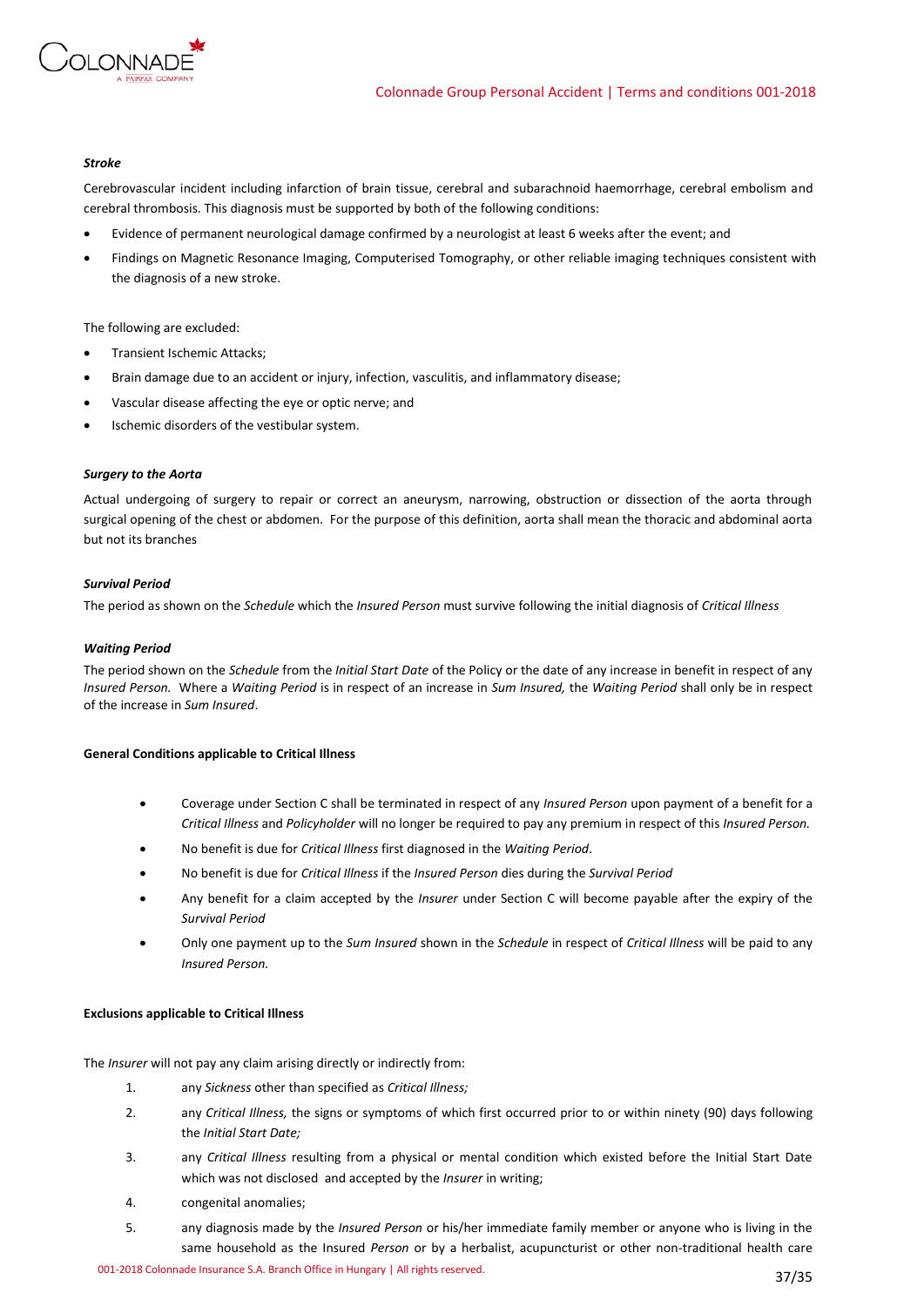

provider;

- 6. surgery or medical treatment;
- 7. *Critical Illness* as a result of alcoholic or narcotic dependence;
- 8. any *Critical Illness* in which the *Insured Person* dies during *Survival Period;*
- 9. any *Critical Illness* during the *Waiting Period;*
- 10. more than one *Critical Illness* in respect of any one *Insured Person.*

### **14. Medical Expenses**

The *Insurer* will pay benefits for the *Usual and reasonable costs*, subject to any *Deductible* and the maximum amount stated in the *Schedule of Benefits* for *Covered Medical Expenses* if, as a result of a *Bodily Injury*, the *Insured Person*'s medical condition requires *Immediate Medical Treatment*.

**Definitions applicable to Medical Expenses**

### **Immediate Medical Treatment**

Treatment commencing within 24 hours of the time and date of the *Bodily Injury*.

#### *Covered Medical Expenses*

Expenses actually incurred by the *Insured Person* for services and supplies which are recommended by the attending *Medical Practitioner*. They include:

- (a) the services of *Medical Practitioners*;
- (b) confinement and use of operating room in a *Medical Institution*;
- (c) anesthetics (including giving the anesthetic), x-ray examinations or treatments, and laboratory tests;
- (d) ambulance service;
- (e) drugs, medicines, and therapeutic services and supplies; and
- (f) physiotherapy treatments.

Valid from 1st July 2018